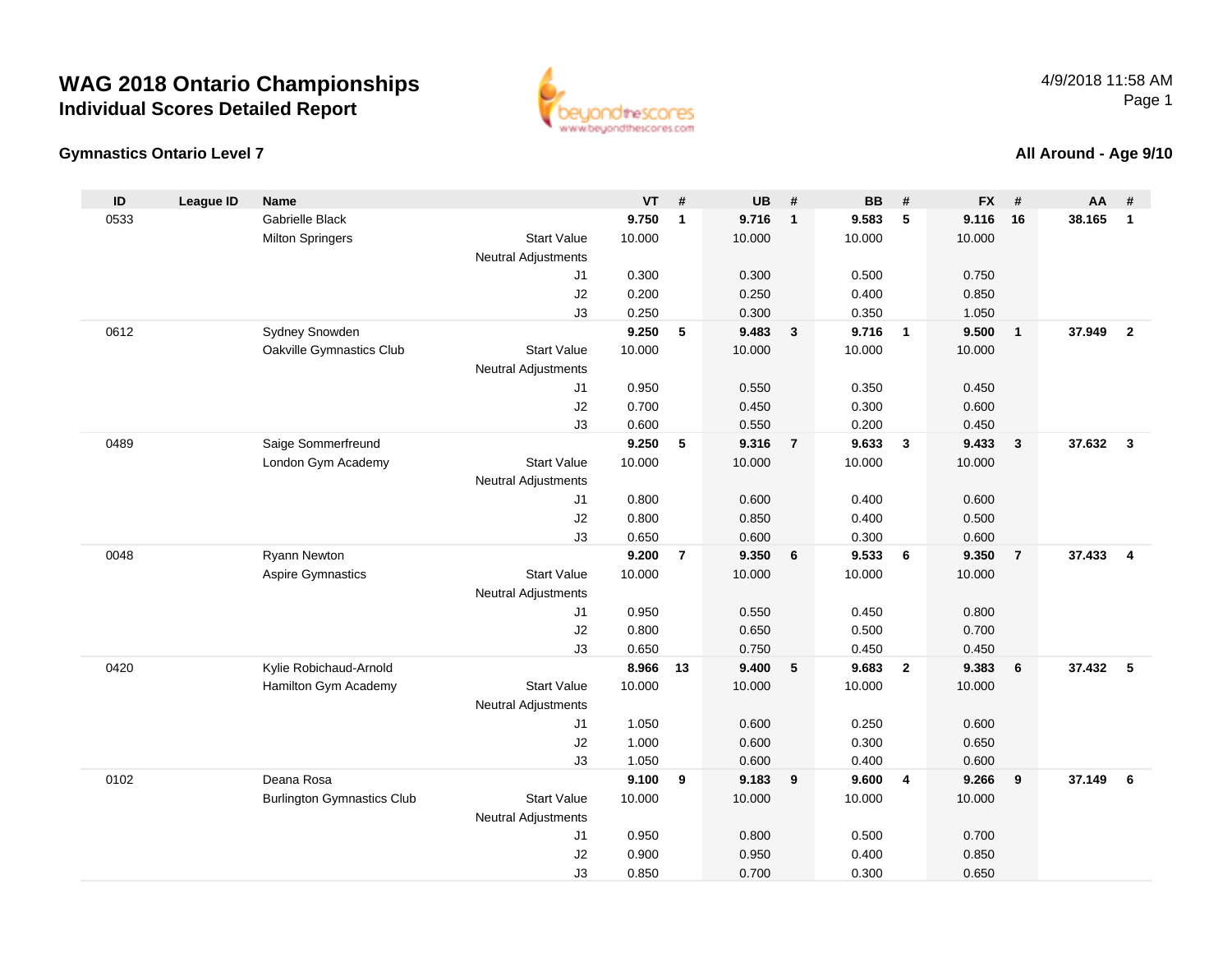

| 0041 | Anchan Zhou-Moore                     |                            | 9.083          | 10             | 9.466          | $\overline{4}$          | 9.150 11       |                | 9.400          | 5              | 37.099    | $\overline{7}$ |
|------|---------------------------------------|----------------------------|----------------|----------------|----------------|-------------------------|----------------|----------------|----------------|----------------|-----------|----------------|
|      | <b>ASF</b>                            | <b>Start Value</b>         | 10.000         |                | 10.000         |                         | 10.000         |                | 10.000         |                |           |                |
|      |                                       | <b>Neutral Adjustments</b> |                |                |                |                         |                |                |                |                |           |                |
|      |                                       | J1                         | 1.000          |                | 0.550          |                         | 0.950          |                | 0.600          |                |           |                |
|      |                                       | J2                         | 1.050          |                | 0.400          |                         | 0.800          |                | 0.500          |                |           |                |
|      |                                       | J3                         | 0.700          |                | 0.650          |                         | 0.800          |                | 0.700          |                |           |                |
| 0540 | Braylynn Hawthorne                    |                            | 9.266          | $\overline{4}$ | 9.166          | 10                      | 9.233 10       |                | 9.150          | 14             | 36.815    | 8              |
|      | <b>Milton Springers</b>               | <b>Start Value</b>         | 10.000         |                | 10.000         |                         | 10.000         |                | 10.000         |                |           |                |
|      |                                       | <b>Neutral Adjustments</b> |                |                |                |                         |                |                |                |                |           |                |
|      |                                       | J1                         | 0.650          |                | 0.800          |                         | 0.750          |                | 0.800          |                |           |                |
|      |                                       | J2                         | 0.950          |                | 0.900          |                         | 0.600          |                | 0.750          |                |           |                |
|      |                                       | J3                         | 0.600          |                | 0.800          |                         | 0.950          |                | 1.000          |                |           |                |
| 0170 | Nadya Nemes                           |                            | 9.033          | 11             | 9.633          | $\overline{\mathbf{2}}$ | 8.716 17       |                | 9.216          | 11             | 36.598    | 9              |
|      | Dynamo Gymnastics                     | <b>Start Value</b>         | 10.000         |                | 10.000         |                         |                |                | 10.000         |                |           |                |
|      |                                       | <b>Neutral Adjustments</b> |                |                |                |                         | 9.500          |                |                |                |           |                |
|      |                                       | J1                         | 1.150          |                | 0.500          |                         | 0.800          |                | 0.800          |                |           |                |
|      |                                       | J2                         | 0.900          |                | 0.400          |                         | 0.700          |                | 0.750          |                |           |                |
|      |                                       | J3                         | 0.850          |                | 0.200          |                         | 0.850          |                | 0.800          |                |           |                |
| 0251 | Avery DaSilva                         |                            | 9.633          | $\overline{2}$ | 8.533 17       |                         | 8.966          | 14             | 9.450          | $\overline{2}$ | 36.582 10 |                |
|      | Galaxy                                | <b>Start Value</b>         | 10.000         |                | 10.000         |                         | 10.000         |                | 10.000         |                |           |                |
|      |                                       | <b>Neutral Adjustments</b> |                |                |                |                         |                |                |                |                |           |                |
|      |                                       | J1                         | 0.350          |                | 1.300          |                         | 1.200          |                | 0.550          |                |           |                |
|      |                                       | $\sf J2$                   | 0.350          |                | 1.600          |                         | 1.000          |                | 0.600          |                |           |                |
|      |                                       | J3                         | 0.400          |                | 1.500          |                         | 0.900          |                | 0.500          |                |           |                |
| 0455 | Angelina Polegato                     |                            | 9.233          | 6              | 9.183          | 9                       | 9.033          | 13             | 9.133          | 15             | 36.582    | 10             |
|      | Kanata GymnoSphere                    | <b>Start Value</b>         | 10.000         |                | 10.000         |                         | 10.000         |                | 10.000         |                |           |                |
|      |                                       | <b>Neutral Adjustments</b> |                |                |                |                         |                |                |                |                |           |                |
|      |                                       | J1<br>J2                   | 0.800<br>0.750 |                | 0.800<br>0.950 |                         | 0.950<br>0.900 |                | 0.950<br>0.750 |                |           |                |
|      |                                       | J3                         | 0.750          |                | 0.700          |                         | 1.050          |                | 0.900          |                |           |                |
| 0696 | Ariana Ali Marquez                    |                            | 9.200          | $\overline{7}$ | 8.850          | 14                      | 9.283          | $\overline{9}$ | 9.166          | 13             | 36.499 11 |                |
|      | <b>Shenderey Gymnastics Institute</b> | <b>Start Value</b>         | 10.000         |                | 10.000         |                         | 10.000         |                | 10.000         |                |           |                |
|      |                                       | <b>Neutral Adjustments</b> |                |                |                |                         |                |                |                |                |           |                |
|      |                                       | J1                         | 1.000          |                | 1.200          |                         | 0.700          |                | 0.900          |                |           |                |
|      |                                       | J2                         | 0.750          |                | 1.200          |                         | 0.700          |                | 0.800          |                |           |                |
|      |                                       | J3                         | 0.650          |                | 1.050          |                         | 0.750          |                | 0.800          |                |           |                |
| 0698 | Chloe Callo                           |                            | 9.383          | $\mathbf{3}$   | 9.100          | 12                      | 8.600          | 18             | 9.350          | $\overline{7}$ | 36.433    | 12             |
|      | Shenderey Gymnastics Institute        | <b>Start Value</b>         | 10.000         |                | 10.000         |                         | 10.000         |                | 10.000         |                |           |                |
|      |                                       | <b>Neutral Adjustments</b> |                |                |                |                         |                |                |                |                |           |                |
|      |                                       | J1                         | 0.600          |                | 0.900          |                         | 1.500          |                | 0.650          |                |           |                |
|      |                                       |                            |                |                |                |                         |                |                |                |                |           |                |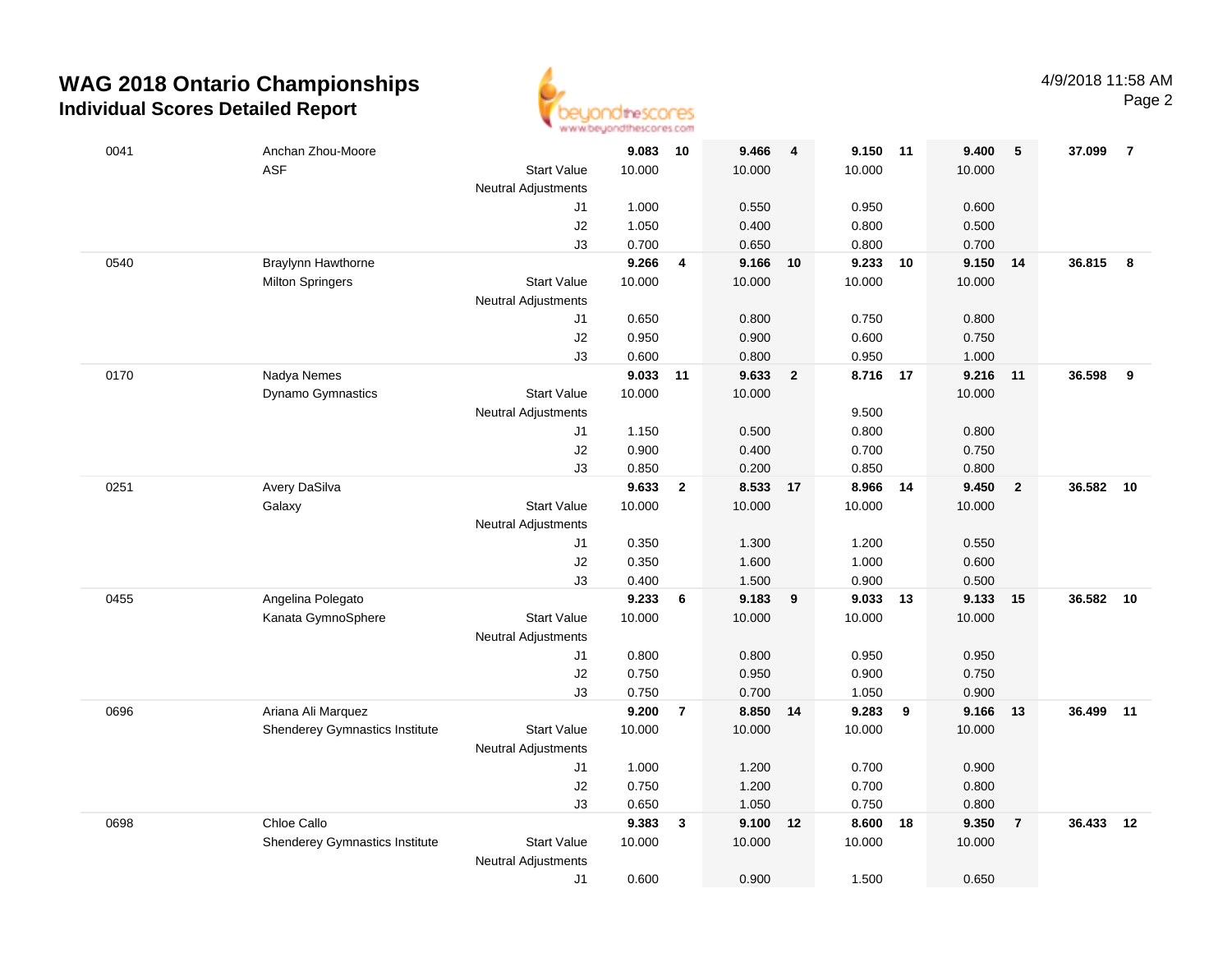

|      |                                   | J2                         | 0.700  |    | 1.000  |    | 1.300    |    | 0.700  |                         |           |    |
|------|-----------------------------------|----------------------------|--------|----|--------|----|----------|----|--------|-------------------------|-----------|----|
|      |                                   | J3                         | 0.550  |    | 0.800  |    | 1.400    |    | 0.600  |                         |           |    |
| 0105 | Caitlyn Villa                     |                            | 8.883  | 14 | 8.783  | 15 | 9.116    | 12 | 9.416  | $\overline{\mathbf{4}}$ | 36.198 13 |    |
|      | <b>Burlington Gymnastics Club</b> | <b>Start Value</b>         | 10.000 |    | 10.000 |    | 10.000   |    | 10.000 |                         |           |    |
|      |                                   | <b>Neutral Adjustments</b> |        |    |        |    |          |    |        |                         |           |    |
|      |                                   | J1                         | 1.200  |    | 1.150  |    | 1.000    |    | 0.550  |                         |           |    |
|      |                                   | J2                         | 1.200  |    | 1.350  |    | 0.800    |    | 0.650  |                         |           |    |
|      |                                   | J3                         | 0.950  |    | 1.150  |    | 0.850    |    | 0.550  |                         |           |    |
| 0003 | Sofia Di Gennaro                  |                            | 8.350  | 17 | 9.283  | 8  | 9.300    | 8  | 9.166  | 13                      | 36.099    | 14 |
|      | <b>Adrenaline Gymnastics</b>      | <b>Start Value</b>         | 10.000 |    | 10.000 |    | 10.000   |    | 10.000 |                         |           |    |
|      |                                   | <b>Neutral Adjustments</b> |        |    |        |    |          |    |        |                         |           |    |
|      |                                   | J1                         | 1.800  |    | 0.600  |    | 0.650    |    | 0.850  |                         |           |    |
|      |                                   | J2                         | 1.650  |    | 0.850  |    | 0.750    |    | 0.850  |                         |           |    |
|      |                                   | J3                         | 1.500  |    | 0.700  |    | 0.700    |    | 0.800  |                         |           |    |
| 0161 | Olivia Bogle                      |                            | 9.133  | 8  | 9.283  | 8  | 8.383 19 |    | 9.300  | 8                       | 36.099    | 14 |
|      | Dynamo Gymnastics                 | <b>Start Value</b>         | 10.000 |    | 10.000 |    | 10.000   |    | 10.000 |                         |           |    |
|      |                                   | <b>Neutral Adjustments</b> |        |    |        |    |          |    |        |                         |           |    |
|      |                                   | J1                         | 0.850  |    | 0.700  |    | 1.550    |    | 0.650  |                         |           |    |
|      |                                   | J2                         | 0.900  |    | 0.850  |    | 1.600    |    | 0.750  |                         |           |    |
|      |                                   | J3                         | 0.850  |    | 0.600  |    | 1.700    |    | 0.700  |                         |           |    |
| 0615 | Annika Magneron                   |                            | 8.866  | 15 | 9.133  | 11 | 8.816    | 16 | 9.216  | 11                      | 36.031    | 15 |
|      | Olympia Gymnastics                | <b>Start Value</b>         | 10.000 |    | 10.000 |    | 10.000   |    | 10.000 |                         |           |    |
|      |                                   | <b>Neutral Adjustments</b> |        |    |        |    |          |    |        |                         |           |    |
|      |                                   | J1                         | 1.300  |    | 0.900  |    | 1.400    |    | 0.850  |                         |           |    |
|      |                                   | J2                         | 1.150  |    | 0.900  |    | 1.000    |    | 0.850  |                         |           |    |
|      |                                   | J3                         | 0.950  |    | 0.800  |    | 1.150    |    | 0.650  |                         |           |    |
| 0703 | Zoe Hounsell-Gill                 |                            | 8.966  | 13 | 8.450  | 18 | 8.966    | 14 | 9.350  | $\overline{7}$          | 35.732    | 16 |
|      | Shenderey Gymnastics Institute    | <b>Start Value</b>         | 10.000 |    | 10.000 |    | 10.000   |    | 10.000 |                         |           |    |
|      |                                   | Neutral Adjustments        |        |    |        |    |          |    |        |                         |           |    |
|      |                                   | J1                         | 1.000  |    | 1.400  |    | 1.150    |    | 0.550  |                         |           |    |
|      |                                   | J2                         | 1.300  |    | 1.650  |    | 0.900    |    | 0.650  |                         |           |    |
|      |                                   | J3                         | 0.800  |    | 1.600  |    | 1.050    |    | 0.750  |                         |           |    |
| 0171 | Livia Trapsa                      |                            | 8.983  | 12 | 8.683  | 16 | 8.333    | 20 | 9.200  | 12                      | 35.199 17 |    |
|      | Dynamo Gymnastics                 | <b>Start Value</b>         | 10.000 |    | 10.000 |    | 10.000   |    | 10.000 |                         |           |    |
|      |                                   | <b>Neutral Adjustments</b> |        |    |        |    |          |    |        |                         |           |    |
|      |                                   | J1                         | 1.000  |    | 1.350  |    | 1.750    |    | 0.800  |                         |           |    |
|      |                                   | J2                         | 1.100  |    | 1.300  |    | 1.500    |    | 0.800  |                         |           |    |
|      |                                   | J3                         | 0.950  |    | 1.300  |    | 1.750    |    | 0.800  |                         |           |    |
| 0652 | <b>Brooklyn Couto</b>             |                            | 8.633  | 16 | 8.983  | 13 | 8.916    | 15 | 8.650  | 17                      | 35.182    | 18 |
|      | <b>Pulsars Gymnastics Club</b>    | <b>Start Value</b>         | 10.000 |    | 10.000 |    | 9.500    |    | 9.500  |                         |           |    |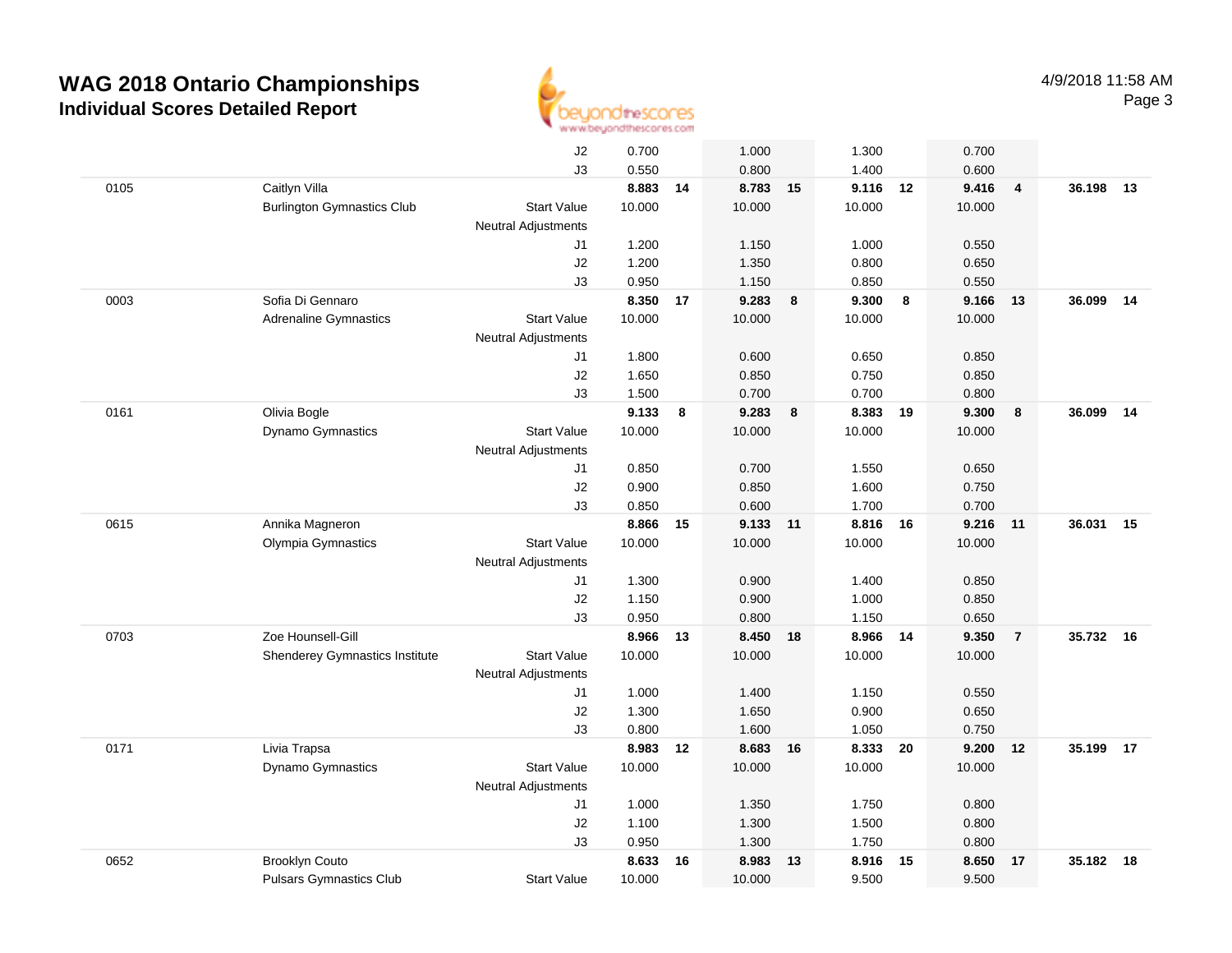

|      |                           | <b>Neutral Adjustments</b> |         |          |          |          |    |           |  |
|------|---------------------------|----------------------------|---------|----------|----------|----------|----|-----------|--|
|      |                           | J1                         | 1.450   | 0.900    | 0.500    | 0.950    |    |           |  |
|      |                           | J2                         | 1.400   | 1.000    | 0.700    | 0.900    |    |           |  |
|      |                           | J3                         | 1.250   | 1.150    | 0.550    | 0.700    |    |           |  |
| 0496 | <b>Isolde Barton</b>      |                            | 9.100 9 | 6.883 20 | 9.516 7  | 9.216 11 |    | 34.715 19 |  |
|      | Manjak's Gymnastics       | <b>Start Value</b>         | 10.000  | 8.700    | 10.000   | 10.000   |    |           |  |
|      |                           | <b>Neutral Adjustments</b> |         |          |          |          |    |           |  |
|      |                           | J1                         | 1.050   | 1.900    | 0.550    | 0.750    |    |           |  |
|      |                           | J2                         | 0.950   | 1.800    | 0.350    | 0.850    |    |           |  |
|      |                           | J3                         | 0.700   | 1.750    | 0.550    | 0.750    |    |           |  |
| 0217 | Zahara Edwards            |                            | 9.266 4 | 7.033 19 | 8.083 21 | 9.233    | 10 | 33.615 20 |  |
|      | <b>Futures Gymnastics</b> | <b>Start Value</b>         | 10.000  | 9.500    | 9.300    | 10.000   |    |           |  |
|      |                           | <b>Neutral Adjustments</b> |         |          |          |          |    |           |  |
|      |                           | J1                         | 0.800   | 2.500    | 1.350    | 0.800    |    |           |  |
|      |                           | J2                         | 0.800   | 2.550    | 1.000    | 0.750    |    |           |  |
|      |                           | J3                         | 0.600   | 2.350    | 1.300    | 0.750    |    |           |  |

### **Gymnastics Ontario Level 7**

**All Around - Age 11**

| ID   | League ID | Name                              |                            | $VT$ # |              | <b>UB</b> | - #                     | <b>BB</b> | #           | <b>FX</b> | #            | $AA$ # |                |
|------|-----------|-----------------------------------|----------------------------|--------|--------------|-----------|-------------------------|-----------|-------------|-----------|--------------|--------|----------------|
| 0280 |           | Marisa Stewart                    |                            | 9.150  | 8            | 9.550     | $\mathbf{1}$            | 9.516     | $\mathbf 1$ | 9.433     | 5            | 37.649 | 1              |
|      |           | Gemini Gymnastics                 | <b>Start Value</b>         | 10.000 |              | 10.000    |                         | 10.000    |             | 10.000    |              |        |                |
|      |           |                                   | <b>Neutral Adjustments</b> |        |              |           |                         |           |             |           |              |        |                |
|      |           |                                   | J1                         | 0.800  |              | 0.550     |                         | 0.400     |             | 0.650     |              |        |                |
|      |           |                                   | J <sub>2</sub>             | 0.750  |              | 0.400     |                         | 0.450     |             | 0.550     |              |        |                |
|      |           |                                   | J3                         | 1.000  |              | 0.400     |                         | 0.600     |             | 0.500     |              |        |                |
| 0830 |           | Isabella Janczewski               |                            | 9.333  | 4            | 9.333     | $\overline{\mathbf{4}}$ | 9.266     | - 6         | 9.550     | $\mathbf{1}$ | 37.482 | $\overline{2}$ |
|      |           | University of Toronto             | <b>Start Value</b>         | 10.000 |              | 10.000    |                         | 10.000    |             | 10.000    |              |        |                |
|      |           |                                   | Neutral Adjustments        |        |              |           |                         |           |             |           |              |        |                |
|      |           |                                   | J1                         | 0.600  |              | 0.700     |                         | 0.800     |             | 0.400     |              |        |                |
|      |           |                                   | J2                         | 0.700  |              | 0.600     |                         | 0.700     |             | 0.450     |              |        |                |
|      |           |                                   | J3                         | 0.700  |              | 0.700     |                         | 0.700     |             | 0.500     |              |        |                |
| 0108 |           | Sammy Yasher                      |                            | 9.366  | $\mathbf{2}$ | 9.466     | $\overline{\mathbf{2}}$ | 9.316     | -5          | 9.266     | 12           | 37.414 | 3              |
|      |           | <b>Burlington Gymnastics Club</b> | <b>Start Value</b>         | 10.000 |              | 10.000    |                         | 10.000    |             | 10.000    |              |        |                |
|      |           |                                   | <b>Neutral Adjustments</b> |        |              |           |                         |           |             |           |              |        |                |
|      |           |                                   | J1                         | 0.600  |              | 0.500     |                         | 0.650     |             | 0.700     |              |        |                |
|      |           |                                   | J <sub>2</sub>             | 0.600  |              | 0.550     |                         | 0.650     |             | 0.750     |              |        |                |
|      |           |                                   | J3                         | 0.700  |              | 0.550     |                         | 0.750     |             | 0.750     |              |        |                |
| 0157 |           | Sydney So                         |                            | 9.033  | 11           | 9.550     | -1                      | 8.950     | 16          | 9.500     | 3            | 37.033 | 4              |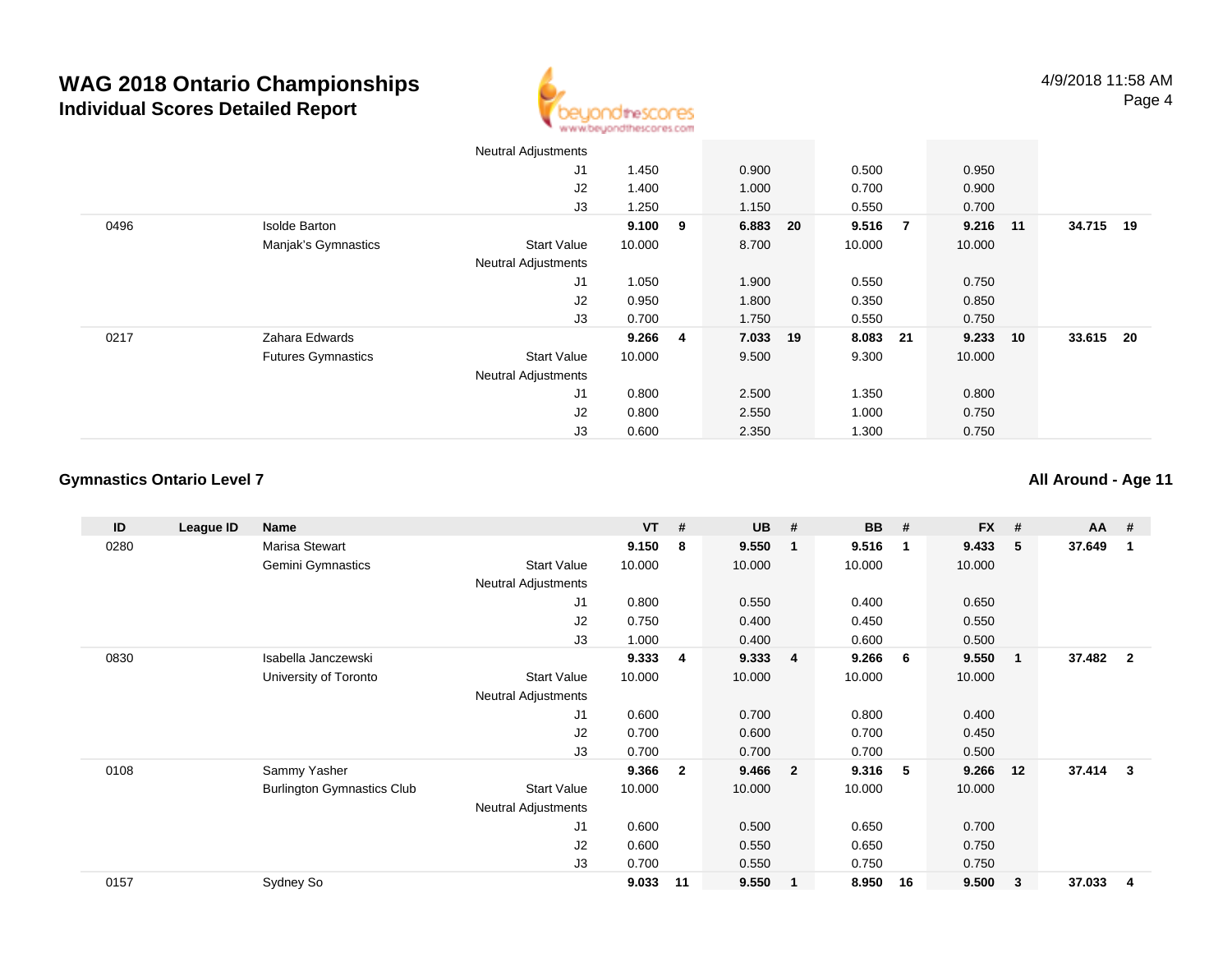

|      | <b>Discovery Gymnastics Club</b> | <b>Start Value</b>         | 10.000 |                      | 10.000 |                | 10.000   |                         | 10.000 |                         |        |                |
|------|----------------------------------|----------------------------|--------|----------------------|--------|----------------|----------|-------------------------|--------|-------------------------|--------|----------------|
|      |                                  | Neutral Adjustments        |        |                      |        |                |          |                         |        |                         |        |                |
|      |                                  | J1                         | 1.000  |                      | 0.400  |                | 1.200    |                         | 0.600  |                         |        |                |
|      |                                  | J2                         | 1.000  |                      | 0.450  |                | 0.950    |                         | 0.450  |                         |        |                |
|      |                                  | J3                         | 0.900  |                      | 0.500  |                | 1.000    |                         | 0.450  |                         |        |                |
| 0374 | Emi Suzuki                       |                            | 9.183  | 6                    | 9.200  | $\overline{7}$ | 9.200    | $\overline{\mathbf{9}}$ | 9.416  | 6                       | 36.999 | 5              |
|      | <b>Gymnastics Energy</b>         | <b>Start Value</b>         | 10.000 |                      | 10.000 |                | 10.000   |                         | 10.000 |                         |        |                |
|      |                                  | <b>Neutral Adjustments</b> |        |                      |        |                |          |                         |        |                         |        |                |
|      |                                  | J1                         | 0.850  |                      | 0.850  |                | 0.800    |                         | 0.500  |                         |        |                |
|      |                                  | J2                         | 0.800  |                      | 0.700  |                | 0.850    |                         | 0.650  |                         |        |                |
|      |                                  | J3                         | 0.800  |                      | 0.850  |                | 0.750    |                         | 0.600  |                         |        |                |
| 0448 | Freya Cope                       |                            | 9.266  | 5                    | 8.683  | 15             | 9.466    | $\overline{\mathbf{3}}$ | 9.500  | $\overline{\mathbf{3}}$ | 36.915 | 6              |
|      | Kanata GymnoSphere               | <b>Start Value</b>         | 10.000 |                      | 10.000 |                | 10.000   |                         | 10.000 |                         |        |                |
|      |                                  | <b>Neutral Adjustments</b> |        |                      |        |                |          |                         |        |                         |        |                |
|      |                                  | J1                         | 0.700  |                      | 1.400  |                | 0.500    |                         | 0.450  |                         |        |                |
|      |                                  | J2                         | 0.800  |                      | 1.200  |                | 0.450    |                         | 0.500  |                         |        |                |
|      |                                  | J3                         | 0.700  |                      | 1.350  |                | 0.650    |                         | 0.550  |                         |        |                |
| 0553 | <b>Taijah Titus</b>              |                            | 9.600  | $\blacktriangleleft$ | 8.766  | 13             | 9.050 13 |                         | 9.466  | $\overline{4}$          | 36.882 | $\overline{7}$ |
|      | <b>Milton Springers</b>          | <b>Start Value</b>         | 10.000 |                      | 10.000 |                | 10.000   |                         | 10.000 |                         |        |                |
|      |                                  | <b>Neutral Adjustments</b> |        |                      |        |                |          |                         |        |                         |        |                |
|      |                                  | J1                         | 0.400  |                      | 1.150  |                | 1.000    |                         | 0.550  |                         |        |                |
|      |                                  | J2                         | 0.400  |                      | 1.200  |                | 0.800    |                         | 0.550  |                         |        |                |
|      |                                  | J3                         | 0.400  |                      | 1.350  |                | 1.050    |                         | 0.500  |                         |        |                |
| 0715 | <b>Liberty McCurdy</b>           |                            | 8.900  | 18                   | 9.450  | $\mathbf{3}$   | 9.250    | $\overline{7}$          | 9.266  | 12                      | 36.866 | 8              |
|      | St. Thomas Elgin                 | <b>Start Value</b>         | 10.000 |                      | 10.000 |                | 10.000   |                         | 10.000 |                         |        |                |
|      |                                  | <b>Neutral Adjustments</b> |        |                      |        |                |          |                         |        |                         |        |                |
|      |                                  | J1                         | 1.000  |                      | 0.550  |                | 0.700    |                         | 0.750  |                         |        |                |
|      |                                  | J2                         | 1.200  |                      | 0.600  |                | 0.800    |                         | 0.650  |                         |        |                |
|      |                                  | J3                         | 1.100  |                      | 0.500  |                | 0.750    |                         | 0.800  |                         |        |                |
| 0740 | Maraal Rahravani-Eng             |                            | 9.150  | 8                    | 9.266  | 5              | 9.016 14 |                         | 9.333  | 10                      | 36.765 | 9              |
|      | <b>T-Dot Tumblers</b>            | <b>Start Value</b>         | 10.000 |                      | 10.000 |                | 10.000   |                         | 10.000 |                         |        |                |
|      |                                  | <b>Neutral Adjustments</b> |        |                      |        |                |          |                         |        |                         |        |                |
|      |                                  | J1                         | 0.800  |                      | 0.650  |                | 1.050    |                         | 0.750  |                         |        |                |
|      |                                  | J2                         | 0.900  |                      | 0.800  |                | 0.950    |                         | 0.550  |                         |        |                |
|      |                                  | J3                         | 0.850  |                      | 0.750  |                | 0.950    |                         | 0.700  |                         |        |                |
| 0235 | Myckaela Rosales                 |                            | 8.983  | 15                   | 9.450  | $\mathbf{3}$   | 9.083    | 12                      | 9.233  | 13                      | 36.749 | 10             |
|      | <b>Futures Gymnastics</b>        | Start Value                | 10.000 |                      | 10.000 |                | 10.000   |                         | 10.000 |                         |        |                |
|      |                                  | <b>Neutral Adjustments</b> |        |                      |        |                |          |                         |        |                         |        |                |
|      |                                  | J1                         | 1.000  |                      | 0.450  |                | 0.800    |                         | 0.700  |                         |        |                |
|      |                                  | J2                         | 1.000  |                      | 0.550  |                | 0.850    |                         | 0.850  |                         |        |                |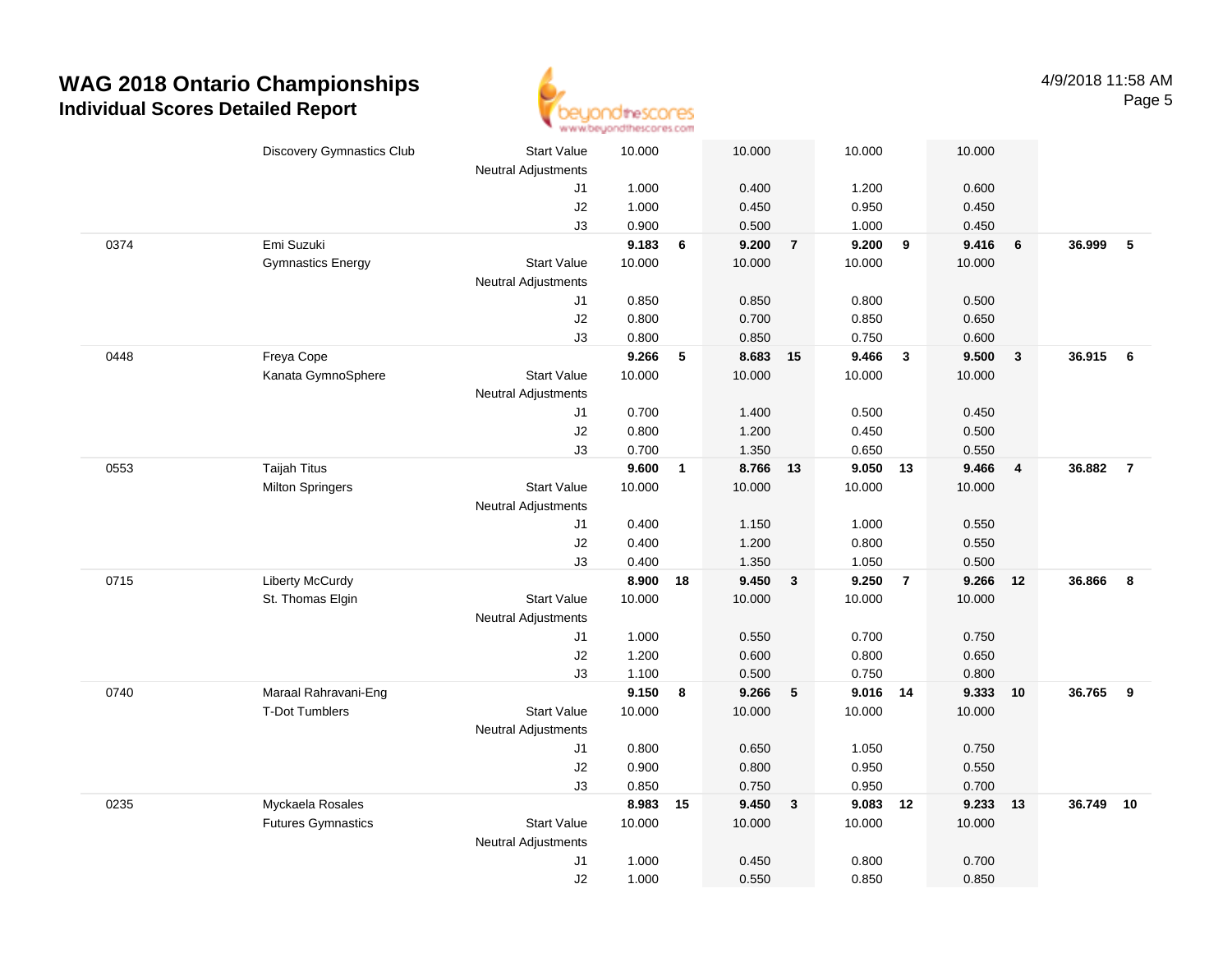

|      |         |                                   | J3                         | 1.050    |                | 0.650    |      | 1.100    |                         | 0.750  |                |        |    |
|------|---------|-----------------------------------|----------------------------|----------|----------------|----------|------|----------|-------------------------|--------|----------------|--------|----|
| 0758 | 1030802 | Sarah Furtado                     |                            | 9.016 13 |                | 8.766 13 |      | 9.350    | $\overline{4}$          | 9.516  | $\overline{2}$ | 36.648 | 11 |
|      |         | Trillium GC                       | <b>Start Value</b>         | 10.000   |                | 10.000   |      | 10.000   |                         | 10.000 |                |        |    |
|      |         |                                   | <b>Neutral Adjustments</b> |          |                |          |      |          |                         |        |                |        |    |
|      |         |                                   | J1                         | 1.000    |                | 1.300    |      | 0.750    |                         | 0.550  |                |        |    |
|      |         |                                   | J2                         | 0.950    |                | 1.150    |      | 0.500    |                         | 0.550  |                |        |    |
|      |         |                                   | J3                         | 1.000    |                | 1.250    |      | 0.700    |                         | 0.350  |                |        |    |
| 0092 |         | Ava Frank                         |                            | 8.933    | 17             | 8.900    | 10   | 9.316    | 5                       | 9.283  | 11             | 36.432 | 12 |
|      |         | <b>Burlington Gymnastics Club</b> | <b>Start Value</b>         | 10.000   |                | 10.000   |      | 10.000   |                         | 10.000 |                |        |    |
|      |         |                                   | <b>Neutral Adjustments</b> |          |                |          |      |          |                         |        |                |        |    |
|      |         |                                   | J1                         | 1.200    |                | 0.950    |      | 0.600    |                         | 0.850  |                |        |    |
|      |         |                                   | J2                         | 0.800    |                | 1.100    |      | 0.750    |                         | 0.750  |                |        |    |
|      |         |                                   | J3                         | 1.200    |                | 1.250    |      | 0.700    |                         | 0.550  |                |        |    |
| 0392 |         | Kealey Reardon                    |                            | 9.166    | $\overline{7}$ | 9.250    | 6    | 8.600    | 25                      | 9.116  | 16             | 36.132 | 13 |
|      |         | Gymnastics Mississauga            | <b>Start Value</b>         | 10.000   |                | 10.000   |      | 10.000   |                         | 10.000 |                |        |    |
|      |         |                                   | Neutral Adjustments        |          |                |          |      |          |                         |        |                |        |    |
|      |         |                                   | J1                         | 0.700    |                | 0.650    |      | 1.300    |                         | 0.850  |                |        |    |
|      |         |                                   | J2                         | 0.900    |                | 0.750    |      | 1.400    |                         | 0.800  |                |        |    |
|      |         |                                   | J3                         | 0.900    |                | 0.850    |      | 1.500    |                         | 1.000  |                |        |    |
| 0804 |         | Skye Kostaszek                    |                            | 8.900    | 18             | 8.600 16 |      | 9.233    | $\overline{\mathbf{8}}$ | 9.366  | 8              | 36.099 | 14 |
|      |         | <b>Twisters Gymnastics Club</b>   | <b>Start Value</b>         | 10.000   |                | 10.000   |      | 10.000   |                         | 10.000 |                |        |    |
|      |         |                                   | <b>Neutral Adjustments</b> |          |                |          |      |          |                         |        |                |        |    |
|      |         |                                   | J1                         | 1.100    |                | 1.400    |      | 0.800    |                         | 0.800  |                |        |    |
|      |         |                                   | J2                         | 1.250    |                | 1.400    |      | 0.750    |                         | 0.600  |                |        |    |
|      |         |                                   | J3                         | 0.950    |                | 1.400    |      | 0.750    |                         | 0.500  |                |        |    |
| 0446 |         | Monica Borrello                   |                            | 9.350    | $\mathbf{3}$   | 8.316    | 20   | 8.916    | 18                      | 9.333  | 10             | 35.915 | 15 |
|      |         | Kanata GymnoSphere                | <b>Start Value</b>         | 10.000   |                | 9.500    |      | 10.000   |                         | 10.000 |                |        |    |
|      |         |                                   | <b>Neutral Adjustments</b> |          |                |          |      |          |                         |        |                |        |    |
|      |         |                                   | J1                         | 0.600    |                | 1.200    |      | 0.900    |                         | 0.600  |                |        |    |
|      |         |                                   | J2                         | 0.650    |                | 1.200    |      | 1.250    |                         | 0.700  |                |        |    |
|      |         |                                   | J3                         | 0.700    |                | 1.150    |      | 1.100    |                         | 0.700  |                |        |    |
| 0515 |         | Gabriella Vokner                  |                            | 9.025 12 |                | 8.783 12 |      | 8.933 17 |                         | 9.116  | 16             | 35.857 | 16 |
|      |         | Manjak's Gymnastics               | <b>Start Value</b>         | 10.000   |                | 10.000   |      | 10.000   |                         | 10.000 |                |        |    |
|      |         |                                   | <b>Neutral Adjustments</b> |          |                |          |      |          |                         |        |                |        |    |
|      |         |                                   | J1                         | 1.000    |                | 1.100    |      | 1.050    |                         | 0.900  |                |        |    |
|      |         |                                   | J2                         | 0.950    |                | 1.300    |      | 1.050    |                         | 0.900  |                |        |    |
|      |         |                                   | J3                         |          |                | 1.250    |      | 1.100    |                         | 0.850  |                |        |    |
| 0777 |         | Marya Melhem                      |                            | 9.000    | 14             | 7.883    | - 25 | 9.500    | $\overline{2}$          | 9.366  | 8              | 35.749 | 17 |
|      |         | <b>Tristar Gymnastics Club</b>    | <b>Start Value</b>         | 10.000   |                | 9.500    |      | 10.000   |                         | 10.000 |                |        |    |
|      |         |                                   | <b>Neutral Adjustments</b> |          |                |          |      |          |                         |        |                |        |    |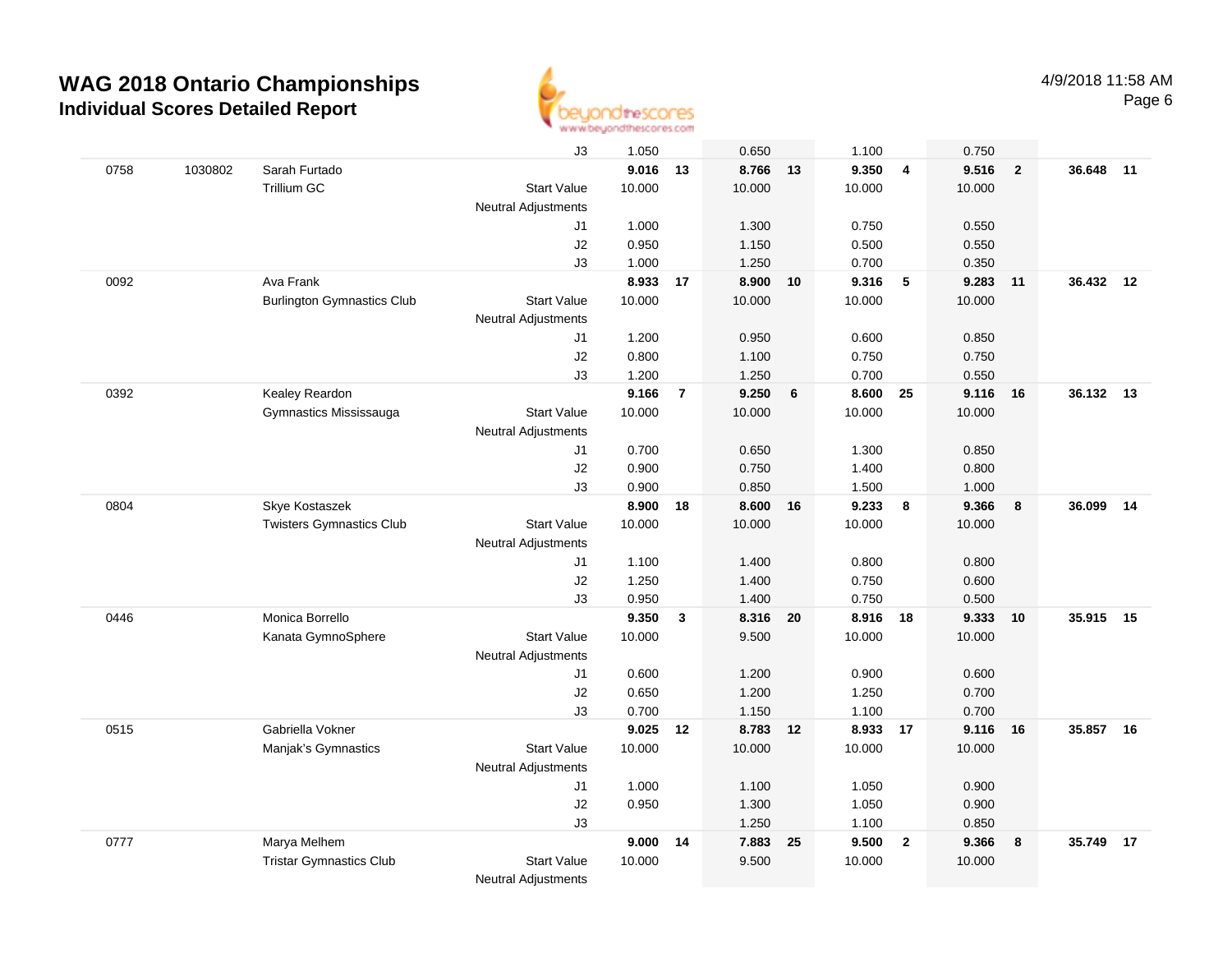

|      |                          | J1                         | 1.000  |    | 1.450    |    | 0.400    |    | 0.750  |                |           |      |
|------|--------------------------|----------------------------|--------|----|----------|----|----------|----|--------|----------------|-----------|------|
|      |                          | J2                         | 1.000  |    | 1.700    |    | 0.500    |    | 0.550  |                |           |      |
|      |                          | J3                         | 1.000  |    | 1.700    |    | 0.600    |    | 0.600  |                |           |      |
| 0531 | Victoria Wong            |                            | 8.716  | 23 | 8.700 14 |    | 9.166 10 |    | 9.150  | 15             | 35.732 18 |      |
|      | Markham Gymnastics Club  | <b>Start Value</b>         | 10.000 |    | 10.000   |    | 10.000   |    | 10.000 |                |           |      |
|      |                          | <b>Neutral Adjustments</b> |        |    |          |    |          |    |        |                |           |      |
|      |                          | J1                         | 1.300  |    | 1.200    |    | 0.950    |    | 1.050  |                |           |      |
|      |                          | J2                         | 1.250  |    | 1.350    |    | 0.700    |    | 0.750  |                |           |      |
|      |                          | J3                         | 1.300  |    | 1.350    |    | 0.850    |    | 0.750  |                |           |      |
| 0578 | <b>Bridget McCulligh</b> |                            | 9.083  | 9  | 8.500    | 17 | 8.683    | 22 | 9.166  | 14             | 35.432 19 |      |
|      | Niagara Falls Lightning  | <b>Start Value</b>         | 10.000 |    | 10.000   |    | 10.000   |    | 10.000 |                |           |      |
|      |                          | <b>Neutral Adjustments</b> |        |    |          |    |          |    |        |                |           |      |
|      |                          | J1                         | 0.800  |    | 1.600    |    | 1.250    |    | 0.850  |                |           |      |
|      |                          | J2                         | 1.050  |    | 1.350    |    | 1.350    |    | 0.850  |                |           |      |
|      |                          | J3                         | 0.900  |    | 1.550    |    | 1.350    |    | 0.800  |                |           |      |
| 0512 | Kaitlyn Tofflemire       |                            | 8.966  | 16 | 8.366 18 |    | 8.883 20 |    | 9.150  | 15             | 35.365    | - 20 |
|      | Manjak's Gymnastics      | <b>Start Value</b>         | 10.000 |    | 10.000   |    | 10.000   |    | 10.000 |                |           |      |
|      |                          | <b>Neutral Adjustments</b> |        |    |          |    |          |    |        |                |           |      |
|      |                          | J1                         | 1.050  |    | 1.400    |    | 0.900    |    | 0.950  |                |           |      |
|      |                          | J2                         | 1.000  |    | 1.650    |    | 1.150    |    | 0.950  |                |           |      |
|      |                          | J3                         | 1.050  |    | 1.850    |    | 1.300    |    | 0.650  |                |           |      |
| 0579 | Alexia Partheniou        |                            | 8.800  | 22 | 8.350    | 19 | 9.150 11 |    | 8.850  | 19             | 35.150    | 21   |
|      | Niagara Falls Lightning  | <b>Start Value</b>         | 10.000 |    | 10.000   |    | 10.000   |    | 10.000 |                |           |      |
|      |                          | <b>Neutral Adjustments</b> |        |    |          |    |          |    |        |                |           |      |
|      |                          | J1                         | 1.100  |    | 1.500    |    | 0.750    |    | 1.100  |                |           |      |
|      |                          | $\sf J2$                   | 1.200  |    | 1.800    |    | 0.800    |    | 1.200  |                |           |      |
|      |                          | J3                         | 1.300  |    | 1.650    |    | 1.000    |    | 1.150  |                |           |      |
| 0680 | Angelina Dimov           |                            | 8.633  | 25 | 9.066    | 9  | 8.900 19 |    | 8.433  | 22             | 35.032    | 22   |
|      | Rose City Gymnastics     | <b>Start Value</b>         | 10.000 |    | 10.000   |    | 10.000   |    | 10.000 |                |           |      |
|      |                          | <b>Neutral Adjustments</b> |        |    |          |    |          |    |        |                |           |      |
|      |                          | J1                         | 1.300  |    | 0.900    |    | 1.000    |    | 1.500  |                |           |      |
|      |                          | J2                         | 1.350  |    | 0.900    |    | 1.050    |    | 1.450  |                |           |      |
|      |                          | J3                         | 1.450  |    | 1.000    |    | 1.250    |    | 1.750  |                |           |      |
| 0790 | Ariana Ibit              |                            | 8.666  | 24 | 8.100    | 22 | 8.866    | 21 | 9.400  | $\overline{7}$ | 35.032 22 |      |
|      | <b>Tumblers</b>          | <b>Start Value</b>         | 10.000 |    | 10.000   |    | 10.000   |    | 10.000 |                |           |      |
|      |                          | Neutral Adjustments        |        |    |          |    |          |    |        |                |           |      |
|      |                          | J1                         | 1.300  |    | 1.800    |    | 1.000    |    | 0.650  |                |           |      |
|      |                          | J2                         | 1.400  |    | 1.900    |    | 1.250    |    | 0.700  |                |           |      |
|      |                          | J3                         | 1.300  |    | 2.000    |    | 1.150    |    | 0.450  |                |           |      |
| 0001 | Sienna Castellanos       |                            | 8.833  | 21 | 8.200    | 21 | 9.000 15 |    | 8.966  | 17             | 34.999    | - 23 |
|      |                          |                            |        |    |          |    |          |    |        |                |           |      |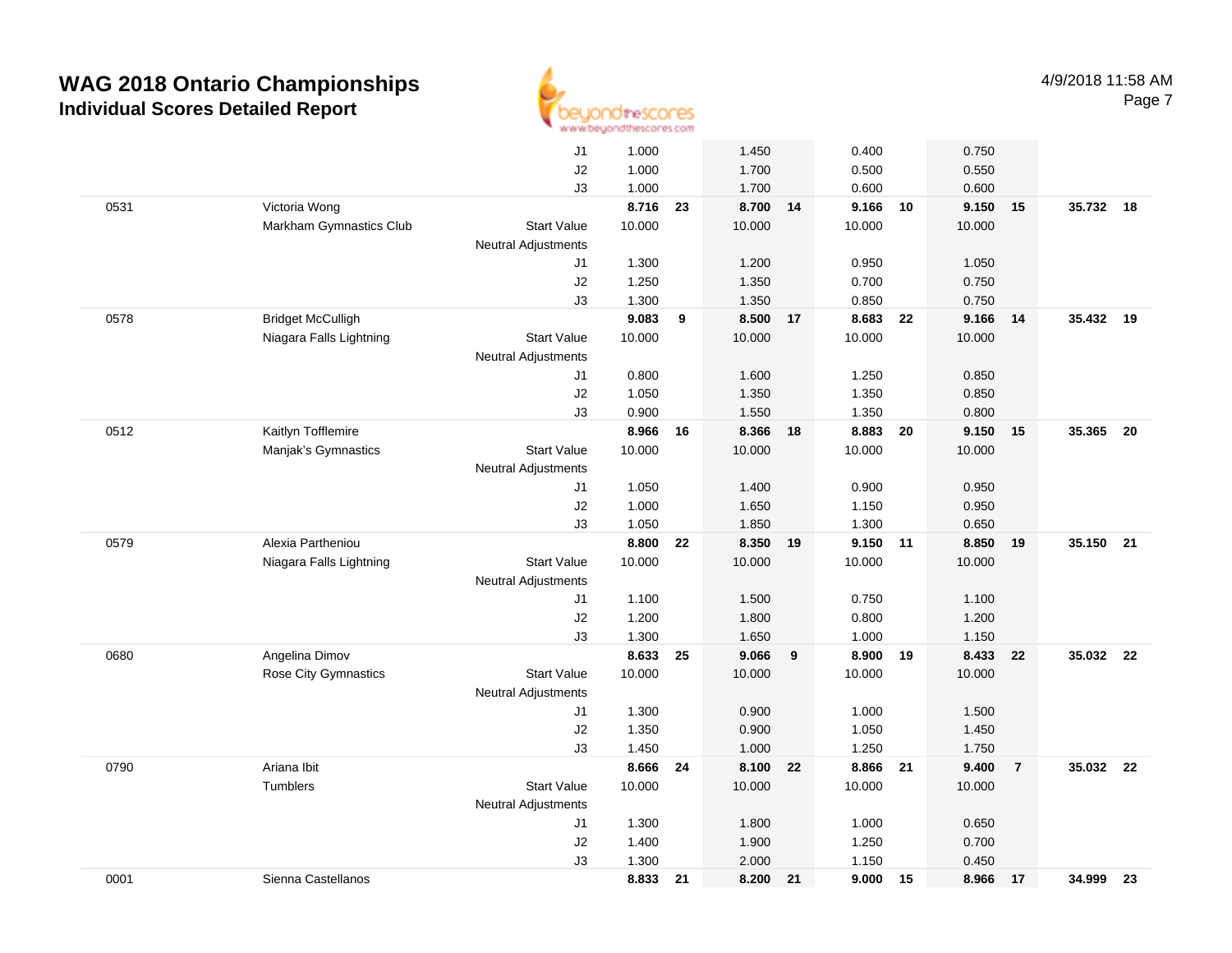

|      |          | <b>Adrenaline Gymnastics</b> | <b>Start Value</b>         | 10.000   |    | 10.000   |    | 10.000   | 10.000      |      |           |    |
|------|----------|------------------------------|----------------------------|----------|----|----------|----|----------|-------------|------|-----------|----|
|      |          |                              | <b>Neutral Adjustments</b> |          |    |          |    |          |             |      |           |    |
|      |          |                              | J1                         | 1.100    |    | 1.650    |    | 1.000    | 1.150       |      |           |    |
|      |          |                              | J2                         | 1.250    |    | 1.850    |    | 0.950    | 1.000       |      |           |    |
|      |          |                              | J3                         | 1.150    |    | 1.900    |    | 1.050    | 0.950       |      |           |    |
| 0526 |          | Olivia Lin                   |                            | 9.066    | 10 | 8.083    | 23 | 8.483 27 | 9.333       | 10   | 34.965 24 |    |
|      |          | Markham Gymnastics Club      | <b>Start Value</b>         | 10.000   |    | 10.000   |    | 9.500    | 10.000      |      |           |    |
|      |          |                              | <b>Neutral Adjustments</b> |          |    |          |    | $-0.100$ |             |      |           |    |
|      |          |                              | J1                         | 0.900    |    | 1.900    |    | 0.800    | 0.850       |      |           |    |
|      |          |                              | J2                         | 0.900    |    | 1.850    |    | 1.000    | 0.600       |      |           |    |
|      |          |                              | J3                         | 1.000    |    | 2.000    |    | 0.950    | 0.550       |      |           |    |
| 0903 | P5468968 | <b>Ashley Kinsey</b>         |                            | 8.600    | 26 | 8.833    | 11 | 8.166    | 30<br>9.150 | - 15 | 34.749    | 25 |
|      |          | Hamilton Gym Academy         | <b>Start Value</b>         | 10.000   |    | 10.000   |    | 9.500    | 10.000      |      |           |    |
|      |          |                              | <b>Neutral Adjustments</b> |          |    |          |    |          |             |      |           |    |
|      |          |                              | J1                         | 1.400    |    | 1.150    |    | 1.300    | 0.900       |      |           |    |
|      |          |                              | J2                         | 1.350    |    | 1.150    |    | 1.250    | 0.900       |      |           |    |
|      |          |                              | J3                         | 1.450    |    | 1.200    |    | 1.450    | 0.750       |      |           |    |
| 0876 |          | Camille Bourque              |                            | 8.566 27 |    | 9.133    | 8  | 7.766    | 9.266<br>31 | 12   | 34.731 26 |    |
|      |          | Xperience                    | <b>Start Value</b>         | 10.000   |    | 10.000   |    | 9.500    | 10.000      |      |           |    |
|      |          |                              | <b>Neutral Adjustments</b> |          |    |          |    |          |             |      |           |    |
|      |          |                              | J1                         | 1.350    |    | 0.800    |    | 1.600    | 0.850       |      |           |    |
|      |          |                              | J2                         | 1.550    |    | 0.950    |    | 1.800    | 0.750       |      |           |    |
|      |          |                              | J3                         | 1.400    |    | 0.850    |    | 1.800    | 0.600       |      |           |    |
| 0850 |          | Abigail Gough                |                            | 9.016    | 13 | 7.633    | 27 | 8.533    | 26<br>9.350 | 9    | 34.532 27 |    |
|      |          | Winstars Gymnastics          | <b>Start Value</b>         | 10.000   |    | 10.000   |    | 10.000   | 10.000      |      |           |    |
|      |          |                              | <b>Neutral Adjustments</b> |          |    |          |    |          |             |      |           |    |
|      |          |                              | J1                         | 1.100    |    | 2.250    |    | 1.200    | 0.600       |      |           |    |
|      |          |                              | J2                         | 0.900    |    | 2.300    |    | 1.650    | 0.650       |      |           |    |
|      |          |                              | J3                         | 0.950    |    | 2.550    |    | 1.550    | 0.700       |      |           |    |
| 0683 |          | Amber Pisani                 |                            | 8.900    | 18 | 7.816 26 |    | 8.433 28 | 8.916       | 18   | 34.065 28 |    |
|      |          | <b>Rose City Gymnastics</b>  | <b>Start Value</b>         | 10.000   |    | 10.000   |    | 10.000   | 10.000      |      |           |    |
|      |          |                              | <b>Neutral Adjustments</b> |          |    |          |    |          |             |      |           |    |
|      |          |                              | J1                         | 1.200    |    | 2.100    |    | 1.300    | 0.950       |      |           |    |
|      |          |                              | J2                         | 1.100    |    | 2.100    |    | 1.600    | 1.000       |      |           |    |
|      |          | Anastasia Callon             | J3                         | 1.000    |    | 2.350    |    | 1.800    | 1.300       |      |           |    |
| 0534 |          |                              |                            | 8.933    | 17 | 7.900 24 |    | 8.650    | 24<br>8.016 | 23   | 33.499 29 |    |
|      |          | <b>Milton Springers</b>      | Start Value                | 10.000   |    | 10.000   |    | 10.000   | 10.000      |      |           |    |
|      |          |                              | <b>Neutral Adjustments</b> |          |    |          |    |          |             |      |           |    |
|      |          |                              | J <sub>1</sub>             | 1.000    |    | 2.050    |    | 1.200    | 2.050       |      |           |    |
|      |          |                              | J2                         | 1.000    |    | 2.000    |    | 1.400    | 1.950       |      |           |    |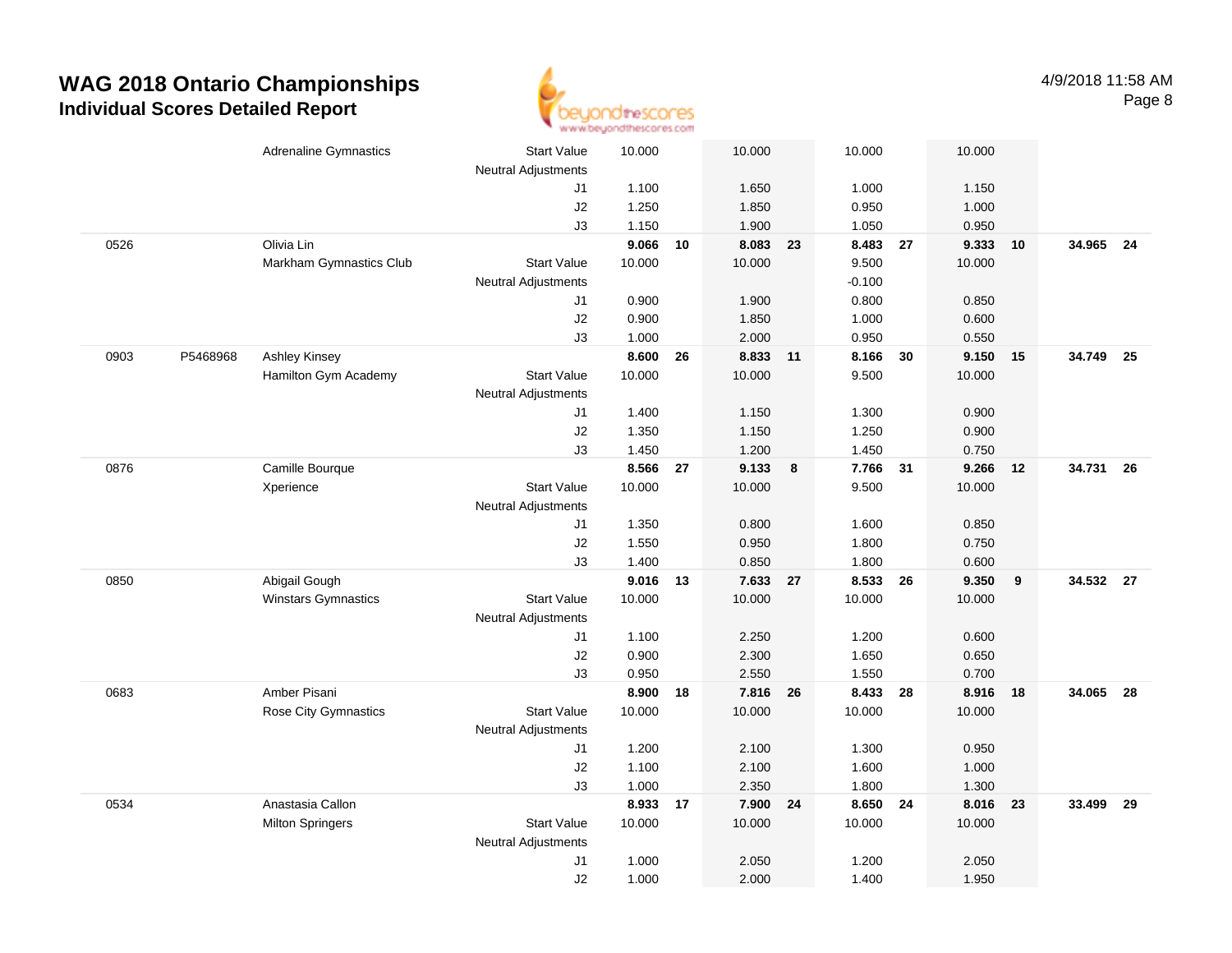

|      |                          | J3                         | 1.200    |    | 2.250    | 1.450  |      | 1.950  |      |        |    |
|------|--------------------------|----------------------------|----------|----|----------|--------|------|--------|------|--------|----|
| 0246 | Amanda Springate         |                            | 8.883    | 19 | 7.000 29 | 8.666  | - 23 | 8.700  | - 20 | 33.249 | 30 |
|      | <b>GCGC Gymnastics</b>   | <b>Start Value</b>         | 10.000   |    | 10.000   | 10.000 |      | 10.000 |      |        |    |
|      |                          | <b>Neutral Adjustments</b> |          |    |          |        |      |        |      |        |    |
|      |                          | J <sub>1</sub>             | 0.950    |    | 2.900    | 1.350  |      | 1.250  |      |        |    |
|      |                          | J2                         | 1.300    |    | 3.200    | 1.400  |      | 1.300  |      |        |    |
|      |                          | J3                         | 1.100    |    | 2.900    | 1.250  |      | 1.350  |      |        |    |
| 0879 | Mia Spadaccini           |                            | 8.866 20 |    | 7.050 28 | 8.300  | - 29 | 8.683  | - 21 | 32.899 | 31 |
|      | <b>Rideau Gymnastics</b> | <b>Start Value</b>         | 10.000   |    | 10.000   | 9.500  |      | 10.000 |      |        |    |
|      |                          | <b>Neutral Adjustments</b> |          |    |          |        |      |        |      |        |    |
|      |                          | J <sub>1</sub>             | 1.200    |    | 2.550    | 1.000  |      | 1.550  |      |        |    |
|      |                          | J2                         | 1.200    |    | 3.050    | 1.200  |      | 1.100  |      |        |    |
|      |                          | J3                         | 1.000    |    | 3.250    | 1.400  |      | 1.300  |      |        |    |

### **Gymnastics Ontario Level 7**

**All Around - Age 12**

| ID   | League ID | <b>Name</b>            |                     | $VT$ # |    | <b>UB</b> | #                       | <b>BB</b> | #                       | <b>FX</b> | #              | <b>AA</b> | #              |
|------|-----------|------------------------|---------------------|--------|----|-----------|-------------------------|-----------|-------------------------|-----------|----------------|-----------|----------------|
| 0024 |           | Kayla Shaw             |                     | 8.966  | 13 | 9.616     | $\mathbf{1}$            | 9.650     | $\overline{\mathbf{1}}$ | 9.583     | $\overline{2}$ | 37.815    |                |
|      |           | All Star Sports Centre | <b>Start Value</b>  | 10.000 |    | 10.000    |                         | 10.000    |                         | 10.000    |                |           |                |
|      |           |                        | Neutral Adjustments |        |    |           |                         |           |                         |           |                |           |                |
|      |           |                        | J1                  | 1.100  |    | 0.400     |                         | 0.300     |                         | 0.400     |                |           |                |
|      |           |                        | J <sub>2</sub>      | 1.000  |    | 0.350     |                         | 0.350     |                         | 0.450     |                |           |                |
|      |           |                        | J3                  | 1.000  |    | 0.400     |                         | 0.400     |                         | 0.400     |                |           |                |
| 0682 |           | <b>Halle Mitchell</b>  |                     | 8.983  | 12 | 9.616     | $\overline{1}$          | 9.533     | $\mathbf{3}$            | 9.450     | $\overline{7}$ | 37.582    | $\overline{2}$ |
|      |           | Rose City Gymnastics   | Start Value         | 10.000 |    | 10.000    |                         | 10.000    |                         | 10.000    |                |           |                |
|      |           |                        | Neutral Adjustments |        |    |           |                         |           |                         |           |                |           |                |
|      |           |                        | J1                  | 1.100  |    | 0.400     |                         | 0.500     |                         | 0.600     |                |           |                |
|      |           |                        | J <sub>2</sub>      | 0.950  |    | 0.350     |                         | 0.400     |                         | 0.500     |                |           |                |
|      |           |                        | J3                  | 1.000  |    | 0.400     |                         | 0.500     |                         | 0.550     |                |           |                |
| 0264 |           | Emma Campbell          |                     | 9.050  | 9  | 9.566     | 3 <sup>o</sup>          | 9.583     | $\overline{\mathbf{2}}$ | 9.283     | 14             | 37.482    | 3              |
|      |           | Gemini Gymnastics      | <b>Start Value</b>  | 10.000 |    | 10.000    |                         | 10.000    |                         | 10.000    |                |           |                |
|      |           |                        | Neutral Adjustments |        |    |           |                         |           |                         |           |                |           |                |
|      |           |                        | J1                  | 1.000  |    | 0.450     |                         | 0.300     |                         | 0.850     |                |           |                |
|      |           |                        | J2                  | 0.950  |    | 0.400     |                         | 0.450     |                         | 0.650     |                |           |                |
|      |           |                        | J3                  | 0.900  |    | 0.450     |                         | 0.500     |                         | 0.650     |                |           |                |
| 0485 |           | Madilyn Ferreira       |                     | 9.016  | 10 | 9.350     | $\overline{\mathbf{4}}$ | 9.383     | $\overline{7}$          | 9.483     | 5              | 37.232    | 4              |
|      |           | London Gym Academy     | Start Value         | 10.000 |    | 10.000    |                         | 10.000    |                         | 10.000    |                |           |                |
|      |           |                        | Neutral Adjustments |        |    |           |                         |           |                         |           |                |           |                |
|      |           |                        | J <sub>1</sub>      | 0.950  |    | 0.600     |                         | 0.750     |                         | 0.450     |                |           |                |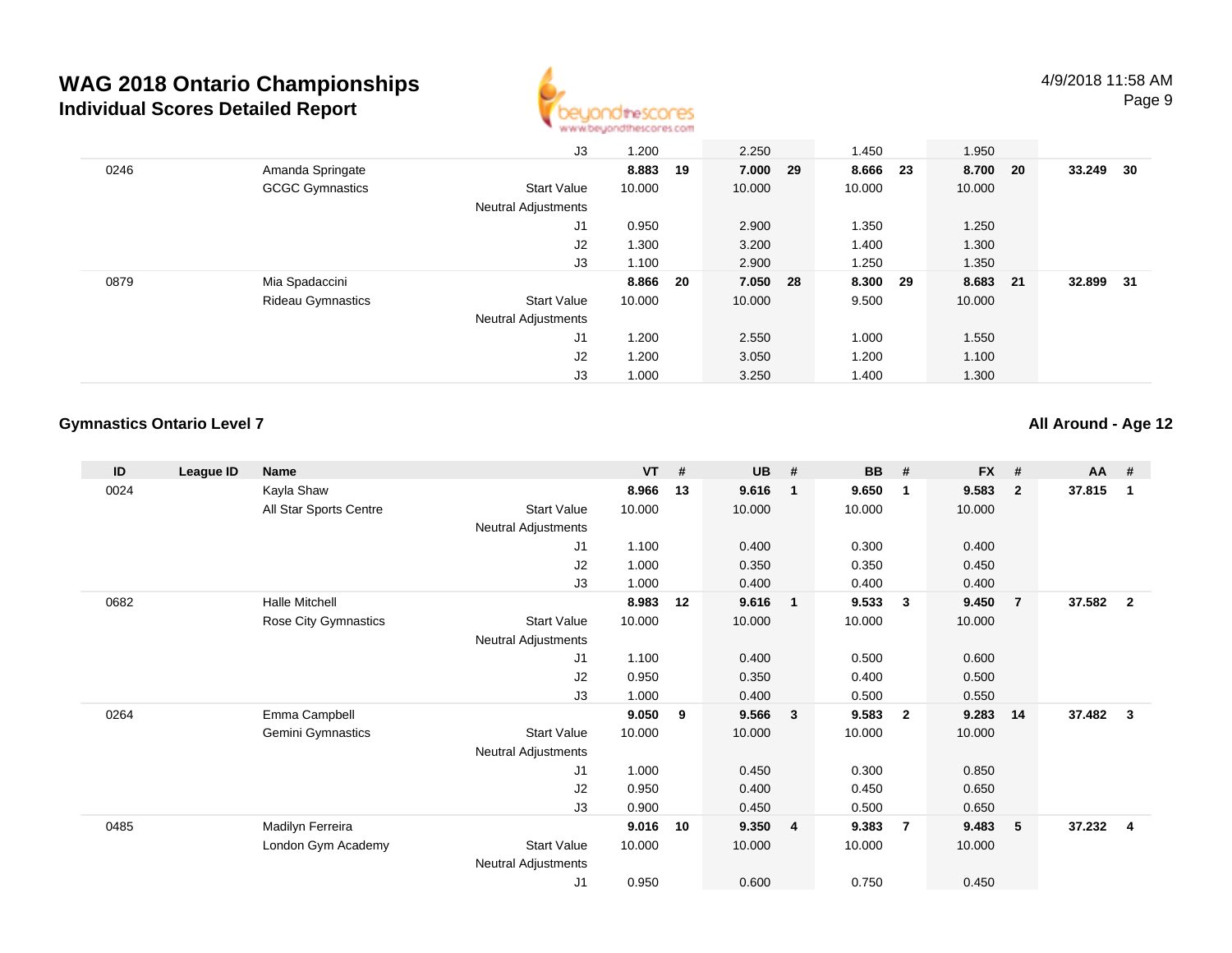

|      |                                  | J2                               | 1.050  |                | 0.650    |                         | 0.550          |                         | 0.550          |                         |           |                |
|------|----------------------------------|----------------------------------|--------|----------------|----------|-------------------------|----------------|-------------------------|----------------|-------------------------|-----------|----------------|
|      |                                  | J3                               | 0.950  |                | 0.700    |                         | 0.550          |                         | 0.550          |                         |           |                |
| 0343 | Riya Acharya                     |                                  | 9.233  | $\overline{2}$ | 9.050    | 9                       | 9.533          | $\overline{\mathbf{3}}$ | 9.233          | 16                      | 37.049    | - 5            |
|      | Gym Magic                        | <b>Start Value</b>               | 10.000 |                | 10.000   |                         | 10.000         |                         | 10.000         |                         |           |                |
|      |                                  | <b>Neutral Adjustments</b>       |        |                |          |                         |                |                         |                |                         |           |                |
|      |                                  | J1                               | 0.700  |                | 1.050    |                         | 0.500          |                         | 0.850          |                         |           |                |
|      |                                  | J2                               | 0.800  |                | 1.000    |                         | 0.450          |                         | 0.700          |                         |           |                |
|      |                                  | J3                               | 0.800  |                | 0.800    |                         | 0.450          |                         | 0.750          |                         |           |                |
| 0637 | Brianna Aguanno                  |                                  | 9.266  | 1              | 8.866    | 15                      | 9.350          | 8                       | 9.516          | $\overline{\mathbf{3}}$ | 36.998    | - 6            |
|      | <b>Pickering Athletic Centre</b> | <b>Start Value</b>               | 10.000 |                | 10.000   |                         | 10.000         |                         | 10.000         |                         |           |                |
|      |                                  | <b>Neutral Adjustments</b>       |        |                |          |                         |                |                         |                |                         |           |                |
|      |                                  | J1                               | 0.700  |                | 1.000    |                         | 0.500          |                         | 0.450          |                         |           |                |
|      |                                  | J2                               | 0.700  |                | 1.150    |                         | 0.700          |                         | 0.400          |                         |           |                |
|      |                                  | J3                               | 0.800  |                | 1.250    |                         | 0.750          |                         | 0.600          |                         |           |                |
| 0488 | Stella Sakellis                  |                                  | 9.066  | 8              | 9.600    | $\overline{2}$          | 8.850          | 22                      | 9.366          | 11                      | 36.882    | $\overline{7}$ |
|      | London Gym Academy               | <b>Start Value</b>               | 10.000 |                | 10.000   |                         | 10.000         |                         | 10.000         |                         |           |                |
|      |                                  | <b>Neutral Adjustments</b>       |        |                |          |                         |                |                         |                |                         |           |                |
|      |                                  | J1                               | 1.000  |                | 0.350    |                         | 1.150          |                         | 0.700          |                         |           |                |
|      |                                  | J2                               | 0.900  |                | 0.450    |                         | 1.050          |                         | 0.700          |                         |           |                |
|      |                                  | J3                               | 0.900  |                | 0.400    |                         | 1.250          |                         | 0.500          |                         |           |                |
| 0570 | Olivia Serluca                   |                                  | 8.866  | 14             | 9.350    | $\overline{\mathbf{4}}$ | 9.200          | 14                      | 9.450          | $\overline{7}$          | 36.866    | 8              |
|      | Niagara Acro Cats                | <b>Start Value</b>               | 10.000 |                | 10.000   |                         | 10.000         |                         | 10.000         |                         |           |                |
|      |                                  | <b>Neutral Adjustments</b>       |        |                |          |                         |                |                         |                |                         |           |                |
|      |                                  | J1                               | 1.200  |                | 0.700    |                         | 0.700          |                         | 0.600          |                         |           |                |
|      |                                  | J2                               | 1.100  |                | 0.600    |                         | 0.800          |                         | 0.600          |                         |           |                |
|      |                                  | J3                               | 1.100  |                | 0.650    |                         | 0.900          |                         | 0.450          |                         |           |                |
| 0527 | Anne Liu                         |                                  | 9.233  | $\mathbf{2}$   | 8.966    | 13                      | 9.233          | 13                      | 9.416          | 9                       | 36.848    | -9             |
|      | Markham Gymnastics Club          | <b>Start Value</b>               | 10.000 |                | 10.000   |                         | 10.000         |                         | 10.000         |                         |           |                |
|      |                                  | <b>Neutral Adjustments</b><br>J1 | 0.950  |                | 0.900    |                         |                |                         | 0.700          |                         |           |                |
|      |                                  |                                  | 0.750  |                | 1.000    |                         | 0.750<br>0.800 |                         |                |                         |           |                |
|      |                                  | J2<br>J3                         | 0.600  |                | 1.200    |                         | 0.750          |                         | 0.500<br>0.550 |                         |           |                |
| 0312 | Charlotte Raymond                |                                  | 9.083  | $\overline{7}$ | 8.816 17 |                         | 9.500          | $\overline{4}$          | 9.433          | 8                       | 36.832 10 |                |
|      | <b>Global Gymnastics</b>         | <b>Start Value</b>               | 10.000 |                | 10.000   |                         | 10.000         |                         | 10.000         |                         |           |                |
|      |                                  | <b>Neutral Adjustments</b>       |        |                |          |                         |                |                         |                |                         |           |                |
|      |                                  | J1                               | 1.000  |                | 1.050    |                         | 0.450          |                         | 0.600          |                         |           |                |
|      |                                  | J2                               | 0.900  |                | 1.150    |                         | 0.500          |                         | 0.650          |                         |           |                |
|      |                                  | J3                               | 0.850  |                | 1.350    |                         | 0.550          |                         | 0.450          |                         |           |                |
| 0179 | Anna Gage                        |                                  | 9.066  | 8              | 9.066    | 8                       | 9.183          | 15                      | 9.466          | 6                       | 36.781    | 11             |
|      | <b>East York Gymnastics</b>      | <b>Start Value</b>               | 10.000 |                | 10.000   |                         | 10.000         |                         | 10.000         |                         |           |                |
|      |                                  |                                  |        |                |          |                         |                |                         |                |                         |           |                |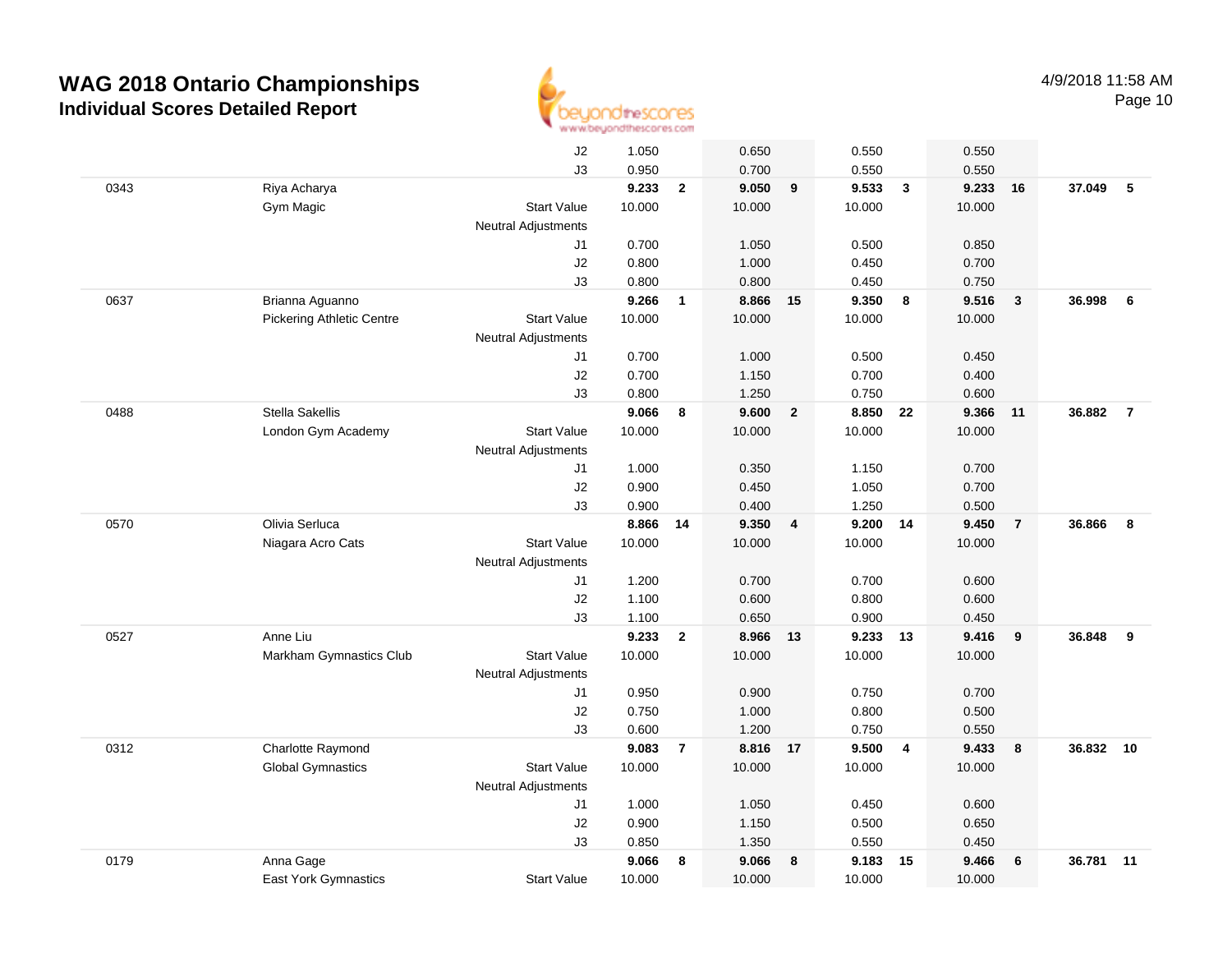

Page 11

|      |                           | <b>Neutral Adjustments</b> |        |                |          |                |          |                 |        |                         |           |    |
|------|---------------------------|----------------------------|--------|----------------|----------|----------------|----------|-----------------|--------|-------------------------|-----------|----|
|      |                           | J1                         | 0.850  |                | 0.800    |                | 0.750    |                 | 0.600  |                         |           |    |
|      |                           | J2                         | 1.000  |                | 0.900    |                | 0.900    |                 | 0.450  |                         |           |    |
|      |                           | J3                         | 0.950  |                | 1.100    |                | 0.800    |                 | 0.550  |                         |           |    |
| 0241 | Freya Stevenson           |                            | 9.266  | $\mathbf{1}$   | 8.716 18 |                | 9.250 12 |                 | 9.500  | $\overline{4}$          | 36.732 12 |    |
|      | <b>Futures Gymnastics</b> | <b>Start Value</b>         | 10.000 |                | 10.000   |                | 10.000   |                 | 10.000 |                         |           |    |
|      |                           | Neutral Adjustments        |        |                |          |                |          |                 |        |                         |           |    |
|      |                           | J1                         | 0.800  |                | 1.150    |                | 0.750    |                 | 0.600  |                         |           |    |
|      |                           | J2                         | 0.700  |                | 1.250    |                | 0.850    |                 | 0.500  |                         |           |    |
|      |                           | J3                         | 0.700  |                | 1.450    |                | 0.650    |                 | 0.400  |                         |           |    |
| 0252 | Quynn Dedrick             |                            | 9.083  | $\overline{7}$ | 8.600    | 20             | 9.400    | $6\phantom{a}$  | 9.600  | $\overline{\mathbf{1}}$ | 36.683    | 13 |
|      | Galaxy                    | <b>Start Value</b>         | 10.000 |                | 10.000   |                | 10.000   |                 | 10.000 |                         |           |    |
|      |                           | <b>Neutral Adjustments</b> |        |                |          |                |          |                 |        |                         |           |    |
|      |                           | J1                         | 0.800  |                | 1.400    |                | 0.550    |                 | 0.500  |                         |           |    |
|      |                           | J2                         | 0.900  |                | 1.300    |                | 0.650    |                 | 0.350  |                         |           |    |
|      |                           | J3                         | 1.050  |                | 1.500    |                | 0.600    |                 | 0.350  |                         |           |    |
| 0394 | <b>Avril Sanchez</b>      |                            | 9.133  | 6              | 9.000 11 |                | 9.266    | 11              | 9.283  | 14                      | 36.682 14 |    |
|      | Gymnastics Mississauga    | <b>Start Value</b>         | 10.000 |                | 10.000   |                | 10.000   |                 | 10.000 |                         |           |    |
|      |                           | <b>Neutral Adjustments</b> |        |                |          |                |          |                 |        |                         |           |    |
|      |                           | J1                         | 0.900  |                | 0.950    |                | 0.650    |                 | 0.650  |                         |           |    |
|      |                           | J2                         | 0.800  |                | 0.900    |                | 0.700    |                 | 0.850  |                         |           |    |
|      |                           | J3                         | 0.900  |                | 1.150    |                | 0.850    |                 | 0.650  |                         |           |    |
| 0717 | Haylee Smith              |                            | 8.966  | 13             | 9.216    | 6              | 9.183 15 |                 | 9.300  | 13                      | 36.665    | 15 |
|      | St. Thomas Elgin          | <b>Start Value</b>         | 10.000 |                | 10.000   |                | 10.000   |                 | 10.000 |                         |           |    |
|      |                           | Neutral Adjustments        |        |                |          |                |          |                 |        |                         |           |    |
|      |                           | J1                         | 1.100  |                | 0.650    |                | 0.750    |                 | 0.550  |                         |           |    |
|      |                           | J2                         | 1.000  |                | 0.800    |                | 0.850    |                 | 0.850  |                         |           |    |
|      |                           | J3                         | 1.000  |                | 0.900    |                | 0.850    |                 | 0.700  |                         |           |    |
| 0349 | <b>Hayley Clark</b>       |                            | 8.850  | 15             | 9.183    | $\overline{7}$ | 9.483    | $5\phantom{.0}$ | 9.083  | 20                      | 36.599    | 16 |
|      | Gym Magic                 | <b>Start Value</b>         | 10.000 |                | 10.000   |                | 10.000   |                 | 10.000 |                         |           |    |
|      |                           | Neutral Adjustments        |        |                |          |                |          |                 |        |                         |           |    |
|      |                           | J1                         | 1.200  |                | 0.950    |                | 0.550    |                 | 0.950  |                         |           |    |
|      |                           | J2                         | 1.150  |                | 0.750    |                | 0.500    |                 | 0.950  |                         |           |    |
|      |                           | J3                         | 1.100  |                | 0.750    |                | 0.500    |                 | 0.850  |                         |           |    |
| 0573 | Sara Walsh                |                            | 9.216  | $\mathbf{3}$   | 8.983 12 |                | 9.300 10 |                 | 9.083  | 20                      | 36.582 17 |    |
|      | Niagara Acro Cats         | <b>Start Value</b>         | 10.000 |                | 10.000   |                | 10.000   |                 | 10.000 |                         |           |    |
|      |                           | <b>Neutral Adjustments</b> |        |                |          |                |          |                 |        |                         |           |    |
|      |                           | J1                         | 0.850  |                | 0.850    |                | 0.650    |                 | 0.900  |                         |           |    |
|      |                           | J2                         | 0.650  |                | 0.900    |                | 0.650    |                 | 0.950  |                         |           |    |
|      |                           | J3                         | 0.850  |                | 1.300    |                | 0.800    |                 | 0.900  |                         |           |    |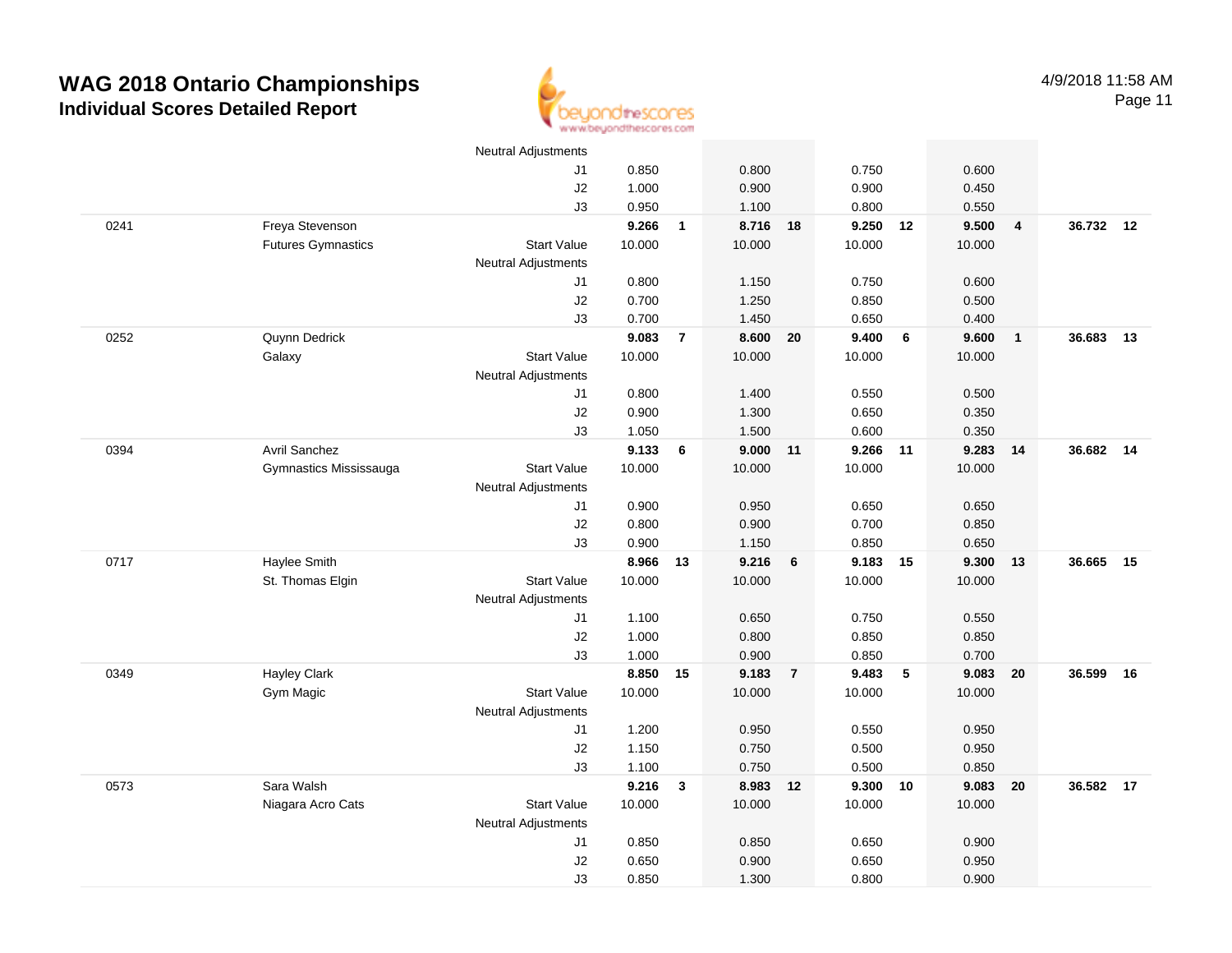

Page 12

| 0694 |          | <b>Grace Williams</b>           |                            | 9.166          | $\overline{4}$ | 8.900             | 14             | 9.066             | -20 | 9.433          | 8              | 36.565 18 |      |
|------|----------|---------------------------------|----------------------------|----------------|----------------|-------------------|----------------|-------------------|-----|----------------|----------------|-----------|------|
|      |          | Scarborough Gym Elites          | <b>Start Value</b>         | 10.000         |                | 10.000            |                | 10.000            |     | 10.000         |                |           |      |
|      |          |                                 | <b>Neutral Adjustments</b> |                |                |                   |                |                   |     |                |                |           |      |
|      |          |                                 | J1                         | 0.800          |                | 0.950             |                | 0.800             |     | 0.550          |                |           |      |
|      |          |                                 | J2                         | 0.950          |                | 1.150             |                | 0.900             |     | 0.550          |                |           |      |
|      |          |                                 | J3                         | 0.750          |                | 1.200             |                | 1.100             |     | 0.600          |                |           |      |
| 0693 |          | Shannon Reid                    |                            | 9.166          | 4              | 8.850             | 16             | 9.166             | 16  | 9.366          | 11             | 36.548    | 19   |
|      |          | Scarborough Gym Elites          | <b>Start Value</b>         | 10.000         |                | 10.000            |                | 10.000            |     | 10.000         |                |           |      |
|      |          |                                 | <b>Neutral Adjustments</b> |                |                |                   |                |                   |     |                |                |           |      |
|      |          |                                 | J1                         | 0.750          |                | 1.150             |                | 0.800             |     | 0.700          |                |           |      |
|      |          |                                 | J2                         | 0.750          |                | 1.000             |                | 0.950             |     | 0.700          |                |           |      |
|      |          |                                 | J3                         | 1.000          |                | 1.300             |                | 0.750             |     | 0.500          |                |           |      |
| 0555 |          | Michelle Wei                    |                            | 9.000          | 11             | 9.250             | 5              | 9.100 18          |     | 9.150          | 18             | 36.500    | 20   |
|      |          | <b>Milton Springers</b>         | <b>Start Value</b>         | 10.000         |                | 10.000            |                | 10.000            |     | 10.000         |                |           |      |
|      |          |                                 | <b>Neutral Adjustments</b> |                |                |                   |                |                   |     |                |                |           |      |
|      |          |                                 | J1                         | 1.000          |                | 0.750             |                | 0.750             |     | 0.800          |                |           |      |
|      |          |                                 | J2                         | 1.000<br>1.000 |                | 0.750             |                | 1.050             |     | 0.900          |                |           |      |
| 0126 | P5904899 | Jasmine McIntyre                | J3                         | 9.266          | $\mathbf{1}$   | 0.750<br>8.683 19 |                | 0.900<br>9.116 17 |     | 0.850<br>9.300 | 13             | 36.365 21 |      |
|      |          | <b>Club Les Sittelles</b>       | <b>Start Value</b>         | 10.000         |                | 10.000            |                | 10.000            |     | 10.000         |                |           |      |
|      |          |                                 | <b>Neutral Adjustments</b> |                |                |                   |                |                   |     |                |                |           |      |
|      |          |                                 | J1                         | 0.650          |                | 1.300             |                | 0.800             |     | 0.700          |                |           |      |
|      |          |                                 | J2                         | 0.700          |                | 1.250             |                | 0.900             |     | 0.600          |                |           |      |
|      |          |                                 | J3                         | 0.850          |                | 1.400             |                | 0.950             |     | 0.800          |                |           |      |
| 0635 |          | <b>Cleante Theoret</b>          |                            | 8.700          | 18             | 9.033             | 10             | 9.316             | 9   | 9.233          | 16             | 36.282    | - 22 |
|      |          | <b>Ottawa Gymnastics Centre</b> | <b>Start Value</b>         | 10.000         |                | 10.000            |                | 10.000            |     | 10.000         |                |           |      |
|      |          |                                 | <b>Neutral Adjustments</b> |                |                |                   |                |                   |     |                |                |           |      |
|      |          |                                 | J1                         | 1.400          |                | 1.100             |                | 0.800             |     | 0.900          |                |           |      |
|      |          |                                 | J2                         | 1.300          |                | 0.850             |                | 0.600             |     | 0.800          |                |           |      |
|      |          |                                 | J3                         | 1.200          |                | 0.950             |                | 0.650             |     | 0.600          |                |           |      |
| 0147 |          | Kate Fischer                    |                            | 9.150          | 5              | 9.183             | $\overline{7}$ | 8.416 24          |     | 9.383          | 10             | 36.132 23 |      |
|      |          | Discovery Gymnastics Club       | <b>Start Value</b>         | 10.000         |                | 10.000            |                | 10.000            |     | 10.000         |                |           |      |
|      |          |                                 | <b>Neutral Adjustments</b> |                |                |                   |                |                   |     |                |                |           |      |
|      |          |                                 | J1                         | 0.850          |                | 0.750             |                | 1.700             |     | 0.750          |                |           |      |
|      |          |                                 | J2                         | 0.800          |                | 0.750             |                | 1.550             |     | 0.650          |                |           |      |
|      |          |                                 | J3                         | 0.900          |                | 0.950             |                | 1.500             |     | 0.450          |                |           |      |
| 0362 |          | <b>Charlotte Berner</b>         |                            | 9.000          | 11             | 8.583             | 21             | 9.083             | 19  | 9.450          | $\overline{7}$ | 36.116    | - 24 |
|      |          | <b>Gymnastics Energy</b>        | <b>Start Value</b>         | 10.000         |                | 10.000            |                | 10.000            |     | 10.000         |                |           |      |
|      |          |                                 | <b>Neutral Adjustments</b> |                |                |                   |                |                   |     |                |                |           |      |
|      |          |                                 | J1                         | 1.050          |                | 1.250             |                | 0.750             |     | 0.550          |                |           |      |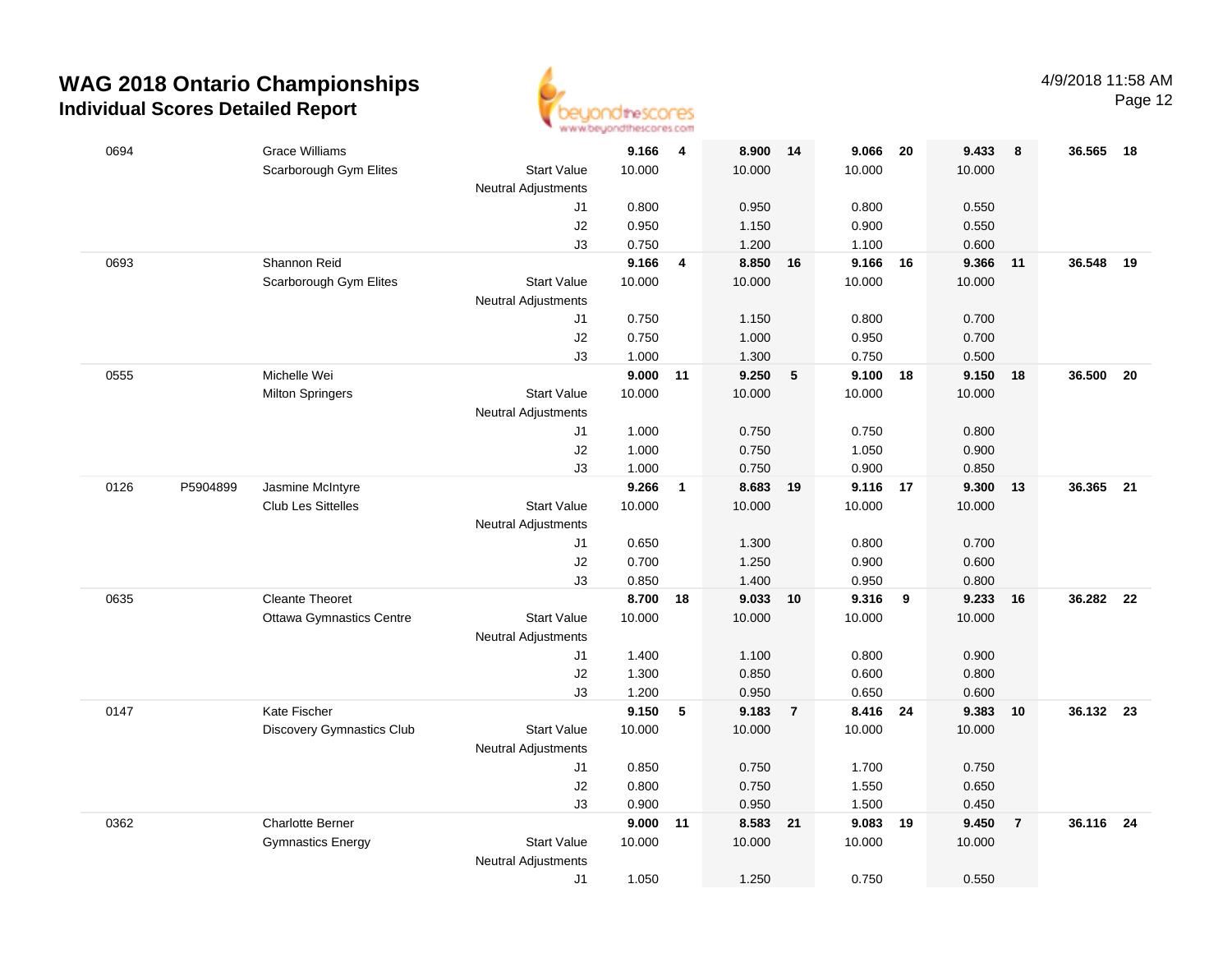

|      |                                  | J2                         | 0.850          |    | 1.400          |    | 1.000          |    | 0.650          |    |           |      |
|------|----------------------------------|----------------------------|----------------|----|----------------|----|----------------|----|----------------|----|-----------|------|
|      |                                  | J3                         | 1.100          |    | 1.600          |    | 1.000          |    | 0.450          |    |           |      |
| 0633 | Demeter Riedmueller              |                            | 8.433 19       |    | 9.250          | 5  | 9.233          | 13 | 9.133          | 19 | 36.049 25 |      |
|      | <b>Ottawa Gymnastics Centre</b>  | <b>Start Value</b>         | 10.000         |    | 10.000         |    | 10.000         |    | 10.000         |    |           |      |
|      |                                  | <b>Neutral Adjustments</b> |                |    |                |    |                |    |                |    |           |      |
|      |                                  | J1                         | 1.550          |    | 0.600          |    | 0.600          |    | 0.800          |    |           |      |
|      |                                  | J2                         | 1.450          |    | 0.750          |    | 0.800          |    | 0.750          |    |           |      |
|      |                                  | J3                         | 1.700          |    | 0.900          |    | 0.900          |    | 1.050          |    |           |      |
| 0673 | Brea Luu                         |                            | 9.166          | 4  | 8.216 24       |    | 9.316          | 9  | 9.283          | 14 | 35.981    | - 26 |
|      | Richmond Hill Gymnastics Club    | <b>Start Value</b>         | 10.000         |    | 10.000         |    | 10.000         |    | 10.000         |    |           |      |
|      |                                  | <b>Neutral Adjustments</b> |                |    |                |    |                |    |                |    |           |      |
|      |                                  | J1                         | 0.900          |    | 1.800          |    | 0.700          |    | 0.700          |    |           |      |
|      |                                  | J2                         | 0.800          |    | 1.650          |    | 0.650          |    | 0.800          |    |           |      |
|      |                                  | J3                         | 0.800          |    | 1.900          |    | 0.700          |    | 0.650          |    |           |      |
| 0865 | <b>Holly Belbeck</b>             |                            | 8.833          | 16 | 8.283          | 23 | 9.266 11       |    | 9.316          | 12 | 35.698 27 |      |
|      | <b>World Class Gymnastics</b>    | <b>Start Value</b>         | 10.000         |    | 10.000         |    | 10.000         |    | 10.000         |    |           |      |
|      |                                  | <b>Neutral Adjustments</b> |                |    |                |    |                |    |                |    |           |      |
|      |                                  | J1                         | 1.100          |    | 1.800          |    | 0.700          |    | 0.600          |    |           |      |
|      |                                  | J2                         | 1.300          |    | 1.550          |    | 0.650          |    | 0.650          |    |           |      |
|      |                                  | J3                         | 1.100          |    | 1.800          |    | 0.850          |    | 0.800          |    |           |      |
| 0904 | Abby Connolly                    |                            | 8.383          | 20 | 8.816          | 17 | 9.166          | 16 | 9.250          | 15 | 35.615 28 |      |
|      | Alliston Gymnastics Club         | <b>Start Value</b>         | 10.000         |    | 10.000         |    | 10.000         |    | 10.000         |    |           |      |
|      |                                  | Neutral Adjustments        |                |    |                |    |                |    |                |    |           |      |
|      |                                  | J1                         | 1.400          |    | 1.250          |    | 0.750          |    | 0.600          |    |           |      |
|      |                                  | J2                         | 1.850          |    | 1.000          |    | 0.900          |    | 0.850          |    |           |      |
| 0560 | Abi Benard                       | J3                         | 1.600<br>9.016 |    | 1.300<br>8.983 |    | 0.850<br>8.483 |    | 0.800<br>9.083 |    | 35.565    | 29   |
|      |                                  | <b>Start Value</b>         | 10.000         | 10 | 10.000         | 12 | 10.000         | 23 | 10.000         | 20 |           |      |
|      | Niagara Acro Cats                | <b>Neutral Adjustments</b> |                |    |                |    |                |    |                |    |           |      |
|      |                                  | J1                         | 1.000          |    | 0.850          |    | 1.450          |    | 1.100          |    |           |      |
|      |                                  | J2                         | 1.000          |    | 1.200          |    | 1.650          |    | 0.750          |    |           |      |
|      |                                  | J3                         | 0.950          |    | 1.000          |    | 1.450          |    | 0.900          |    |           |      |
| 0647 | Addison Othmann                  |                            | 8.966 13       |    | 7.950 25       |    | 9.083 19       |    | 9.383          | 10 | 35.382    | 30   |
|      | <b>Pickering Athletic Centre</b> | <b>Start Value</b>         | 10.000         |    | 9.500          |    | 10.000         |    | 10.000         |    |           |      |
|      |                                  | <b>Neutral Adjustments</b> |                |    |                |    |                |    |                |    |           |      |
|      |                                  | J1                         | 0.900          |    | 1.700          |    | 0.900          |    | 0.650          |    |           |      |
|      |                                  | J2                         | 1.200          |    | 1.450          |    | 0.850          |    | 0.750          |    |           |      |
|      |                                  | J3                         | 1.000          |    | 1.500          |    | 1.000          |    | 0.450          |    |           |      |
| 0484 | Emma Crowell                     |                            | 8.850          | 15 | 7.633          | 26 | 8.933          | 21 | 9.250          | 15 | 34.666    | 31   |
|      | London Gym Academy               | <b>Start Value</b>         | 10.000         |    | 9.200          |    | 10.000         |    | 10.000         |    |           |      |
|      |                                  |                            |                |    |                |    |                |    |                |    |           |      |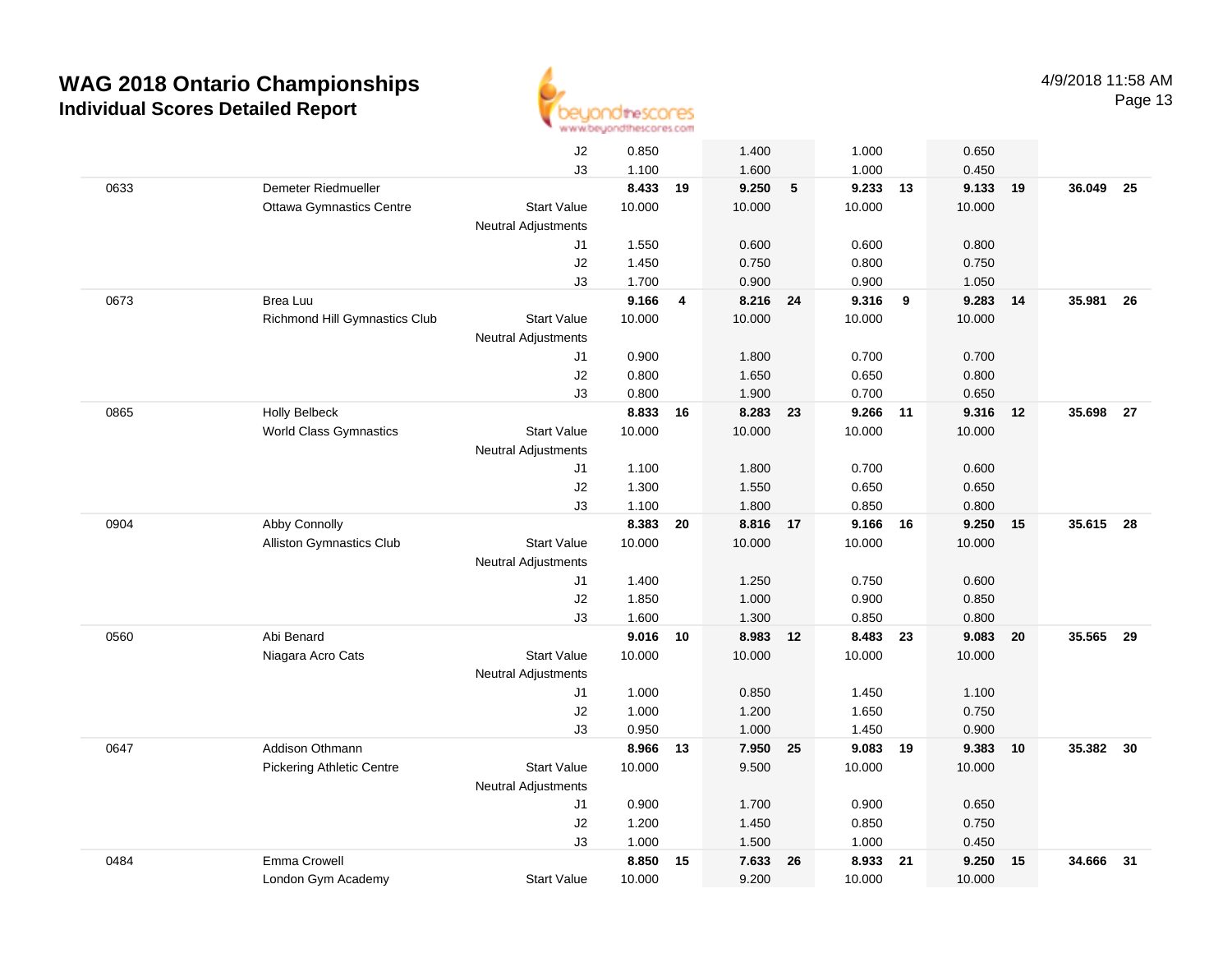

|      |                          | Neutral Adjustments        |          |          |          |          |        |    |
|------|--------------------------|----------------------------|----------|----------|----------|----------|--------|----|
|      |                          | J1                         | 1.100    | 1.500    | 0.850    | 0.850    |        |    |
|      |                          | J2                         | 1.050    | 1.650    | 1.150    | 0.750    |        |    |
|      |                          | J3                         | 1.300    | 1.550    | 1.200    | 0.650    |        |    |
| 0493 | <b>Emily Haberer</b>     |                            | 8.800 17 | 8.416 22 | 8.216 25 | 9.216 17 | 34.648 | 32 |
|      | Loyalist Gymnastics Club | <b>Start Value</b>         | 10.000   | 10.000   | 9.500    | 10.000   |        |    |
|      |                          | <b>Neutral Adjustments</b> |          |          |          |          |        |    |
|      |                          | J1                         | 1.300    | 1.500    | 1.200    | 0.700    |        |    |
|      |                          | J2                         | 1.150    | 1.650    | 1.350    | 0.850    |        |    |
|      |                          | J3                         | 1.150    | 1.600    | 1.300    | 0.800    |        |    |

### **Gymnastics Ontario Level 7**

| ID   | League ID | <b>Name</b>                    |                            | <b>VT</b> | #            | <b>UB</b> | #              | <b>BB</b> | #                       | <b>FX</b> | #              | <b>AA</b> | #              |
|------|-----------|--------------------------------|----------------------------|-----------|--------------|-----------|----------------|-----------|-------------------------|-----------|----------------|-----------|----------------|
| 0769 |           | <b>Lindsey Gill</b>            |                            | 9.466     | $\mathbf 1$  | 9.266     | 5              | 9.416     | 5                       | 9.300     | 8              | 37.448    | $\mathbf{1}$   |
|      |           | <b>Tristar Gymnastics Club</b> | <b>Start Value</b>         | 10.000    |              | 10.000    |                | 10.000    |                         | 10.000    |                |           |                |
|      |           |                                | Neutral Adjustments        |           |              |           |                |           |                         |           |                |           |                |
|      |           |                                | J1                         | 0.600     |              | 0.650     |                | 0.550     |                         | 0.750     |                |           |                |
|      |           |                                | J <sub>2</sub>             | 0.500     |              | 0.850     |                | 0.550     |                         | 0.700     |                |           |                |
|      |           |                                | J3                         | 0.500     |              | 0.700     |                | 0.650     |                         | 0.650     |                |           |                |
| 0152 |           | Luma Marques                   |                            | 9.100     | 10           | 9.450     | $\overline{1}$ | 9.300     | 9                       | 9.466     | $\overline{4}$ | 37.316    | $\overline{2}$ |
|      |           | Discovery Gymnastics Club      | <b>Start Value</b>         | 10.000    |              | 10.000    |                | 10.000    |                         | 10.000    |                |           |                |
|      |           |                                | Neutral Adjustments        |           |              |           |                |           |                         |           |                |           |                |
|      |           |                                | J1                         | 0.800     |              | 0.500     |                | 0.850     |                         | 0.550     |                |           |                |
|      |           |                                | J <sub>2</sub>             | 0.900     |              | 0.650     |                | 0.600     |                         | 0.550     |                |           |                |
|      |           |                                | J3                         | 1.000     |              | 0.500     |                | 0.650     |                         | 0.500     |                |           |                |
| 0167 |           | Piper LeBlanc                  |                            | 9.266     | 4            | 8.983     | 11             | 9.633     | $\overline{1}$          | 9.350     | $\overline{7}$ | 37.232    | 3              |
|      |           | Dynamo Gymnastics              | <b>Start Value</b>         | 10.000    |              | 10.000    |                | 10.000    |                         | 10.000    |                |           |                |
|      |           |                                | <b>Neutral Adjustments</b> |           |              |           |                |           |                         |           |                |           |                |
|      |           |                                | J1                         | 0.850     |              | 1.050     |                | 0.300     |                         | 0.700     |                |           |                |
|      |           |                                | J <sub>2</sub>             | 0.650     |              | 0.950     |                | 0.350     |                         | 0.700     |                |           |                |
|      |           |                                | J3                         | 0.700     |              | 1.050     |                | 0.450     |                         | 0.550     |                |           |                |
| 0462 |           | Aurora Gibb                    |                            | 9.033     | 13           | 9.150     | $\overline{7}$ | 9.516     | $\overline{\mathbf{3}}$ | 9.533     | $\overline{2}$ | 37.232    | 3              |
|      |           | Kawartha Gymnastics            | <b>Start Value</b>         | 10.000    |              | 10.000    |                | 10.000    |                         | 10.000    |                |           |                |
|      |           |                                | <b>Neutral Adjustments</b> |           |              |           |                |           |                         |           |                |           |                |
|      |           |                                | J1                         | 1.000     |              | 0.800     |                | 0.500     |                         | 0.600     |                |           |                |
|      |           |                                | J <sub>2</sub>             | 0.900     |              | 0.850     |                | 0.450     |                         | 0.500     |                |           |                |
|      |           |                                | J3                         | 1.000     |              | 0.900     |                | 0.500     |                         | 0.300     |                |           |                |
| 0236 |           | Zoe Ruff                       |                            | 9.316     | $\mathbf{3}$ | 9.050     | 10             | 9.366     | -7                      | 9.466     | $\overline{4}$ | 37.198    | $\overline{4}$ |

**All Around - Age 13**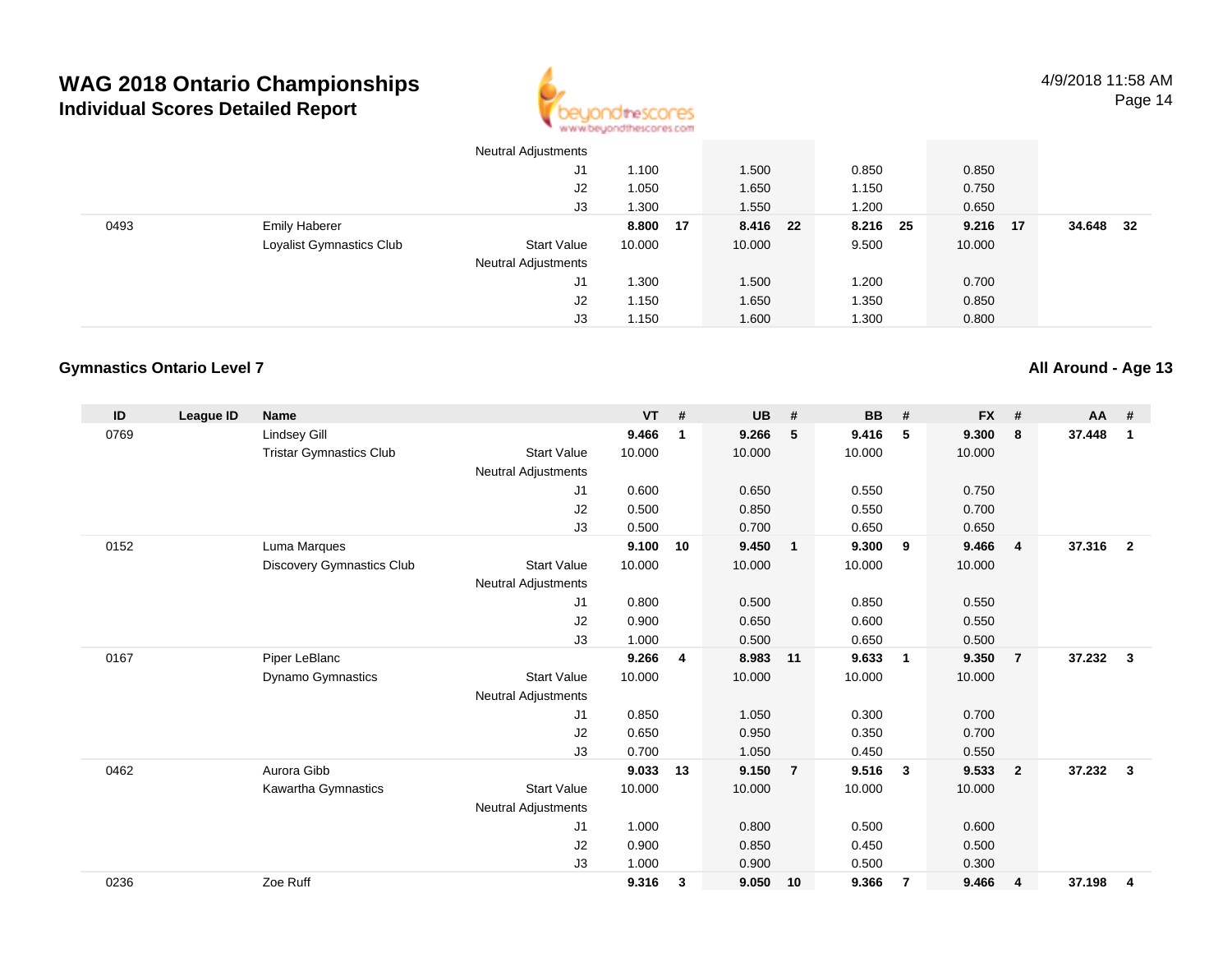

|      | <b>Futures Gymnastics</b>       | <b>Start Value</b>         | 10.000   |              | 10.000   |   | 10.000 |                         | 10.000 |              |          |                |
|------|---------------------------------|----------------------------|----------|--------------|----------|---|--------|-------------------------|--------|--------------|----------|----------------|
|      |                                 | <b>Neutral Adjustments</b> |          |              |          |   |        |                         |        |              |          |                |
|      |                                 | J1                         | 0.850    |              | 0.850    |   | 0.500  |                         | 0.500  |              |          |                |
|      |                                 | J2                         | 0.550    |              | 0.850    |   | 0.700  |                         | 0.600  |              |          |                |
|      |                                 | J3                         | 0.650    |              | 1.150    |   | 0.700  |                         | 0.500  |              |          |                |
| 0815 | <b>Isabelle Schnack</b>         |                            | 9.166    | 9            | 9.133    | 8 | 9.383  | 6                       | 9.516  | $\mathbf{3}$ | 37.198   | $\overline{4}$ |
|      | <b>Twisters Gymnastics Club</b> | <b>Start Value</b>         | 10.000   |              | 10.000   |   | 10.000 |                         | 10.000 |              |          |                |
|      |                                 | <b>Neutral Adjustments</b> |          |              |          |   |        |                         |        |              |          |                |
|      |                                 | J1                         | 0.800    |              | 0.800    |   | 0.700  |                         | 0.600  |              |          |                |
|      |                                 | J2                         | 0.900    |              | 0.750    |   | 0.550  |                         | 0.500  |              |          |                |
|      |                                 | J3                         | 0.800    |              | 1.050    |   | 0.600  |                         | 0.350  |              |          |                |
| 0344 | Ella Alford                     |                            | 9.183    | 8            | 9.300    | 4 | 9.433  | $\overline{\mathbf{4}}$ | 9.250  | 10           | 37.166   | -5             |
|      | Gym Magic                       | <b>Start Value</b>         | 10.000   |              | 10.000   |   | 10.000 |                         | 10.000 |              |          |                |
|      |                                 | <b>Neutral Adjustments</b> |          |              |          |   |        |                         |        |              |          |                |
|      |                                 | J1                         | 0.800    |              | 0.650    |   | 0.550  |                         | 0.800  |              |          |                |
|      |                                 | J2                         | 0.900    |              | 0.650    |   | 0.550  |                         | 0.800  |              |          |                |
|      |                                 | J3                         | 0.750    |              | 0.800    |   | 0.600  |                         | 0.650  |              |          |                |
| 0749 | <b>Tess Crombeen</b>            |                            | 9.266    | 4            | 9.233    | 6 | 9.433  | $\overline{4}$          | 9.233  | $-11$        | 37.165 6 |                |
|      | Toronto Premier Gym Club        | Start Value                | 10.000   |              | 10.000   |   | 10.000 |                         | 10.000 |              |          |                |
|      |                                 | <b>Neutral Adjustments</b> |          |              |          |   |        |                         |        |              |          |                |
|      |                                 | J1                         | 0.800    |              | 0.800    |   | 0.600  |                         | 0.800  |              |          |                |
|      |                                 | J2                         | 0.700    |              | 0.750    |   | 0.550  |                         | 0.750  |              |          |                |
|      |                                 | J3                         | 0.700    |              | 0.750    |   | 0.550  |                         | 0.750  |              |          |                |
| 0689 | Maya Joaquin                    |                            | 9.366    | $\mathbf{2}$ | 9.116    | 9 | 9.233  | 11                      | 9.283  | 9            | 36.998   | $\overline{7}$ |
|      | Scarborough Gym Elites          | <b>Start Value</b>         | 10.000   |              | 10.000   |   | 10.000 |                         | 10.000 |              |          |                |
|      |                                 | <b>Neutral Adjustments</b> |          |              |          |   |        |                         |        |              |          |                |
|      |                                 | J1                         | 0.650    |              | 0.850    |   | 0.600  |                         | 0.700  |              |          |                |
|      |                                 | J2                         | 0.550    |              | 1.000    |   | 0.800  |                         | 0.800  |              |          |                |
|      |                                 | J3                         | 0.700    |              | 0.800    |   | 0.900  |                         | 0.650  |              |          |                |
| 0835 | Zoe Safran                      |                            | 9.016 14 |              | 9.300    | 4 | 9.416  | $-5$                    | 9.233  | 11           | 36.965   | 8              |
|      | University of Toronto           | <b>Start Value</b>         | 10.000   |              | 10.000   |   | 10.000 |                         | 10.000 |              |          |                |
|      |                                 | <b>Neutral Adjustments</b> |          |              |          |   |        |                         |        |              |          |                |
|      |                                 | J1                         | 1.050    |              | 0.650    |   | 0.450  |                         | 0.800  |              |          |                |
|      |                                 | J2                         | 1.000    |              | 0.750    |   | 0.600  |                         | 0.850  |              |          |                |
|      |                                 | J3                         | 0.900    |              | 0.700    |   | 0.700  |                         | 0.650  |              |          |                |
| 0357 | Tia Ramirez                     |                            | 9.183    | 8            | 8.883 14 |   | 9.533  | $\overline{2}$          | 9.250  | 10           | 36.849   | 9              |
|      | Gym Magic                       | <b>Start Value</b>         | 10.000   |              | 10.000   |   | 10.000 |                         | 10.000 |              |          |                |
|      |                                 | <b>Neutral Adjustments</b> |          |              |          |   |        |                         |        |              |          |                |
|      |                                 | J1                         | 0.800    |              | 0.950    |   | 0.550  |                         | 0.750  |              |          |                |
|      |                                 | J2                         | 0.800    |              | 1.250    |   | 0.400  |                         | 0.800  |              |          |                |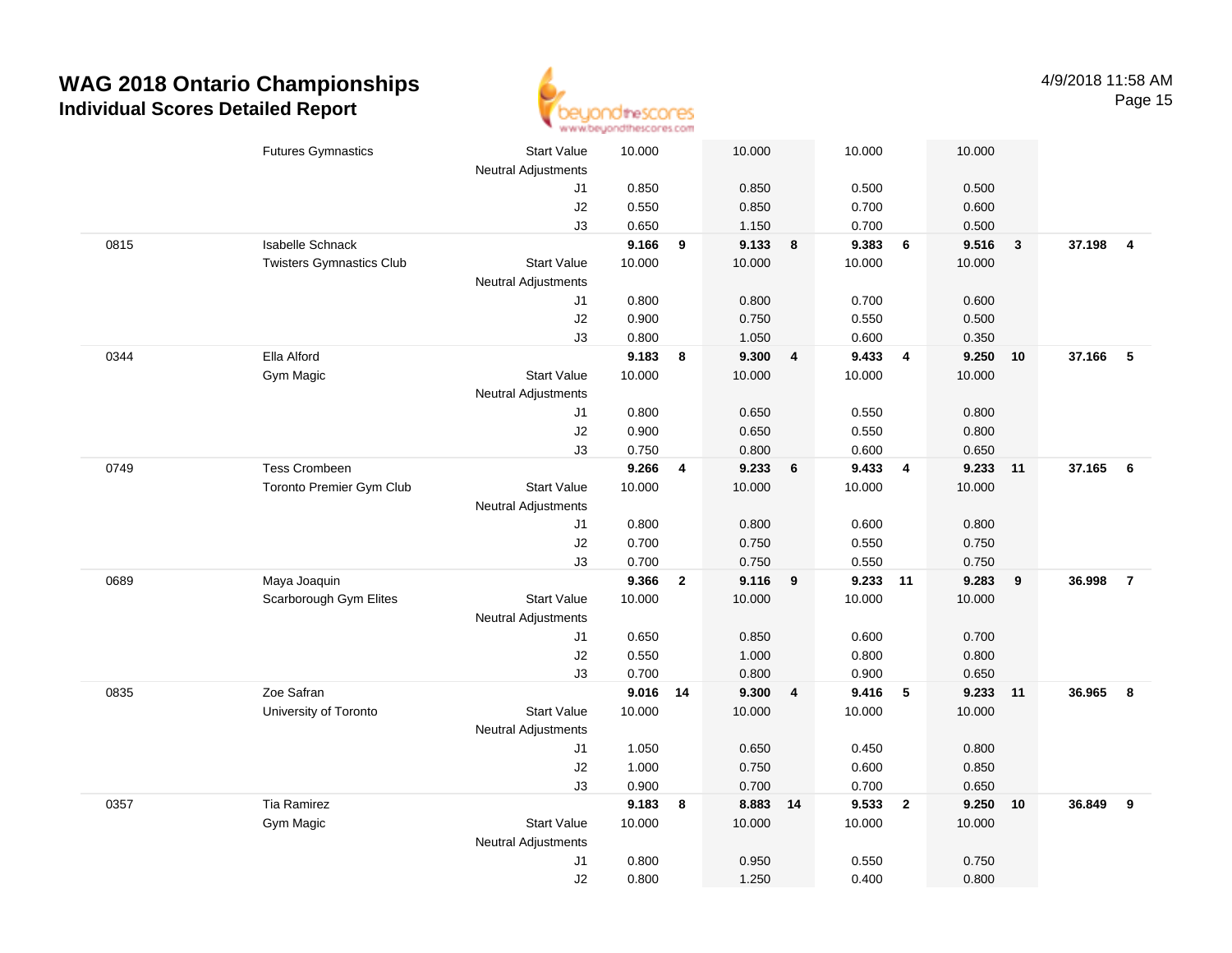

|      |                                 | J3                         | 0.850    |    | 1.150    |              | 0.450  |                         | 0.700  |                         |           |    |
|------|---------------------------------|----------------------------|----------|----|----------|--------------|--------|-------------------------|--------|-------------------------|-----------|----|
| 0856 | <b>Hailey Pollinger</b>         |                            | 9.016 14 |    | 8.916 13 |              | 9.533  | $\overline{\mathbf{2}}$ | 9.350  | $\overline{7}$          | 36.815    | 10 |
|      | Winstars Gymnastics             | <b>Start Value</b>         | 10.000   |    | 10.000   |              | 10.000 |                         | 10.000 |                         |           |    |
|      |                                 | <b>Neutral Adjustments</b> |          |    |          |              |        |                         |        |                         |           |    |
|      |                                 | J1                         | 1.100    |    | 0.950    |              | 0.450  |                         | 0.700  |                         |           |    |
|      |                                 | J2                         | 0.850    |    | 1.150    |              | 0.400  |                         | 0.750  |                         |           |    |
|      |                                 | J3                         | 1.000    |    | 1.150    |              | 0.550  |                         | 0.500  |                         |           |    |
| 0794 | Meg Varden                      |                            | 8.883    | 16 | 8.983    | $-11$        | 9.416  | 5                       | 9.383  | 5                       | 36.665    | 11 |
|      | Tumblers                        | <b>Start Value</b>         | 10.000   |    | 10.000   |              | 10.000 |                         | 10.000 |                         |           |    |
|      |                                 | Neutral Adjustments        |          |    |          |              |        |                         |        |                         |           |    |
|      |                                 | J1                         | 1.050    |    | 1.050    |              | 0.650  |                         | 0.700  |                         |           |    |
|      |                                 | J2                         | 1.300    |    | 1.050    |              | 0.500  |                         | 0.600  |                         |           |    |
|      |                                 | J3                         | 1.000    |    | 0.950    |              | 0.600  |                         | 0.550  |                         |           |    |
| 0146 | Sonya Chudaeva                  |                            | 9.233    | 5  | 9.350    | $\mathbf{3}$ | 8.866  | 16                      | 9.200  | 12                      | 36.649    | 12 |
|      | Discovery Gymnastics Club       | <b>Start Value</b>         | 10.000   |    | 10.000   |              | 10.000 |                         | 10.000 |                         |           |    |
|      |                                 | Neutral Adjustments        |          |    |          |              |        |                         |        |                         |           |    |
|      |                                 | J1                         | 0.700    |    | 0.750    |              | 1.300  |                         | 0.850  |                         |           |    |
|      |                                 | J2                         | 0.800    |    | 0.550    |              | 1.100  |                         | 0.800  |                         |           |    |
|      |                                 | J3                         | 0.800    |    | 0.650    |              | 1.000  |                         | 0.750  |                         |           |    |
| 0883 | Kali Elliott                    |                            | 9.216    | 6  | 8.866    | 15           | 9.283  | 10                      | 9.183  | 13                      | 36.548    | 13 |
|      | Niagara Acro Cats               | <b>Start Value</b>         | 10.000   |    | 10.000   |              | 10.000 |                         | 10.000 |                         |           |    |
|      |                                 | <b>Neutral Adjustments</b> |          |    |          |              |        |                         |        |                         |           |    |
|      |                                 | J1                         | 0.800    |    | 1.050    |              | 0.600  |                         | 0.800  |                         |           |    |
|      |                                 | J2                         | 0.800    |    | 1.150    |              | 0.750  |                         | 1.000  |                         |           |    |
|      |                                 | J3                         | 0.750    |    | 1.200    |              | 0.800  |                         | 0.650  |                         |           |    |
| 0223 | Daisy King                      |                            | 9.033    | 13 | 8.500    | 20           | 9.533  | $\overline{2}$          | 9.466  | $\overline{\mathbf{4}}$ | 36.532    | 14 |
|      | <b>Futures Gymnastics</b>       | <b>Start Value</b>         | 10.000   |    | 10.000   |              | 10.000 |                         | 10.000 |                         |           |    |
|      |                                 | <b>Neutral Adjustments</b> |          |    |          |              |        |                         |        |                         |           |    |
|      |                                 | J1                         | 1.000    |    | 1.450    |              | 0.400  |                         | 0.550  |                         |           |    |
|      |                                 | J2                         | 0.900    |    | 1.550    |              | 0.550  |                         | 0.600  |                         |           |    |
|      |                                 | J3                         | 1.000    |    | 1.500    |              | 0.450  |                         | 0.450  |                         |           |    |
| 0808 | Elise Noack                     |                            | 9.216    | 6  | 8.783 16 |              | 8.883  | 15                      | 9.633  | $\mathbf{1}$            | 36.515 15 |    |
|      | <b>Twisters Gymnastics Club</b> | <b>Start Value</b>         | 10.000   |    | 10.000   |              | 10.000 |                         | 10.000 |                         |           |    |
|      |                                 | <b>Neutral Adjustments</b> |          |    |          |              |        |                         |        |                         |           |    |
|      |                                 | J1                         | 0.750    |    | 1.100    |              | 1.000  |                         | 0.300  |                         |           |    |
|      |                                 | J2                         | 0.800    |    | 1.250    |              | 1.150  |                         | 0.350  |                         |           |    |
|      |                                 | J3                         | 0.800    |    | 1.300    |              | 1.200  |                         | 0.450  |                         |           |    |
| 0469 | <b>Beyard Lawrence</b>          |                            | 9.216    | 6  | 8.783 16 |              | 9.283  | 10                      | 9.116  | 16                      | 36.398    | 16 |
|      | Kitchener-Waterloo Gymnastics   | <b>Start Value</b>         | 10.000   |    | 10.000   |              | 10.000 |                         | 10.000 |                         |           |    |
|      |                                 | <b>Neutral Adjustments</b> |          |    |          |              |        |                         |        |                         |           |    |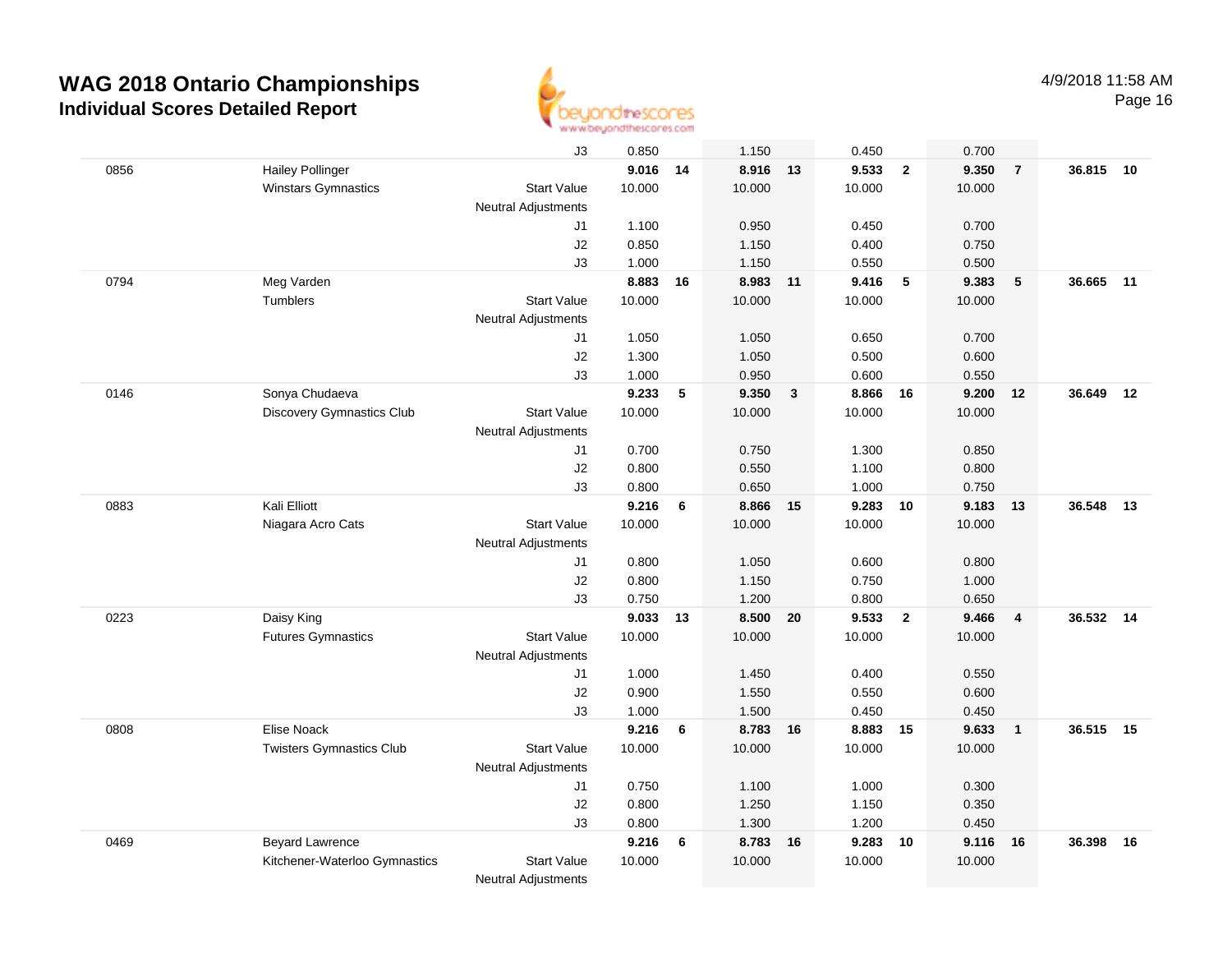

|      |                                  | J1                         | 0.650  |                         | 1.200    |    | 0.700  |    | 0.900  |    |           |    |
|------|----------------------------------|----------------------------|--------|-------------------------|----------|----|--------|----|--------|----|-----------|----|
|      |                                  | J2                         | 0.800  |                         | 1.100    |    | 0.600  |    | 0.950  |    |           |    |
|      |                                  | J3                         | 0.900  |                         | 1.350    |    | 0.850  |    | 0.800  |    |           |    |
| 0751 | Maeve McSweeney                  |                            | 8.750  | 18                      | 8.750 17 |    | 9.300  | 9  | 9.366  | 6  | 36.166 17 |    |
|      | Toronto Premier Gym Club         | <b>Start Value</b>         | 10.000 |                         | 10.000   |    | 10.000 |    | 10.000 |    |           |    |
|      |                                  | <b>Neutral Adjustments</b> |        |                         |          |    |        |    |        |    |           |    |
|      |                                  | J1                         | 1.350  |                         | 1.200    |    | 0.900  |    | 0.600  |    |           |    |
|      |                                  | J2                         | 1.200  |                         | 1.150    |    | 0.600  |    | 0.600  |    |           |    |
|      |                                  | J3                         | 1.200  |                         | 1.400    |    | 0.600  |    | 0.700  |    |           |    |
| 0824 | Jacqueline Adamo                 |                            | 8.900  | 15                      | 8.966    | 12 | 9.150  | 12 | 9.116  | 16 | 36.132 18 |    |
|      | University of Toronto            | <b>Start Value</b>         | 10.000 |                         | 10.000   |    | 10.000 |    | 10.000 |    |           |    |
|      |                                  | <b>Neutral Adjustments</b> |        |                         |          |    |        |    |        |    |           |    |
|      |                                  | J1                         | 1.100  |                         | 1.050    |    | 0.850  |    | 0.800  |    |           |    |
|      |                                  | J2                         | 1.000  |                         | 0.950    |    | 0.800  |    | 0.900  |    |           |    |
|      |                                  | J3                         | 1.200  |                         | 1.100    |    | 0.900  |    | 0.950  |    |           |    |
| 0156 | Kylie Sieradzki                  |                            | 9.266  | $\overline{\mathbf{4}}$ | 8.783 16 |    | 8.816  | 18 | 9.250  | 10 | 36.115    | 19 |
|      | <b>Discovery Gymnastics Club</b> | <b>Start Value</b>         | 10.000 |                         | 10.000   |    | 10.000 |    | 10.000 |    |           |    |
|      |                                  | Neutral Adjustments        |        |                         |          |    |        |    |        |    |           |    |
|      |                                  | J1                         | 0.800  |                         | 1.200    |    | 1.200  |    | 0.800  |    |           |    |
|      |                                  | J2                         | 0.650  |                         | 1.150    |    | 1.150  |    | 0.750  |    |           |    |
|      |                                  | J3                         | 0.750  |                         | 1.300    |    | 1.200  |    | 0.700  |    |           |    |
| 0254 | Alysha Hagstrom                  |                            | 9.266  | 4                       | 8.483 21 |    | 8.983  | 14 | 9.366  | 6  | 36.098    | 20 |
|      | Galaxy                           | <b>Start Value</b>         | 10.000 |                         | 10.000   |    | 10.000 |    | 10.000 |    |           |    |
|      |                                  | Neutral Adjustments        |        |                         |          |    |        |    |        |    |           |    |
|      |                                  | J1                         | 0.700  |                         | 1.400    |    | 1.150  |    | 0.550  |    |           |    |
|      |                                  | J2                         | 0.850  |                         | 1.600    |    | 0.950  |    | 0.750  |    |           |    |
|      |                                  | J3                         | 0.650  |                         | 1.550    |    | 0.950  |    | 0.600  |    |           |    |
| 0513 | Taylor-Anne Towle                |                            | 8.833  | 17                      | 8.650    | 19 | 9.083  | 13 | 9.366  | 6  | 35.932    | 21 |
|      | Manjak's Gymnastics              | <b>Start Value</b>         | 10.000 |                         | 10.000   |    | 10.000 |    | 10.000 |    |           |    |
|      |                                  | <b>Neutral Adjustments</b> |        |                         |          |    |        |    |        |    |           |    |
|      |                                  | J1                         | 1.300  |                         | 1.350    |    | 0.800  |    | 0.750  |    |           |    |
|      |                                  | J2                         | 1.150  |                         | 1.300    |    | 0.900  |    | 0.650  |    |           |    |
|      |                                  | J3                         | 1.050  |                         | 1.400    |    | 1.050  |    | 0.500  |    |           |    |
| 0881 | Danielle McNeil                  |                            | 9.083  | 11                      | 8.666    | 18 | 8.883  | 15 | 9.200  | 12 | 35.832 22 |    |
|      | <b>Champions Gymnastics</b>      | <b>Start Value</b>         | 10.000 |                         | 10.000   |    | 10.000 |    | 10.000 |    |           |    |
|      |                                  | <b>Neutral Adjustments</b> |        |                         |          |    |        |    |        |    |           |    |
|      |                                  | J1                         | 0.900  |                         | 1.200    |    | 1.000  |    | 0.900  |    |           |    |
|      |                                  | J2                         | 0.950  |                         | 1.400    |    | 1.150  |    | 0.800  |    |           |    |
|      |                                  | J3                         | 0.900  |                         | 1.400    |    | 1.200  |    | 0.700  |    |           |    |
| 0851 | Naomi Iler                       |                            | 9.200  | $\overline{7}$          | 8.866    | 15 | 8.433  | 20 | 9.133  | 15 | 35.632 23 |    |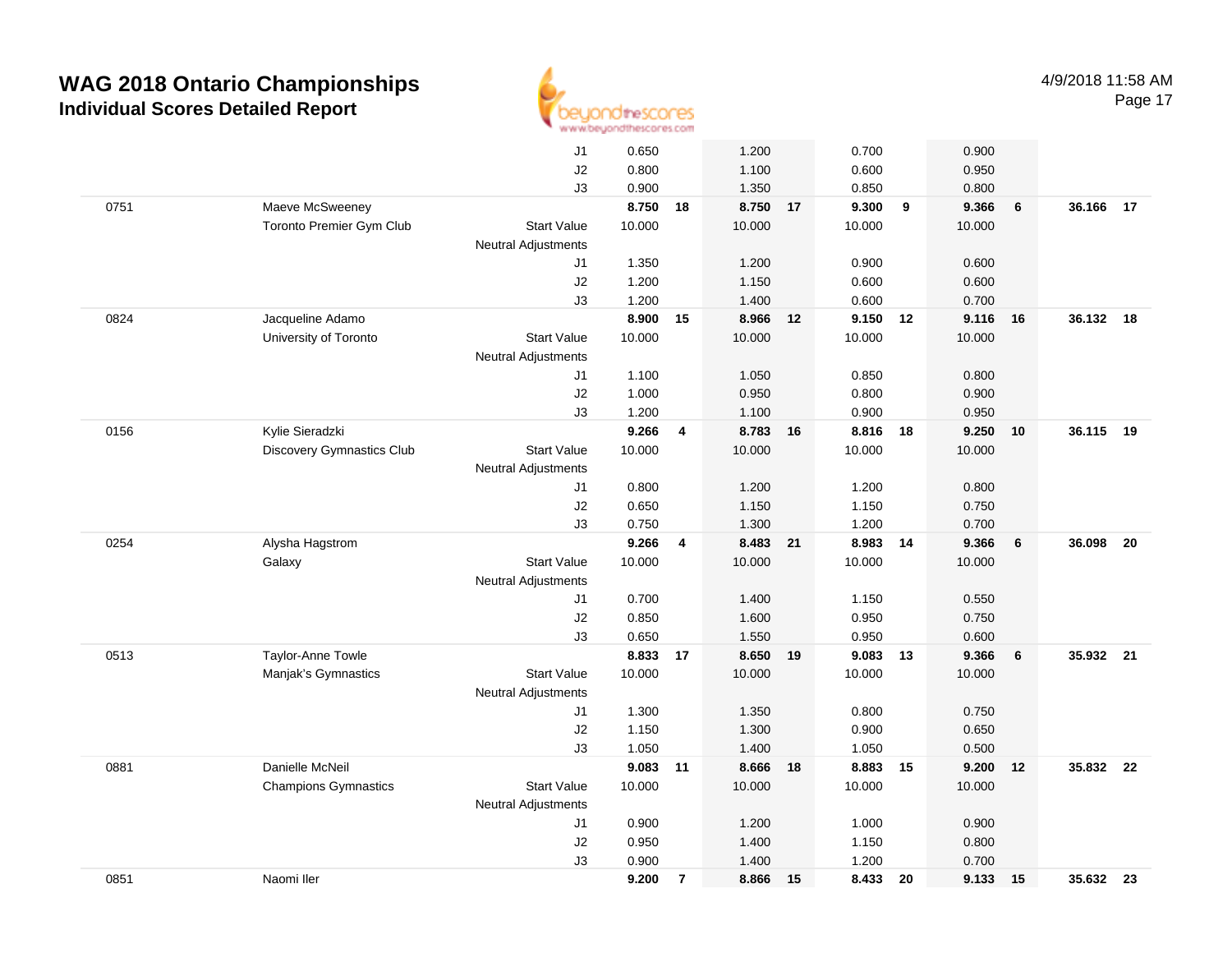

|      | <b>Winstars Gymnastics</b>    | <b>Start Value</b>         | 10.000   |    | 10.000   |                         | 9.500    |                         | 10.000 |      |           |      |
|------|-------------------------------|----------------------------|----------|----|----------|-------------------------|----------|-------------------------|--------|------|-----------|------|
|      |                               | <b>Neutral Adjustments</b> |          |    |          |                         |          |                         |        |      |           |      |
|      |                               | J1                         | 0.800    |    | 1.000    |                         | 1.100    |                         | 0.900  |      |           |      |
|      |                               | J2                         | 0.700    |    | 1.100    |                         | 1.050    |                         | 0.800  |      |           |      |
|      |                               | J3                         | 0.900    |    | 1.300    |                         | 1.050    |                         | 0.900  |      |           |      |
| 0187 | Greta Lin                     |                            | 8.683    | 19 | 9.433    | $\overline{\mathbf{2}}$ | 8.250 21 |                         | 9.233  | 11   | 35.599    | 24   |
|      | East York Gymnastics          | <b>Start Value</b>         | 10.000   |    | 10.000   |                         | 10.000   |                         | 10.000 |      |           |      |
|      |                               | <b>Neutral Adjustments</b> |          |    |          |                         |          |                         |        |      |           |      |
|      |                               | J1                         | 1.300    |    | 0.550    |                         | 1.700    |                         | 0.750  |      |           |      |
|      |                               | J2                         | 1.400    |    | 0.550    |                         | 1.650    |                         | 0.750  |      |           |      |
|      |                               | J3                         | 1.250    |    | 0.600    |                         | 1.900    |                         | 0.800  |      |           |      |
| 0902 | Lexi Clark                    |                            | 8.900    | 15 | 8.750 17 |                         | 8.833    | 17                      | 9.016  | - 19 | 35.499    | - 25 |
|      | <b>Aspire Gymnastics</b>      | <b>Start Value</b>         | 10.000   |    | 10.000   |                         | 10.000   |                         | 10.000 |      |           |      |
|      |                               | Neutral Adjustments        |          |    |          |                         |          |                         |        |      |           |      |
|      |                               | J1                         | 1.100    |    | 1.050    |                         | 1.250    |                         | 1.000  |      |           |      |
|      |                               | J2                         | 1.050    |    | 1.250    |                         | 1.100    |                         | 1.100  |      |           |      |
|      |                               | J3                         | 1.150    |    | 1.450    |                         | 1.150    |                         | 0.850  |      |           |      |
| 0204 | Eleni Neal                    |                            | 9.183    | 8  | 8.100 24 |                         | 9.150 12 |                         | 9.033  | 18   | 35.466 26 |      |
|      | Forest City Gym Club          | <b>Start Value</b>         | 10.000   |    | 10.000   |                         | 10.000   |                         | 10.000 |      |           |      |
|      |                               | <b>Neutral Adjustments</b> |          |    |          |                         |          |                         |        |      |           |      |
|      |                               | J1                         | 0.800    |    | 1.700    |                         | 0.700    |                         | 0.900  |      |           |      |
|      |                               | J2                         | 0.800    |    | 2.100    |                         | 0.950    |                         | 1.000  |      |           |      |
|      |                               | J3                         | 0.850    |    | 1.900    |                         | 0.900    |                         | 1.000  |      |           |      |
| 0905 | Melissa Gagnon-Wease          |                            | 8.900    | 15 | 8.283    | 22                      | 8.800    | 19                      | 9.100  | 17   | 35.083    | 27   |
|      | Forest City Gym Club          | <b>Start Value</b>         | 10.000   |    | 10.000   |                         | 10.000   |                         | 10.000 |      |           |      |
|      |                               | <b>Neutral Adjustments</b> |          |    |          |                         |          |                         |        |      |           |      |
|      |                               | J1                         | 1.000    |    | 1.550    |                         | 1.150    |                         | 0.850  |      |           |      |
|      |                               | J2                         | 1.100    |    | 1.700    |                         | 1.250    |                         | 1.000  |      |           |      |
|      |                               | J3                         | 1.200    |    | 1.900    |                         | 1.200    |                         | 0.850  |      |           |      |
| 0884 | Sophie Passifume              |                            | 9.050    | 12 | 7.450 26 |                         | 9.316    | $\overline{\mathbf{8}}$ | 9.016  | 19   | 34.832 28 |      |
|      | Richmond Hill Gymnastics Club | <b>Start Value</b>         | 10.000   |    | 10.000   |                         | 10.000   |                         | 10.000 |      |           |      |
|      |                               | Neutral Adjustments        |          |    |          |                         |          |                         |        |      |           |      |
|      |                               | J1                         | 0.800    |    | 2.650    |                         | 0.600    |                         | 1.100  |      |           |      |
|      |                               | J2                         | 0.950    |    | 2.400    |                         | 0.650    |                         | 0.950  |      |           |      |
|      |                               | J3                         | 1.100    |    | 2.600    |                         | 0.800    |                         | 0.900  |      |           |      |
| 0417 | Dahlia Luong                  |                            | 9.083 11 |    | 8.250 23 |                         | 7.883    | 23                      | 9.233  | 11   | 34.449    | 29   |
|      | Hamilton Gym Academy          | Start Value                | 10.000   |    | 10.000   |                         | 10.000   |                         | 10.000 |      |           |      |
|      |                               | <b>Neutral Adjustments</b> |          |    |          |                         |          |                         |        |      |           |      |
|      |                               | J1                         | 0.900    |    | 1.800    |                         | 2.300    |                         | 0.900  |      |           |      |
|      |                               | J2                         | 0.950    |    | 1.700    |                         | 1.950    |                         | 0.750  |      |           |      |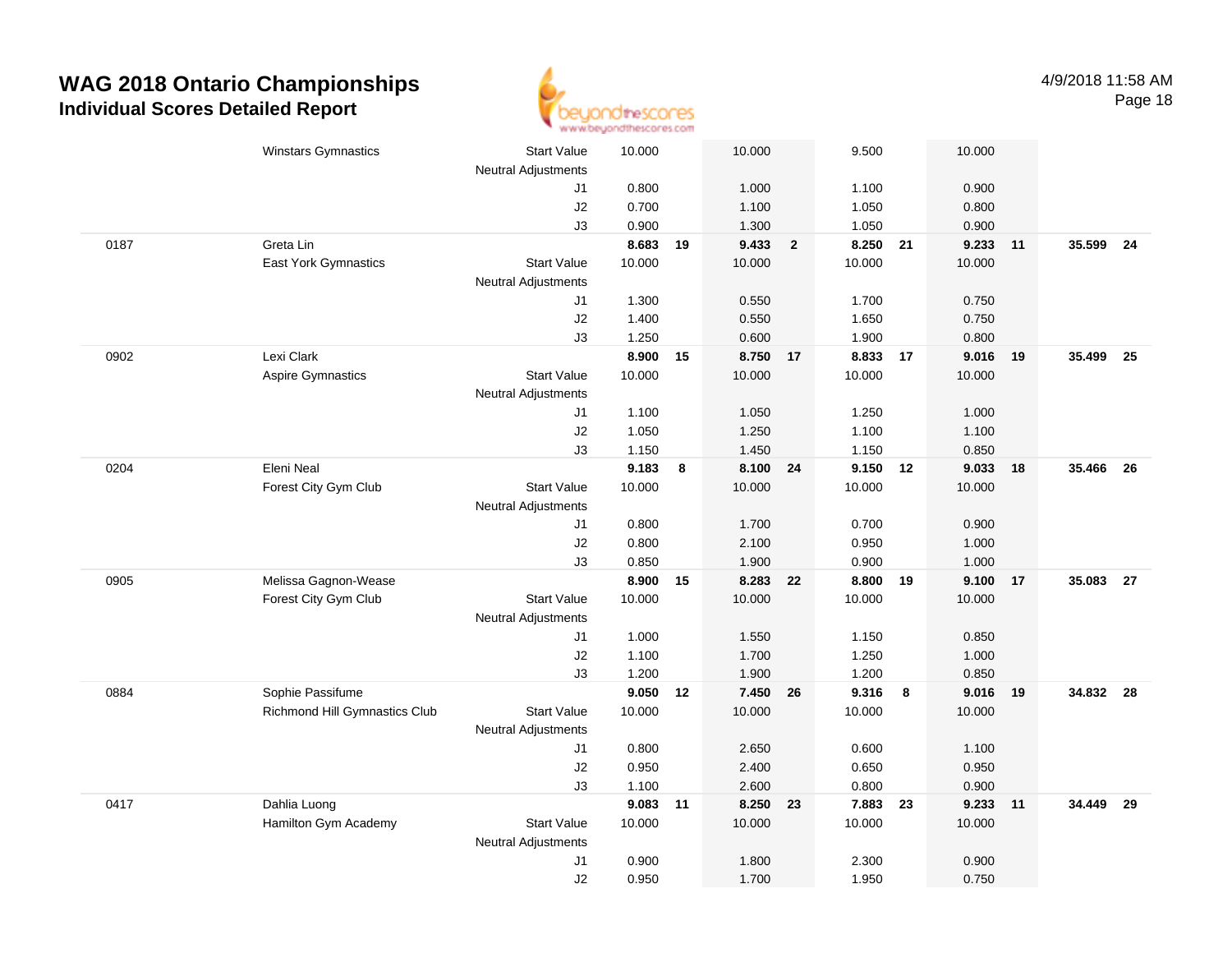

Page 19

|      |                 | J3                         | 0.900       | 1.750    | 2.100    | 0.650       |              |
|------|-----------------|----------------------------|-------------|----------|----------|-------------|--------------|
| 0877 | Heyleigh Degeer |                            | 8.533<br>20 | 7.533 25 | 8.166 22 | 9.150<br>14 | 33.382<br>30 |
|      | Xperience       | <b>Start Value</b>         | 10.000      | 9.400    | 9.500    | 10.000      |              |
|      |                 | <b>Neutral Adjustments</b> |             |          |          |             |              |
|      |                 | J1                         | 1.600       | 1.800    | 1.100    | 0.850       |              |
|      |                 | J2                         | 1.400       | 1.950    | 1.550    | 0.950       |              |
|      |                 | J3                         | 1.400       | 1.850    | 1.350    | 0.750       |              |

#### **Gymnastics Ontario Level 7**

#### **ID League ID Name VT # UB # BB # FX # AA #** 0720 Alyssa Moorehead **9.500 <sup>1</sup> 9.100 <sup>14</sup> 9.666 <sup>1</sup> 9.566 <sup>1</sup> 37.832 <sup>1</sup>** Swing Spring Flip Start Value 10.000 10.000 10.000 10.000 Neutral Adjustments J1 0.600 0.750 0.350 0.400 J2 0.450 1.000 0.350 0.550 J3 0.450 0.950 0.300 0.350 0270 Lia Kaiser **9.233 <sup>7</sup> 9.400 <sup>3</sup> 9.500 <sup>3</sup> 9.566 <sup>1</sup> 37.699 <sup>2</sup>** Gemini Gymnastics Start Valuee 10.000 10.000 10.000 10.000 Neutral Adjustments J1 0.800 0.650 0.500 0.500 J2 0.700 0.500 0.450 0.500 J3 0.800 0.650 0.550 0.300 0267 Samantha Horvath **9.133 <sup>13</sup> 9.616 <sup>1</sup> 9.433 <sup>5</sup> 9.350 <sup>9</sup> 37.532 <sup>3</sup>** Gemini Gymnastics Start Valuee 10.000 10.000 10.000 10.000 Neutral Adjustments J1 1.000 0.450 0.600 0.600 J2 0.800 0.350 0.600 0.650 J3 0.800 0.350 0.500 0.700 0365 Jazmine Deveau **9.266 <sup>5</sup> 9.500 <sup>2</sup> 9.266 <sup>10</sup> 9.416 <sup>7</sup> 37.448 <sup>4</sup>** Gymnastics Energy Start Valuee 10.000 10.000 10.000 10.000 Neutral Adjustments J1 0.650 0.500 0.700 0.500 J2 0.800 0.500 0.650 0.700 J3 0.750 0.500 0.850 0.550 0261 Kala Bain **9.366 <sup>2</sup> 9.283 <sup>6</sup> 9.566 <sup>2</sup> 9.200 <sup>16</sup> 37.415 <sup>5</sup>** Gemini Gymnastics Start Valuee 10.000 10.000 10.000 10.000 Neutral Adjustments J10.600 0.800 0.350 0.700

**All Around - Age 14**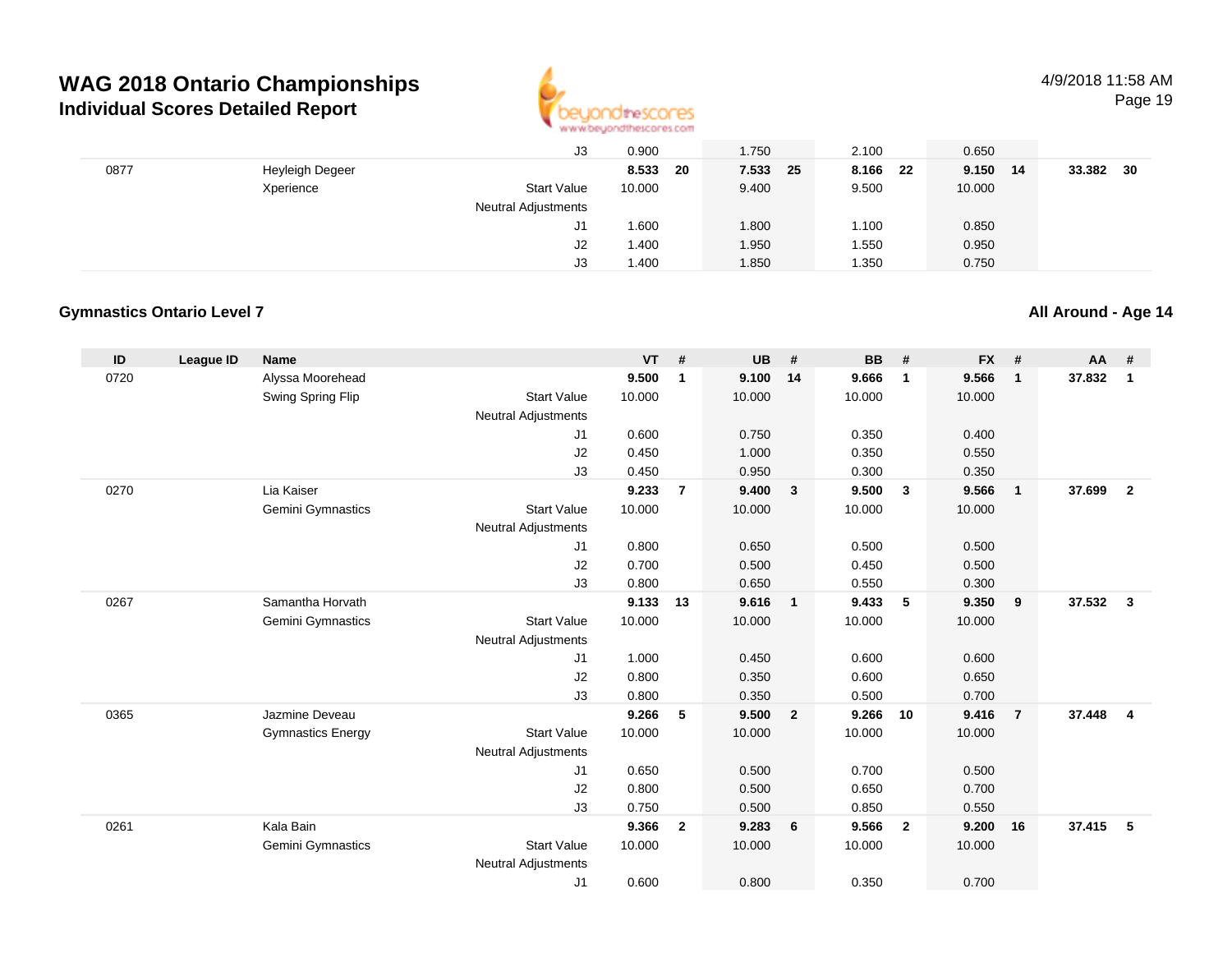

|      |                                 | J2                         | 0.650  |                | 0.650    |                | 0.400    |                | 0.700  |                         |           |                |
|------|---------------------------------|----------------------------|--------|----------------|----------|----------------|----------|----------------|--------|-------------------------|-----------|----------------|
|      |                                 | J3                         | 0.650  |                | 0.700    |                | 0.550    |                | 1.000  |                         |           |                |
| 0803 | <b>Brie Kostaszek</b>           |                            | 9.150  | 12             | 9.300    | 5              | 9.433    | $\sqrt{5}$     | 9.466  | $\overline{\mathbf{4}}$ | 37.349    | 6              |
|      | <b>Twisters Gymnastics Club</b> | <b>Start Value</b>         | 10.000 |                | 10.000   |                | 10.000   |                | 10.000 |                         |           |                |
|      |                                 | <b>Neutral Adjustments</b> |        |                |          |                |          |                |        |                         |           |                |
|      |                                 | J1                         | 0.700  |                | 0.750    |                | 0.500    |                | 0.550  |                         |           |                |
|      |                                 | J2                         | 0.900  |                | 0.650    |                | 0.650    |                | 0.600  |                         |           |                |
|      |                                 | J3                         | 0.950  |                | 0.700    |                | 0.550    |                | 0.450  |                         |           |                |
| 0285 | Abby Stewart                    |                            | 9.133  | 13             | 9.200    | 10             | 9.400    | 6              | 9.466  | $\overline{4}$          | 37.199    | $\overline{7}$ |
|      | Gemini Gymnastics               | <b>Start Value</b>         | 10.000 |                | 10.000   |                | 10.000   |                | 10.000 |                         |           |                |
|      |                                 | Neutral Adjustments        |        |                |          |                |          |                |        |                         |           |                |
|      |                                 | J1                         | 0.900  |                | 0.800    |                | 0.600    |                | 0.500  |                         |           |                |
|      |                                 | J2                         | 0.800  |                | 0.750    |                | 0.550    |                | 0.500  |                         |           |                |
|      |                                 | J3                         | 0.900  |                | 0.850    |                | 0.650    |                | 0.600  |                         |           |                |
| 0361 | Elizabeth Baker                 |                            | 9.316  | 3              | 9.183 11 |                | 9.383    | $\overline{7}$ | 9.250  | 14                      | 37.132 8  |                |
|      | <b>Gymnastics Energy</b>        | <b>Start Value</b>         | 10.000 |                | 10.000   |                | 10.000   |                | 10.000 |                         |           |                |
|      |                                 | <b>Neutral Adjustments</b> |        |                |          |                |          |                |        |                         |           |                |
|      |                                 | J1                         | 0.600  |                | 0.750    |                | 0.600    |                | 0.750  |                         |           |                |
|      |                                 | J2                         | 0.650  |                | 0.800    |                | 0.700    |                | 0.700  |                         |           |                |
|      |                                 | J3                         | 0.800  |                | 0.900    |                | 0.550    |                | 0.800  |                         |           |                |
| 0726 | Nila D'Emilio                   |                            | 9.100  | 15             | 9.250    | 8              | 9.183 15 |                | 9.550  | $\overline{2}$          | 37.083    | 9              |
|      | <b>Synergy Gymnastics</b>       | <b>Start Value</b>         | 10.000 |                | 10.000   |                | 10.000   |                | 10.000 |                         |           |                |
|      |                                 | <b>Neutral Adjustments</b> |        |                |          |                |          |                |        |                         |           |                |
|      |                                 | J1                         | 0.900  |                | 0.700    |                | 1.000    |                | 0.550  |                         |           |                |
|      |                                 | J2                         | 0.900  |                | 0.800    |                | 0.700    |                | 0.500  |                         |           |                |
|      |                                 | J3                         | 0.900  |                | 0.750    |                | 0.750    |                | 0.300  |                         |           |                |
| 0012 | Audrey Calderon                 |                            | 9.016  | 18             | 9.366    | 4              | 9.400    | 6              | 9.266  | 13                      | 37.048    | 10             |
|      | Ajax Acro's Gym Club            | <b>Start Value</b>         | 10.000 |                | 10.000   |                | 10.000   |                | 10.000 |                         |           |                |
|      |                                 | Neutral Adjustments        |        |                |          |                |          |                |        |                         |           |                |
|      |                                 | J1                         | 1.100  |                | 0.600    |                | 0.650    |                | 0.850  |                         |           |                |
|      |                                 | J2                         | 0.850  |                | 0.600    |                | 0.600    |                | 0.700  |                         |           |                |
|      |                                 | J3                         | 1.000  |                | 0.700    |                | 0.550    |                | 0.650  |                         |           |                |
| 0306 | Mya Graham                      |                            | 9.283  | $\overline{4}$ | 9.266    | $\overline{7}$ | 9.166 16 |                | 9.316  | 10                      | 37.031 11 |                |
|      | <b>Global Gymnastics</b>        | <b>Start Value</b>         | 10.000 |                | 10.000   |                | 10.000   |                | 10.000 |                         |           |                |
|      |                                 | <b>Neutral Adjustments</b> |        |                |          |                |          |                |        |                         |           |                |
|      |                                 | J1                         | 0.700  |                | 0.800    |                | 0.800    |                | 0.800  |                         |           |                |
|      |                                 | J2                         | 0.750  |                | 0.650    |                | 0.750    |                | 0.650  |                         |           |                |
|      |                                 | J3                         | 0.700  |                | 0.750    |                | 0.950    |                | 0.600  |                         |           |                |
| 0743 | Sofia Bubniak                   |                            | 9.116  | 14             | 9.233    | 9              | 9.150    | 17             | 9.450  | 5                       | 36.949    | 12             |
|      | <b>TGI</b>                      | <b>Start Value</b>         | 10.000 |                | 10.000   |                | 10.000   |                | 10.000 |                         |           |                |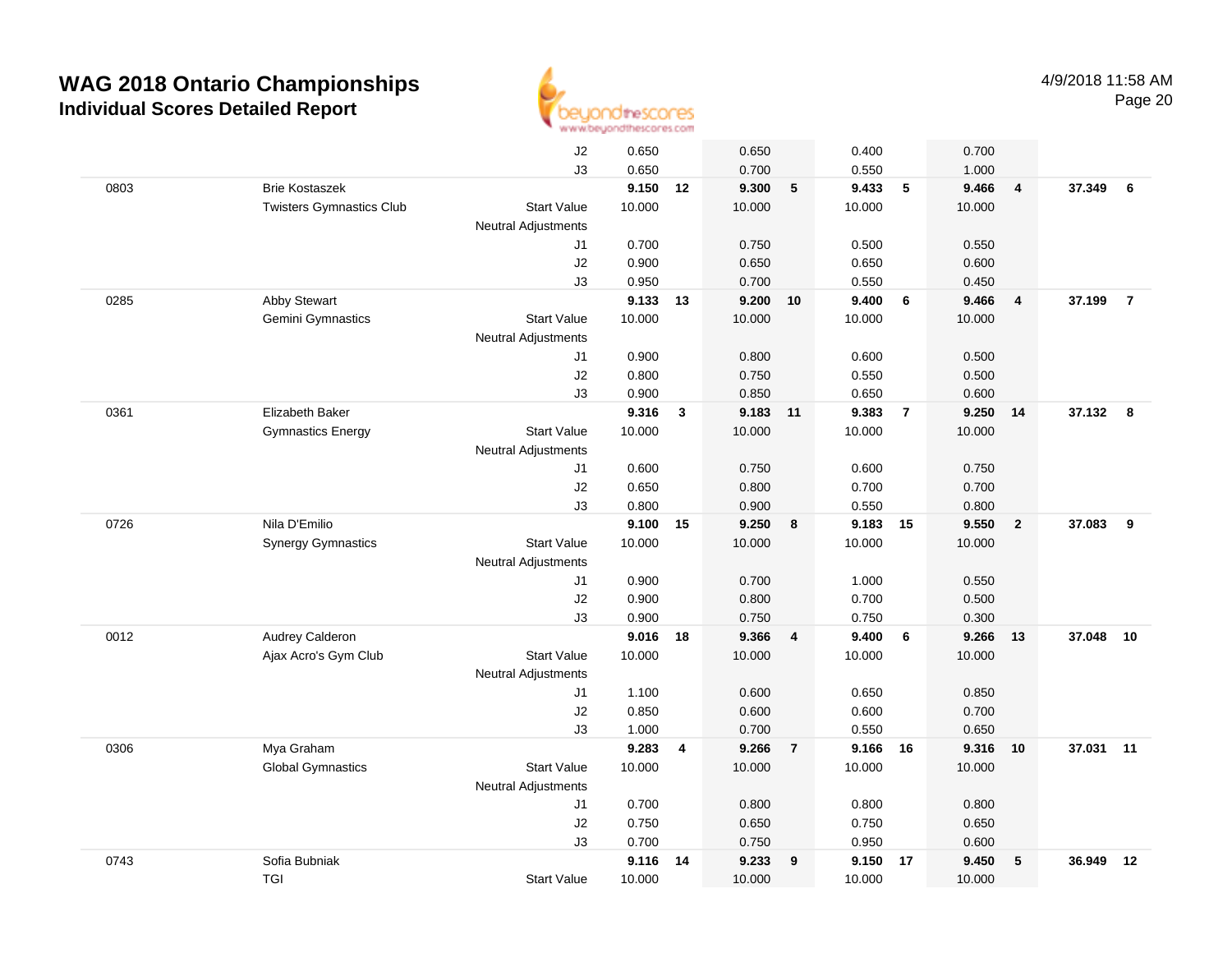

|      |                             | <b>Neutral Adjustments</b> |          |                         |          |    |          |                  |        |              |           |    |
|------|-----------------------------|----------------------------|----------|-------------------------|----------|----|----------|------------------|--------|--------------|-----------|----|
|      |                             | J1                         | 1.000    |                         | 0.800    |    | 0.900    |                  | 0.550  |              |           |    |
|      |                             | J2                         | 0.800    |                         | 0.800    |    | 0.800    |                  | 0.450  |              |           |    |
|      |                             | J3                         | 0.850    |                         | 0.700    |    | 0.850    |                  | 0.650  |              |           |    |
| 0492 | Madison Baird               |                            | 9.283    | $\overline{\mathbf{4}}$ | 9.033 15 |    | 9.116    | 18               | 9.483  | $\mathbf{3}$ | 36.915 13 |    |
|      | Loyalist Gymnastics Club    | <b>Start Value</b>         | 10.000   |                         | 10.000   |    | 10.000   |                  | 10.000 |              |           |    |
|      |                             | <b>Neutral Adjustments</b> |          |                         |          |    |          |                  |        |              |           |    |
|      |                             | J1                         | 0.800    |                         | 1.050    |    | 0.950    |                  | 0.500  |              |           |    |
|      |                             | J2                         | 0.650    |                         | 0.850    |    | 0.900    |                  | 0.600  |              |           |    |
|      |                             | J3                         | 0.700    |                         | 1.000    |    | 0.800    |                  | 0.450  |              |           |    |
| 0066 | <b>Hailey Gaulton</b>       |                            | 9.183    | 10                      | 8.833 17 |    | 9.466    | $\overline{4}$   | 9.283  | 12           | 36.765 14 |    |
|      | <b>Bluewater</b>            | <b>Start Value</b>         | 10.000   |                         | 10.000   |    | 10.000   |                  | 10.000 |              |           |    |
|      |                             | <b>Neutral Adjustments</b> |          |                         |          |    |          |                  |        |              |           |    |
|      |                             | J1                         | 0.850    |                         | 1.150    |    | 0.600    |                  | 0.750  |              |           |    |
|      |                             | J2                         | 0.800    |                         | 1.200    |    | 0.450    |                  | 0.700  |              |           |    |
|      |                             | J3                         | 0.800    |                         | 1.150    |    | 0.550    |                  | 0.700  |              |           |    |
| 0550 | Daniella Silvestre          |                            | 9.200    | $\boldsymbol{9}$        | 9.133 12 |    | 9.150 17 |                  | 9.266  | 13           | 36.749    | 15 |
|      | <b>Milton Springers</b>     | <b>Start Value</b>         | 10.000   |                         | 10.000   |    | 10.000   |                  | 10.000 |              |           |    |
|      |                             | <b>Neutral Adjustments</b> |          |                         |          |    |          |                  |        |              |           |    |
|      |                             | J1                         | 0.800    |                         | 0.800    |    | 0.900    |                  | 0.750  |              |           |    |
|      |                             | $\sf J2$                   | 0.800    |                         | 0.800    |    | 0.750    |                  | 0.800  |              |           |    |
|      |                             | J3                         | 0.800    |                         | 1.000    |    | 0.900    |                  | 0.650  |              |           |    |
| 0115 | Alayna Kirkwood             |                            | 9.166 11 |                         | 8.816    | 18 | 9.250    | 11               | 9.350  | 9            | 36.582 16 |    |
|      | <b>Champions Gymnastics</b> | <b>Start Value</b>         | 10.000   |                         | 10.000   |    | 10.000   |                  | 10.000 |              |           |    |
|      |                             | Neutral Adjustments        |          |                         |          |    |          |                  |        |              |           |    |
|      |                             | J1                         | 0.900    |                         | 1.100    |    | 0.800    |                  | 0.700  |              |           |    |
|      |                             | J2                         | 0.700    |                         | 1.100    |    | 0.800    |                  | 0.700  |              |           |    |
|      |                             | J3                         | 0.900    |                         | 1.350    |    | 0.650    |                  | 0.550  |              |           |    |
| 0734 | Bianca Aghar                |                            | 8.916    | 20                      | 9.033 15 |    | 9.316    | $\boldsymbol{8}$ | 9.266  | 13           | 36.531    | 17 |
|      | <b>T-Dot Tumblers</b>       | <b>Start Value</b>         | 10.000   |                         | 10.000   |    | 10.000   |                  | 10.000 |              |           |    |
|      |                             | <b>Neutral Adjustments</b> |          |                         |          |    |          |                  |        |              |           |    |
|      |                             | J1                         | 1.000    |                         | 0.950    |    | 0.700    |                  | 0.750  |              |           |    |
|      |                             | J2                         | 1.200    |                         | 0.900    |    | 0.600    |                  | 0.800  |              |           |    |
|      |                             | J3                         | 1.050    |                         | 1.050    |    | 0.750    |                  | 0.650  |              |           |    |
| 0141 | <b>Tayah Davies</b>         |                            | 9.100    | 15                      | 9.133 12 |    | 8.816    | - 25             | 9.450  | $\sqrt{5}$   | 36.499    | 18 |
|      | Dancemakers Gymnastics      | <b>Start Value</b>         | 10.000   |                         | 10.000   |    | 9.500    |                  | 10.000 |              |           |    |
|      |                             | <b>Neutral Adjustments</b> |          |                         |          |    |          |                  |        |              |           |    |
|      |                             | J1                         | 0.800    |                         | 0.950    |    | 0.700    |                  | 0.550  |              |           |    |
|      |                             | J2                         | 1.000    |                         | 0.750    |    | 0.700    |                  | 0.650  |              |           |    |
|      |                             | J3                         | 0.900    |                         | 0.900    |    | 0.650    |                  | 0.450  |              |           |    |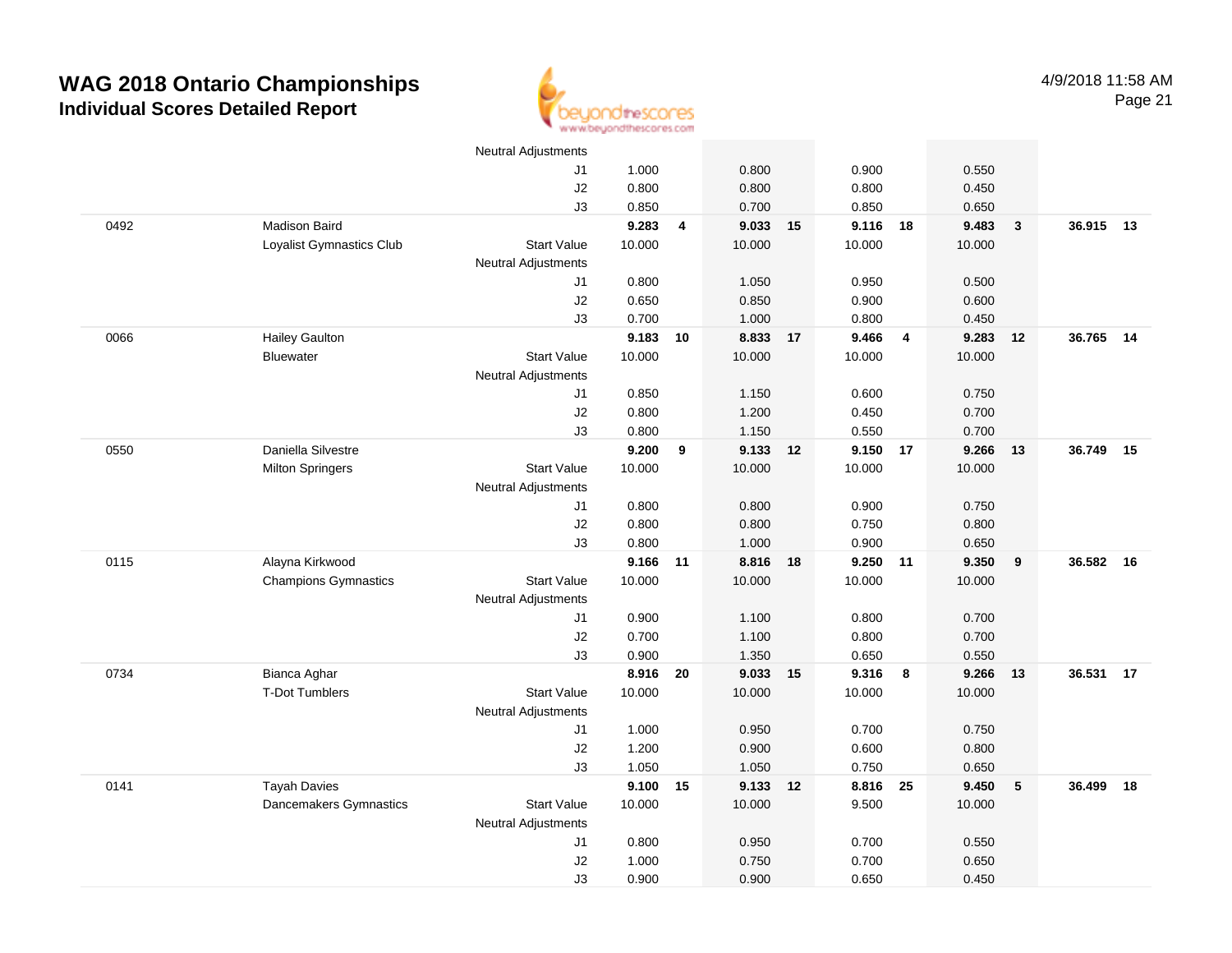

| 0744 | Koko Kumazawa                     |                            | 9.150 12          |    | 8.633 23          |    | 9.300          | 9   | 9.300          | 11                      | 36.383    | - 19 |
|------|-----------------------------------|----------------------------|-------------------|----|-------------------|----|----------------|-----|----------------|-------------------------|-----------|------|
|      | <b>TGI</b>                        | <b>Start Value</b>         | 10.000            |    | 9.500             |    | 10.000         |     | 10.000         |                         |           |      |
|      |                                   | Neutral Adjustments        |                   |    |                   |    |                |     |                |                         |           |      |
|      |                                   | J1                         | 0.800             |    | 0.800             |    | 0.650          |     | 0.750          |                         |           |      |
|      |                                   | $\sf J2$                   | 0.950             |    | 0.800             |    | 0.650          |     | 0.750          |                         |           |      |
| 0834 | Cecilia Peon                      | J3                         | 0.800<br>9.150 12 |    | 1.000<br>8.783 19 |    | 0.800<br>9.216 | 13  | 0.600<br>9.183 | 17                      | 36.332 20 |      |
|      | University of Toronto             | <b>Start Value</b>         | 10.000            |    | 10.000            |    | 10.000         |     | 10.000         |                         |           |      |
|      |                                   | Neutral Adjustments        |                   |    |                   |    |                |     |                |                         |           |      |
|      |                                   | J1                         | 0.750             |    | 1.250             |    | 0.700          |     | 0.850          |                         |           |      |
|      |                                   | J2                         | 0.800             |    | 1.150             |    | 0.900          |     | 0.900          |                         |           |      |
|      |                                   | J3                         | 1.000             |    | 1.250             |    | 0.750          |     | 0.700          |                         |           |      |
| 0739 | Emma O'Brien                      |                            | 8.716             | 22 | 8.833             | 17 | 9.316          | 8   | 9.466          | $\overline{\mathbf{4}}$ | 36.331    | 21   |
|      | <b>T-Dot Tumblers</b>             | <b>Start Value</b>         | 10.000            |    | 10.000            |    | 10.000         |     | 10.000         |                         |           |      |
|      |                                   | <b>Neutral Adjustments</b> |                   |    |                   |    |                |     |                |                         |           |      |
|      |                                   | J1                         | 1.250             |    | 1.200             |    | 0.700          |     | 0.500          |                         |           |      |
|      |                                   | J2                         | 1.350             |    | 1.100             |    | 0.600          |     | 0.550          |                         |           |      |
|      |                                   | J3                         | 1.250             |    | 1.200             |    | 0.750          |     | 0.550          |                         |           |      |
| 0723 | Melissa Bessette                  |                            | 9.266             | 5  | 8.683 22          |    | 9.250          | 11  | 9.116          | 19                      | 36.315 22 |      |
|      | <b>Synergy Gymnastics</b>         | <b>Start Value</b>         | 10.000            |    | 10.000            |    | 10.000         |     | 10.000         |                         |           |      |
|      |                                   | <b>Neutral Adjustments</b> |                   |    |                   |    |                |     |                |                         |           |      |
|      |                                   | J1                         | 0.750             |    | 1.300             |    | 0.650          |     | 1.000          |                         |           |      |
|      |                                   | J2                         | 0.750             |    | 1.300             |    | 0.700          |     | 0.900          |                         |           |      |
| 0085 | Erika Chisholm                    | J3                         | 0.700<br>9.183    | 10 | 1.350<br>8.700 21 |    | 0.900<br>9.083 | 20  | 0.750<br>9.300 | 11                      | 36.266    | 23   |
|      | <b>Burlington Gymnastics Club</b> | <b>Start Value</b>         | 10.000            |    | 10.000            |    | 10.000         |     | 10.000         |                         |           |      |
|      |                                   | Neutral Adjustments        |                   |    |                   |    |                |     |                |                         |           |      |
|      |                                   | J1                         | 0.850             |    | 1.250             |    | 0.900          |     | 0.650          |                         |           |      |
|      |                                   | J2                         | 0.850             |    | 1.400             |    | 0.950          |     | 0.800          |                         |           |      |
|      |                                   | J3                         | 0.750             |    | 1.250             |    | 0.900          |     | 0.650          |                         |           |      |
| 0263 | Dez Bisschops                     |                            | 9.250             | 6  | 8.766 20          |    | 8.833          | -24 | 9.400          | 8                       | 36.249 24 |      |
|      | Gemini Gymnastics                 | <b>Start Value</b>         | 10.000            |    | 10.000            |    | 10.000         |     | 10.000         |                         |           |      |
|      |                                   | Neutral Adjustments        |                   |    |                   |    |                |     |                |                         |           |      |
|      |                                   | J1                         | 0.750             |    | 1.100             |    | 1.100          |     | 0.600          |                         |           |      |
|      |                                   | J2                         | 0.800             |    | 1.300             |    | 1.200          |     | 0.600          |                         |           |      |
|      |                                   | J3                         | 0.700             |    | 1.300             |    | 1.200          |     |                |                         |           |      |
| 0872 | Julianne Scott                    |                            | 9.000             | 19 | 9.116             | 13 | 8.900          | 23  | 9.216          | 15                      | 36.232 25 |      |
|      | <b>World Class Gymnastics</b>     | <b>Start Value</b>         | 10.000            |    | 10.000            |    | 10.000         |     | 10.000         |                         |           |      |
|      |                                   | <b>Neutral Adjustments</b> |                   |    |                   |    |                |     |                |                         |           |      |
|      |                                   | J1                         | 1.050             |    | 0.800             |    | 1.100          |     | 0.850          |                         |           |      |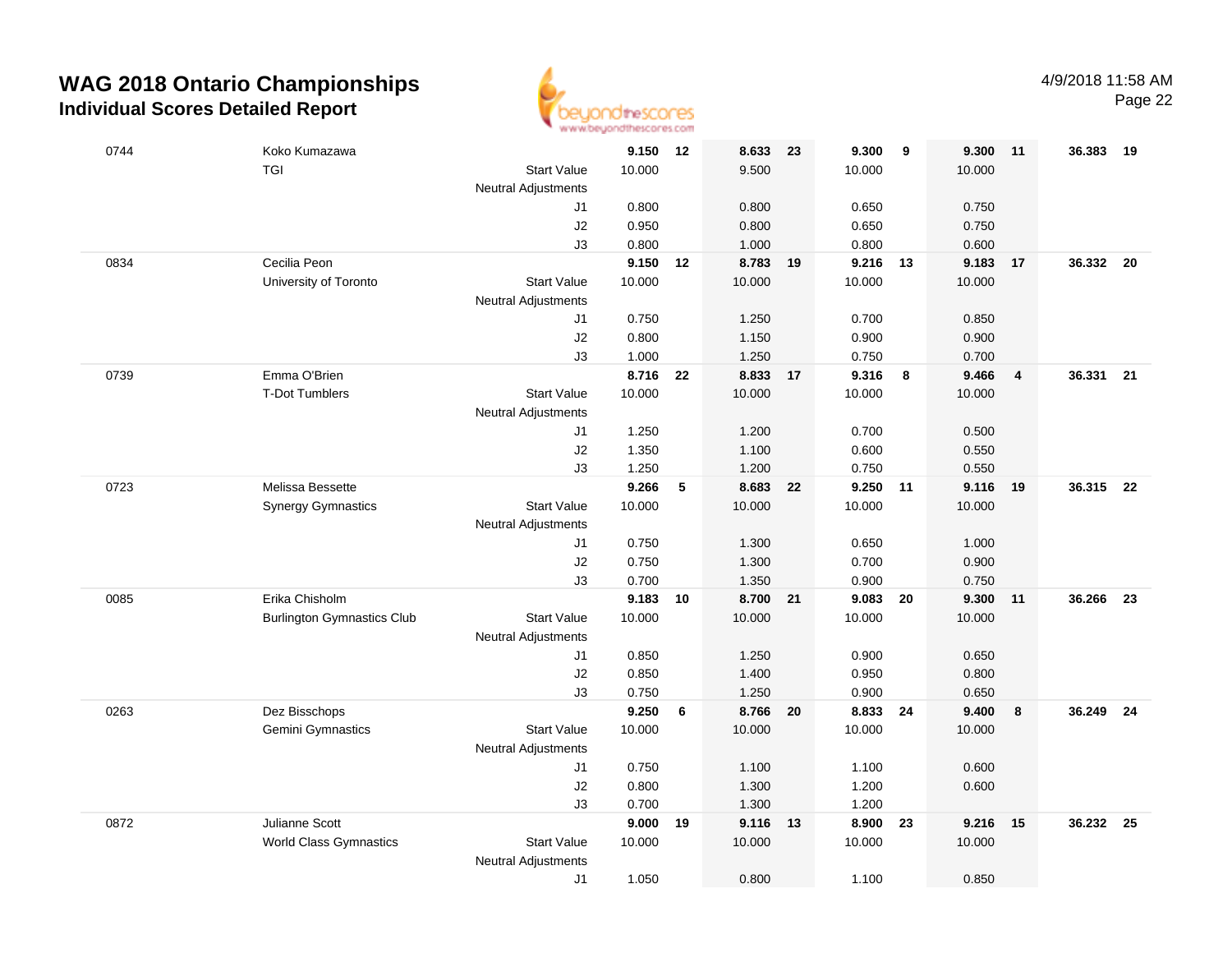

|      |                                | J2                         | 1.000  |    | 0.950    |    | 1.050  |    | 0.850  |    |           |    |
|------|--------------------------------|----------------------------|--------|----|----------|----|--------|----|--------|----|-----------|----|
|      |                                | J3                         | 0.950  |    | 0.900    |    | 1.150  |    | 0.650  |    |           |    |
| 0886 | Neve Desjardins                |                            | 9.050  | 17 | 8.416    | 26 | 9.316  | 8  | 9.433  | 6  | 36.215 26 |    |
|      | <b>Pulsars Gymnastics Club</b> | <b>Start Value</b>         | 10.000 |    | 10.000   |    | 10.000 |    | 10.000 |    |           |    |
|      |                                | <b>Neutral Adjustments</b> |        |    |          |    |        |    |        |    |           |    |
|      |                                | J1                         | 1.000  |    | 1.450    |    | 0.550  |    | 0.500  |    |           |    |
|      |                                | J2                         | 0.850  |    | 1.600    |    | 0.750  |    | 0.650  |    |           |    |
|      |                                | J3                         | 1.000  |    | 1.700    |    | 0.750  |    | 0.550  |    |           |    |
| 0436 | Angel Perez                    |                            | 9.100  | 15 | 8.700    | 21 | 9.100  | 19 | 9.200  | 16 | 36.100 27 |    |
|      | <b>High Flyers Gymnastics</b>  | <b>Start Value</b>         | 10.000 |    | 10.000   |    | 10.000 |    | 10.000 |    |           |    |
|      |                                | <b>Neutral Adjustments</b> |        |    |          |    |        |    |        |    |           |    |
|      |                                | J1                         | 0.800  |    | 1.100    |    | 0.800  |    | 0.850  |    |           |    |
|      |                                | J2                         | 0.950  |    | 1.300    |    | 1.000  |    | 0.750  |    |           |    |
|      |                                | JЗ                         | 0.950  |    | 1.500    |    | 0.900  |    | 0.800  |    |           |    |
| 0788 | Michelle-Rose Berube-Conway    |                            | 9.066  | 16 | 8.850 16 |    | 8.983  | 22 | 9.150  | 18 | 36.049    | 28 |
|      | Tumblers                       | <b>Start Value</b>         | 10.000 |    | 10.000   |    | 10.000 |    | 10.000 |    |           |    |
|      |                                | <b>Neutral Adjustments</b> |        |    |          |    |        |    |        |    |           |    |
|      |                                | J1                         | 0.900  |    | 1.050    |    | 1.000  |    | 0.950  |    |           |    |
|      |                                | J2                         | 0.950  |    | 1.150    |    | 1.000  |    | 0.850  |    |           |    |
|      |                                | J3                         | 0.950  |    | 1.250    |    | 1.050  |    | 0.750  |    |           |    |
| 0885 | Danielle Baio                  |                            | 9.216  | 8  | 8.583    | 24 | 8.650  | 26 | 9.350  | 9  | 35.799    | 29 |
|      | <b>Global Gymnastics</b>       | <b>Start Value</b>         | 10.000 |    | 10.000   |    | 9.500  |    | 10.000 |    |           |    |
|      |                                | <b>Neutral Adjustments</b> |        |    |          |    |        |    |        |    |           |    |
|      |                                | J1                         | 0.800  |    | 1.500    |    | 0.800  |    | 0.700  |    |           |    |
|      |                                | J2                         | 0.750  |    | 1.300    |    | 0.850  |    | 0.650  |    |           |    |
|      |                                | J3                         | 0.800  |    | 1.450    |    | 0.900  |    | 0.600  |    |           |    |
| 0359 | Caidance Tuite                 |                            | 8.866  | 21 | 8.583 24 |    | 9.200  | 14 | 9.083  | 20 | 35.732    | 30 |
|      | Gym Magic                      | <b>Start Value</b>         | 10.000 |    | 10.000   |    | 10.000 |    | 10.000 |    |           |    |
|      |                                | <b>Neutral Adjustments</b> |        |    |          |    |        |    |        |    |           |    |
|      |                                | J1                         | 1.250  |    | 1.300    |    | 0.900  |    | 0.850  |    |           |    |
|      |                                | J2                         | 1.150  |    | 1.500    |    | 0.650  |    | 0.900  |    |           |    |
|      |                                | J3                         | 1.000  |    | 1.450    |    | 0.850  |    | 1.000  |    |           |    |
| 0748 | Taya Cosby                     |                            | 9.016  | 18 | 8.133 27 |    | 9.233  | 12 | 9.066  | 21 | 35.448 31 |    |
|      | Toronto Premier Gym Club       | <b>Start Value</b>         | 10.000 |    | 10.000   |    | 10.000 |    | 10.000 |    |           |    |
|      |                                | <b>Neutral Adjustments</b> |        |    |          |    |        |    |        |    |           |    |
|      |                                | J1                         | 0.950  |    | 1.750    |    | 0.900  |    | 1.100  |    |           |    |
|      |                                | J2                         | 1.050  |    | 1.750    |    | 0.700  |    | 0.850  |    |           |    |
|      |                                | J3                         | 0.950  |    | 2.100    |    | 0.700  |    | 0.850  |    |           |    |
| 0459 | Juliette Arbrioux              |                            | 8.466  | 23 | 8.533    | 25 | 9.016  | 21 | 9.216  | 15 | 35.231    | 32 |
|      | Kawartha Gymnastics            | <b>Start Value</b>         | 10.000 |    | 10.000   |    | 10.000 |    | 10.000 |    |           |    |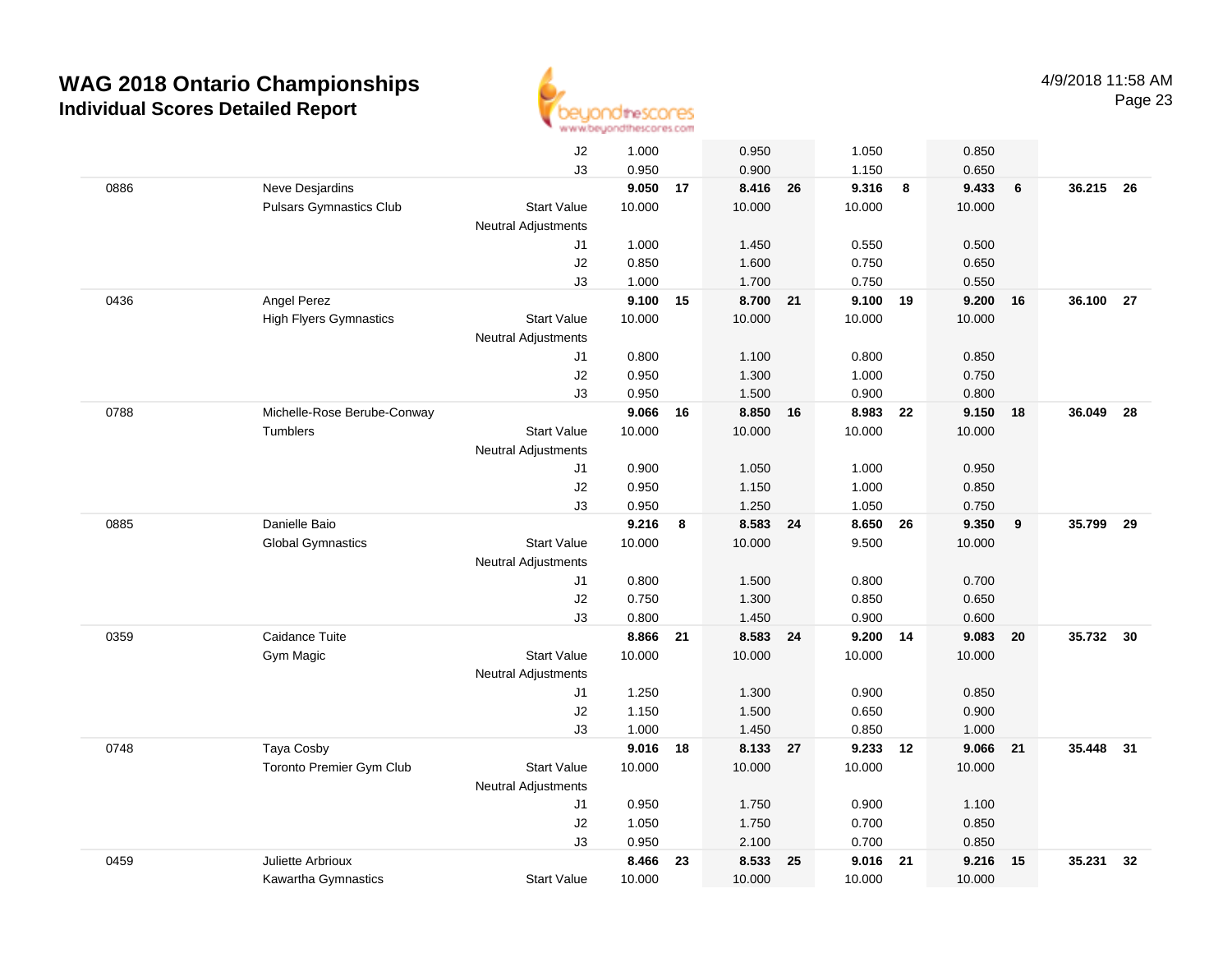

4/9/2018 11:58 AMPage 24

| <b>Neutral Adjustments</b> |       |       |       |       |
|----------------------------|-------|-------|-------|-------|
| J1                         | 1.550 | 1.350 | 1.100 | 0.850 |
| J2                         | 1.450 | 1.600 | 0.900 | 0.750 |
| JЗ                         | .600  | 1.450 | 0.950 | 0.750 |

### **Gymnastics Ontario Level 7**

**All Around - Age 15**

| ID   | <b>League ID</b> | <b>Name</b>                         |                            | <b>VT</b> | #              | <b>UB</b> | #              | <b>BB</b> | #                       | <b>FX</b> | #                       | AA     | #              |
|------|------------------|-------------------------------------|----------------------------|-----------|----------------|-----------|----------------|-----------|-------------------------|-----------|-------------------------|--------|----------------|
| 0841 |                  | Ali Nielissen                       |                            | 9.266     | 3              | 9.466     | $\overline{2}$ | 9.550     | $\overline{2}$          | 9.383     | 6                       | 37.665 | $\mathbf{1}$   |
|      |                  | <b>Whitby Gymnastics</b>            | <b>Start Value</b>         | 10.000    |                | 10.000    |                | 10.000    |                         | 10.000    |                         |        |                |
|      |                  |                                     | <b>Neutral Adjustments</b> |           |                |           |                |           |                         |           |                         |        |                |
|      |                  |                                     | J1                         | 0.700     |                | 0.550     |                | 0.450     |                         | 0.550     |                         |        |                |
|      |                  |                                     | J2                         | 0.650     |                | 0.450     |                | 0.400     |                         | 0.600     |                         |        |                |
|      |                  |                                     | J3                         | 0.850     |                | 0.600     |                | 0.500     |                         | 0.700     |                         |        |                |
| 0798 |                  | Victoria Burgess                    |                            | 9.033     | 9              | 9.183     | 6              | 9.600     | $\overline{\mathbf{1}}$ | 9.666     | $\overline{\mathbf{1}}$ | 37,482 | $\overline{2}$ |
|      |                  | <b>Twisters Gymnastics Club</b>     | <b>Start Value</b>         | 10.000    |                | 10.000    |                | 10.000    |                         | 10.000    |                         |        |                |
|      |                  |                                     | <b>Neutral Adjustments</b> |           |                |           |                |           |                         |           |                         |        |                |
|      |                  |                                     | J1                         | 0.950     |                | 0.900     |                | 0.450     |                         | 0.300     |                         |        |                |
|      |                  |                                     | J2                         | 1.000     |                | 0.750     |                | 0.450     |                         | 0.300     |                         |        |                |
|      |                  |                                     | J3                         | 0.950     |                | 0.800     |                | 0.300     |                         | 0.400     |                         |        |                |
| 0074 |                  | Sara Luciani                        |                            | 9.216     | 4              | 9.250     | 5              | 9.350     | 5                       | 9.583     | $\overline{\mathbf{3}}$ | 37.399 | $\mathbf{3}$   |
|      |                  | <b>Brantford Gymnastics Academy</b> | <b>Start Value</b>         | 10.000    |                | 10.000    |                | 10.000    |                         | 10.000    |                         |        |                |
|      |                  |                                     | <b>Neutral Adjustments</b> |           |                |           |                |           |                         |           |                         |        |                |
|      |                  |                                     | J1                         | 0.750     |                | 0.750     |                | 0.600     |                         | 0.450     |                         |        |                |
|      |                  |                                     | J2                         | 0.800     |                | 0.800     |                | 0.700     |                         | 0.400     |                         |        |                |
|      |                  |                                     | J3                         | 0.800     |                | 0.700     |                | 0.650     |                         | 0.400     |                         |        |                |
| 0563 |                  | Alika Elliott                       |                            | 9.283     | $\overline{2}$ | 8.966     | 8              | 9.516     | $\overline{3}$          | 9.483     | $\overline{\mathbf{4}}$ | 37.248 | $\overline{4}$ |
|      |                  | Niagara Acro Cats                   | <b>Start Value</b>         | 10.000    |                | 10.000    |                | 10.000    |                         |           |                         |        |                |
|      |                  |                                     | <b>Neutral Adjustments</b> |           |                |           |                |           |                         | 10.000    |                         |        |                |
|      |                  |                                     | J1                         | 0.750     |                | 1.000     |                | 0.550     |                         | 0.500     |                         |        |                |
|      |                  |                                     | J2                         | 0.600     |                | 0.900     |                | 0.400     |                         | 0.450     |                         |        |                |
|      |                  |                                     | J3                         | 0.800     |                | 1.200     |                | 0.500     |                         | 0.600     |                         |        |                |
| 0634 |                  | Lucie Robert                        |                            | 8.883     | 15             | 9.683     | $\mathbf{1}$   | 9.316     | 6                       | 9.333     | 8                       | 37.215 | - 5            |
|      |                  | <b>Ottawa Gymnastics Centre</b>     | <b>Start Value</b>         | 10.000    |                | 10.000    |                | 10.000    |                         | 10.000    |                         |        |                |
|      |                  |                                     | <b>Neutral Adjustments</b> |           |                |           |                |           |                         |           |                         |        |                |
|      |                  |                                     | J1                         | 1.150     |                | 0.300     |                | 0.750     |                         | 0.650     |                         |        |                |
|      |                  |                                     | J2                         | 1.000     |                | 0.350     |                | 0.600     |                         | 0.700     |                         |        |                |
|      |                  |                                     | J3                         | 1.200     |                | 0.300     |                | 0.700     |                         | 0.650     |                         |        |                |
| 0565 |                  | Avery LeBrasseur                    |                            | 9.433     | $\mathbf{1}$   | 8.866     | 10             | 9.166     | 8                       | 9.616     | $\overline{2}$          | 37.081 | 6              |
|      |                  |                                     |                            |           |                |           |                |           |                         |           |                         |        |                |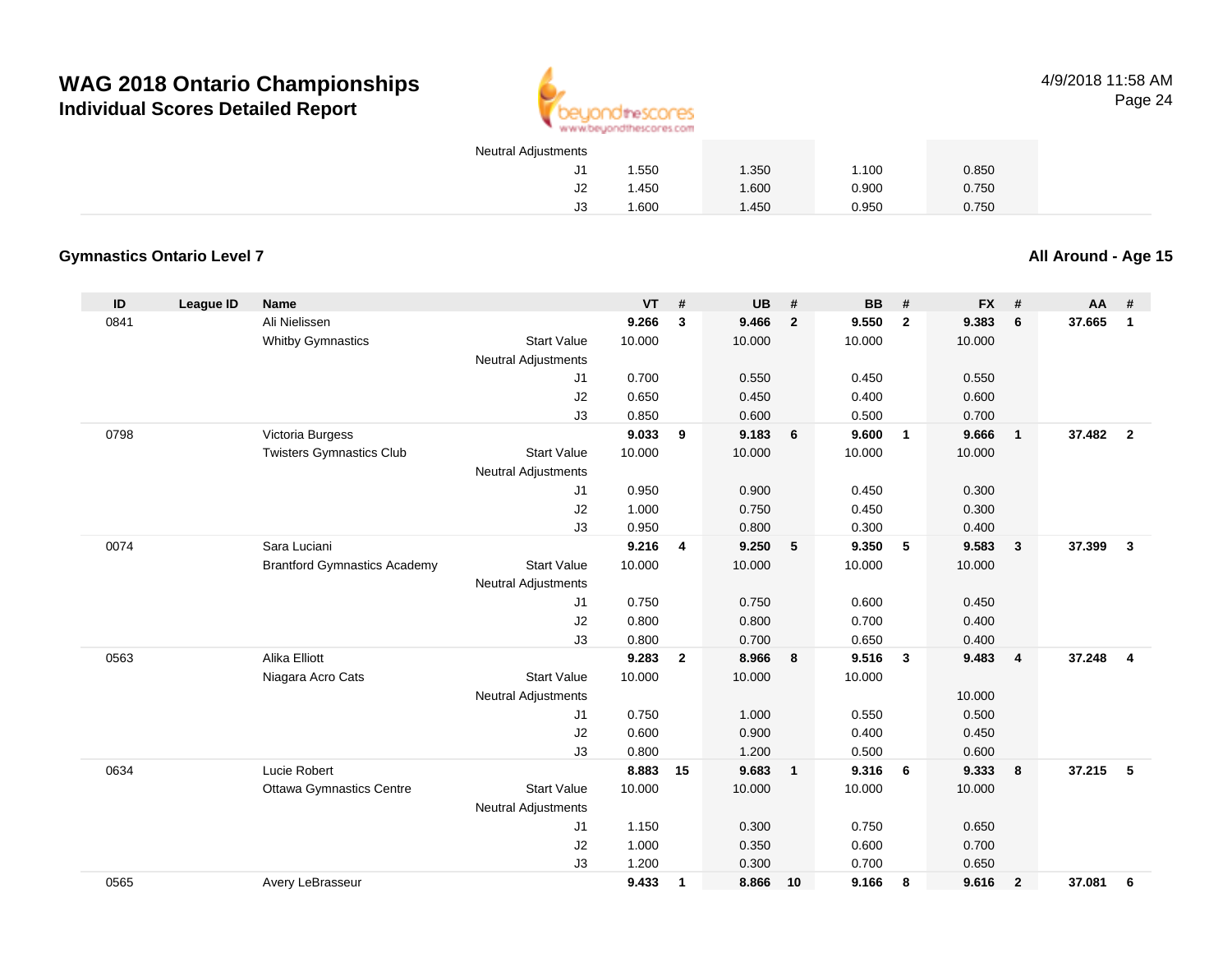

|      |          | Niagara Acro Cats                | <b>Start Value</b>         | 10.000   |    | 10.000   |              | 10.000   |                | 10.000 |                |           |                |
|------|----------|----------------------------------|----------------------------|----------|----|----------|--------------|----------|----------------|--------|----------------|-----------|----------------|
|      |          |                                  | <b>Neutral Adjustments</b> |          |    |          |              |          |                |        |                |           |                |
|      |          |                                  | J1                         | 0.550    |    | 1.100    |              | 0.850    |                | 0.350  |                |           |                |
|      |          |                                  | J2                         | 0.550    |    | 1.000    |              | 0.850    |                | 0.350  |                |           |                |
|      |          |                                  | J3                         | 0.600    |    | 1.300    |              | 0.800    |                | 0.450  |                |           |                |
| 0300 |          | Libby Walker                     |                            | 8.833 17 |    | 9.400    | $\mathbf{3}$ | 9.383    | $\overline{4}$ | 9.333  | 8              | 36.949    | $\overline{7}$ |
|      |          | <b>Glendon Gymnastics</b>        | <b>Start Value</b>         | 10.000   |    | 10.000   |              | 10.000   |                | 10.000 |                |           |                |
|      |          |                                  | <b>Neutral Adjustments</b> |          |    |          |              |          |                |        |                |           |                |
|      |          |                                  | J1                         | 1.300    |    | 0.650    |              | 0.550    |                | 0.700  |                |           |                |
|      |          |                                  | J2                         | 1.000    |    | 0.650    |              | 0.700    |                | 0.700  |                |           |                |
|      |          |                                  | J3                         | 1.200    |    | 0.500    |              | 0.600    |                | 0.600  |                |           |                |
| 0621 |          | Emma Gray                        |                            | 9.050    | 8  | 8.616 12 |              | 9.283    | $\overline{7}$ | 9.350  | $\overline{7}$ | 36.299    | 8              |
|      |          | <b>Ottawa Gymnastics Centre</b>  | <b>Start Value</b>         | 10.000   |    | 10.000   |              | 10.000   |                | 10.000 |                |           |                |
|      |          |                                  | Neutral Adjustments        |          |    |          |              |          |                |        |                |           |                |
|      |          |                                  | J1                         | 0.950    |    | 1.250    |              | 0.750    |                | 0.700  |                |           |                |
|      |          |                                  | J2                         | 0.900    |    | 1.500    |              | 0.800    |                | 0.650  |                |           |                |
|      |          |                                  | J3                         | 1.000    |    | 1.400    |              | 0.600    |                | 0.600  |                |           |                |
| 0325 |          | <b>Brooklynn Gillmor</b>         |                            | 8.933    | 13 | 8.516 14 |              | 9.383    | $\overline{4}$ | 9.233  | 12             | 36.065    | 9              |
|      |          | <b>Grand River Gymmies</b>       | <b>Start Value</b>         | 10.000   |    | 10.000   |              | 10.000   |                | 10.000 |                |           |                |
|      |          |                                  | <b>Neutral Adjustments</b> |          |    |          |              |          |                |        |                |           |                |
|      |          |                                  | J1                         | 1.050    |    | 1.550    |              | 0.600    |                | 0.850  |                |           |                |
|      |          |                                  | J2                         | 0.900    |    | 1.400    |              | 0.550    |                | 0.750  |                |           |                |
|      |          |                                  | J3                         | 1.250    |    | 1.500    |              | 0.700    |                | 0.700  |                |           |                |
| 0643 |          | Macklenzie Horsfall              |                            | 9.183    | 5  | 8.250    | 17           | 9.133    | 10             | 9.383  | 6              | 35.949    | 10             |
|      |          | <b>Pickering Athletic Centre</b> | <b>Start Value</b>         | 10.000   |    | 9.500    |              | 10.000   |                | 10.000 |                |           |                |
|      |          |                                  | <b>Neutral Adjustments</b> |          |    |          |              |          |                |        |                |           |                |
|      |          |                                  | J1                         | 0.900    |    | 1.300    |              | 0.850    |                | 0.650  |                |           |                |
|      |          |                                  | J2                         | 0.750    |    | 1.250    |              | 0.900    |                | 0.650  |                |           |                |
|      |          |                                  | J3                         | 0.800    |    | 1.200    |              | 0.850    |                | 0.550  |                |           |                |
| 0124 | P5191415 | Janique Boulet                   |                            | 8.500    | 23 | 8.816 11 |              | 9.150    | 9              | 9.333  | 8              | 35.799 11 |                |
|      |          | <b>Club Les Sittelles</b>        | <b>Start Value</b>         | 10.000   |    | 10.000   |              | 10.000   |                | 10.000 |                |           |                |
|      |          |                                  | Neutral Adjustments        |          |    |          |              |          |                |        |                |           |                |
|      |          |                                  | J1                         | 1.550    |    | 1.100    |              | 0.750    |                | 0.700  |                |           |                |
|      |          |                                  | J2                         | 1.450    |    | 1.350    |              | 0.800    |                | 0.600  |                |           |                |
|      |          |                                  | J3                         | 1.500    |    | 1.100    |              | 1.000    |                | 0.700  |                |           |                |
| 0522 |          | Mattea Wafelbakker               |                            | 8.916 14 |    | 8.233    | 18           | 9.083 11 |                | 9.250  | 11             | 35.482 12 |                |
|      |          | Mariposa                         | Start Value                | 10.000   |    | 9.500    |              | 10.000   |                | 10.000 |                |           |                |
|      |          |                                  | <b>Neutral Adjustments</b> |          |    |          |              |          |                |        |                |           |                |
|      |          |                                  | J1                         | 1.000    |    | 1.500    |              | 0.850    |                | 0.850  |                |           |                |
|      |          |                                  | J2                         | 1.050    |    | 1.200    |              | 1.050    |                | 0.600  |                |           |                |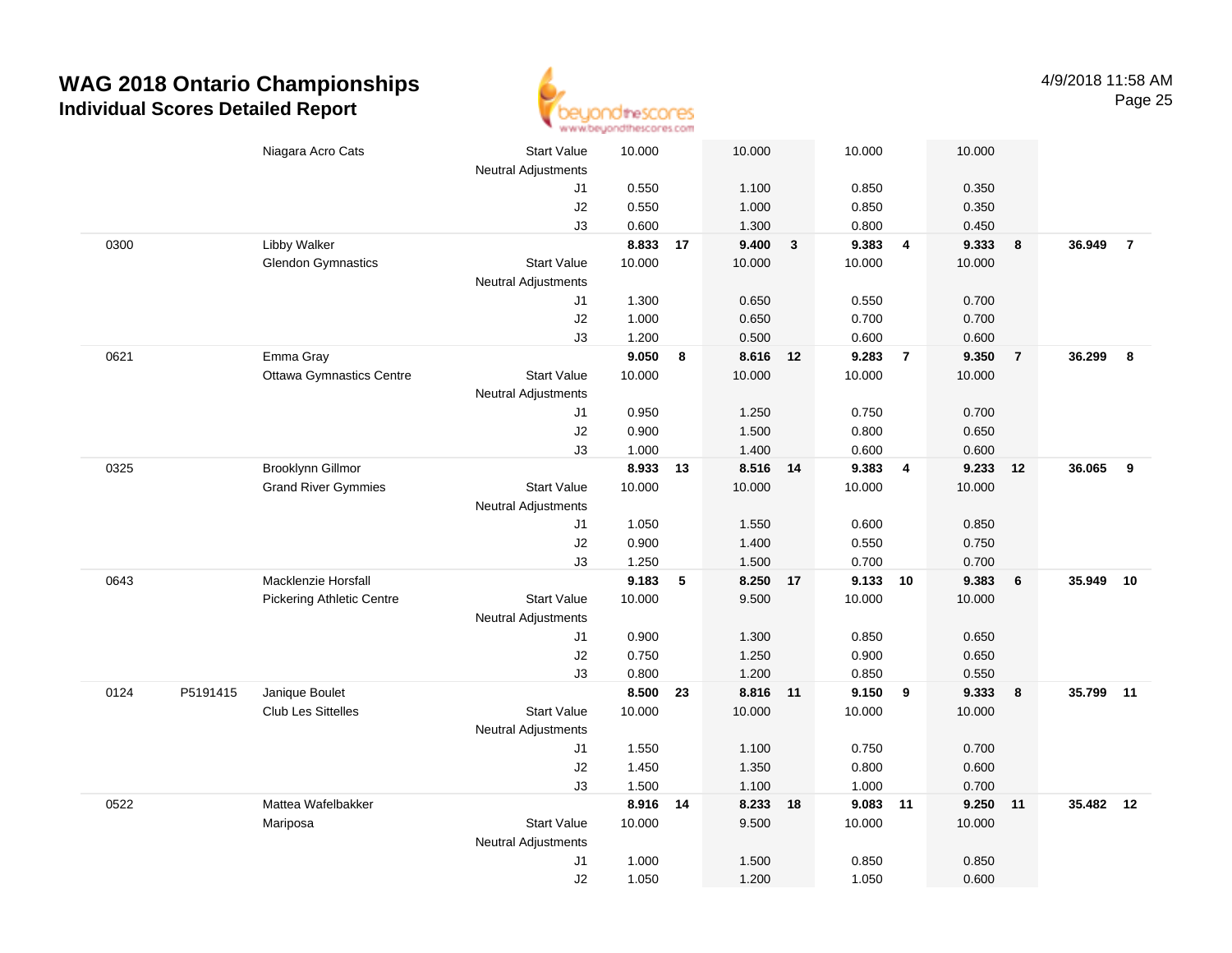

|      |                                     | J3                         | 1.200    |                | 1.100    |                | 0.850    |    | 0.800  |    |        |      |
|------|-------------------------------------|----------------------------|----------|----------------|----------|----------------|----------|----|--------|----|--------|------|
| 0843 | Jaida Ball                          |                            | 9.133    | 6              | 9.150    | $\overline{7}$ | 7.783 21 |    | 9.283  | 9  | 35.349 | 13   |
|      | Winstars Gymnastics                 | <b>Start Value</b>         | 10.000   |                | 10.000   |                | 9.500    |    | 10.000 |    |        |      |
|      |                                     | <b>Neutral Adjustments</b> |          |                |          |                |          |    |        |    |        |      |
|      |                                     | J1                         | 0.750    |                | 1.000    |                | 1.750    |    | 0.650  |    |        |      |
|      |                                     | J2                         | 0.850    |                | 0.750    |                | 1.700    |    | 0.750  |    |        |      |
|      |                                     | J3                         | 1.000    |                | 0.800    |                | 1.700    |    | 0.750  |    |        |      |
| 0119 | Elizabeth Murdock                   |                            | 9.066    | $\overline{7}$ | 9.300    | 4              | 7.600    | 22 | 9.266  | 10 | 35.232 | 14   |
|      | <b>Champions Gymnastics</b>         | <b>Start Value</b>         | 10.000   |                | 10.000   |                | 9.500    |    | 10.000 |    |        |      |
|      |                                     | <b>Neutral Adjustments</b> |          |                |          |                |          |    |        |    |        |      |
|      |                                     | J1                         | 1.050    |                | 0.750    |                | 1.900    |    | 0.750  |    |        |      |
|      |                                     | J2                         | 0.750    |                | 0.700    |                | 2.000    |    | 0.650  |    |        |      |
|      |                                     | J3                         | 1.000    |                | 0.650    |                | 1.800    |    | 0.800  |    |        |      |
| 0353 | Jaida MacPherson                    |                            | 8.966    | 11             | 7.700 21 |                | 8.916 12 |    | 9.283  | 9  | 34.865 | 15   |
|      | Gym Magic                           | <b>Start Value</b>         | 10.000   |                | 10.000   |                | 10.000   |    | 10.000 |    |        |      |
|      |                                     | <b>Neutral Adjustments</b> |          |                |          |                |          |    |        |    |        |      |
|      |                                     | J1                         | 0.950    |                | 2.300    |                | 1.250    |    | 0.850  |    |        |      |
|      |                                     | J2                         | 1.000    |                | 2.500    |                | 1.050    |    | 0.650  |    |        |      |
|      |                                     | J3                         | 1.150    |                | 2.100    |                | 0.950    |    | 0.650  |    |        |      |
| 0433 | <b>Lindsey Soltes</b>               |                            | 8.816 18 |                | 8.300 16 |                | 8.633    | 15 | 9.100  | 15 | 34.849 | - 16 |
|      | Hamilton Wentworth Regionettes      | <b>Start Value</b>         | 10.000   |                | 10.000   |                | 10.000   |    | 10.000 |    |        |      |
|      |                                     | <b>Neutral Adjustments</b> |          |                |          |                |          |    |        |    |        |      |
|      |                                     | J1                         | 1.100    |                | 1.900    |                | 1.250    |    | 0.950  |    |        |      |
|      |                                     | J2                         | 1.350    |                | 1.600    |                | 1.350    |    | 0.900  |    |        |      |
|      |                                     | J3                         | 1.100    |                | 1.600    |                | 1.500    |    | 0.850  |    |        |      |
| 0862 | Julia Tsaknis                       |                            | 8.866    | 16             | 8.016    | 19             | 8.883    | 13 | 8.983  | 17 | 34.748 | 17   |
|      | Woodbridge Academy of<br>Gymnastics | <b>Start Value</b>         | 10.000   |                | 9.500    |                | 10.000   |    | 10.000 |    |        |      |
|      |                                     | Neutral Adjustments        |          |                |          |                |          |    |        |    |        |      |
|      |                                     | J1                         | 1.100    |                | 1.600    |                | 1.050    |    | 0.950  |    |        |      |
|      |                                     | J2                         | 1.100    |                | 1.450    |                | 1.000    |    | 1.100  |    |        |      |
|      |                                     | JЗ                         | 1.200    |                | 1.400    |                | 1.300    |    | 1.000  |    |        |      |
| 0435 | <b>Grace Weaver</b>                 |                            | 8.583    | 22             | 8.583    | 13             | 8.533    | 16 | 9.033  | 16 | 34.732 | 18   |
|      | Hamilton Wentworth Regionettes      | <b>Start Value</b>         | 10.000   |                | 10.000   |                | 10.000   |    | 10.000 |    |        |      |
|      |                                     | <b>Neutral Adjustments</b> |          |                |          |                |          |    |        |    |        |      |
|      |                                     | J1                         | 1.400    |                | 1.450    |                | 1.550    |    | 0.950  |    |        |      |
|      |                                     | J2                         | 1.450    |                | 1.500    |                | 1.550    |    | 1.050  |    |        |      |
|      |                                     | J3                         | 1.400    |                | 1.300    |                | 1.300    |    | 0.900  |    |        |      |
| 0345 | Kayla Bent                          |                            | 8.800    | 19             | 8.916    | 9              | 7.833    | 20 | 9.033  | 16 | 34.582 | 19   |
|      | Gym Magic                           | <b>Start Value</b>         | 10.000   |                | 10.000   |                | 10.000   |    | 10.000 |    |        |      |
|      |                                     |                            |          |                |          |                |          |    |        |    |        |      |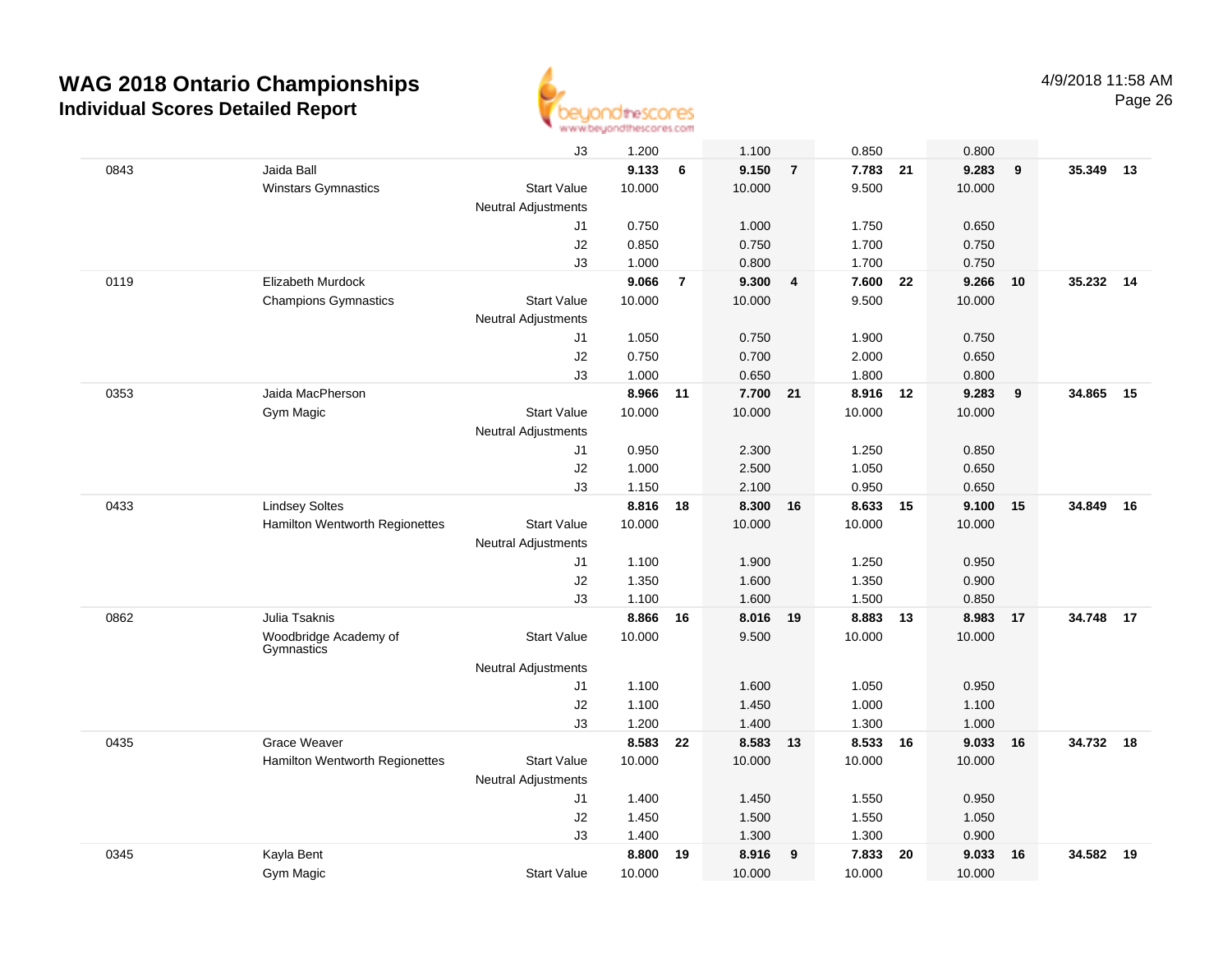

|      |                                  | <b>Neutral Adjustments</b> |                |    |              |        |                |                |                |    |           |      |
|------|----------------------------------|----------------------------|----------------|----|--------------|--------|----------------|----------------|----------------|----|-----------|------|
|      |                                  | J1                         | 1.200          |    | 0.900        |        | 2.100          |                | 0.950          |    |           |      |
|      |                                  | J2                         | 1.200          |    | 1.150        |        | 2.300          |                | 1.050          |    |           |      |
|      |                                  | J3                         | 1.200          |    | 1.200        |        | 2.100          |                | 0.900          |    |           |      |
| 0123 | Gabrielle Bonneville             |                            | 8.883          | 15 | 7.700 21     |        | 8.650 14       |                | 9.100          | 15 | 34.333    | - 20 |
|      | Club Les Sittelles               | <b>Start Value</b>         | 10.000         |    | 9.500        |        | 10.000         |                | 10.000         |    |           |      |
|      |                                  | <b>Neutral Adjustments</b> |                |    |              |        |                |                |                |    |           |      |
|      |                                  | J1                         | 1.050          |    | 1.800        |        | 1.500          |                | 0.850          |    |           |      |
|      |                                  | J2                         | 1.000          |    | 1.900        |        | 1.300          |                | 0.850          |    |           |      |
|      |                                  | J3                         | 1.300          |    | 1.700        |        | 1.250          |                | 1.000          |    |           |      |
| 0688 | Sadie Gowlett                    |                            | 8.666          | 21 | 8.433 15     |        | 7.900          | 19             | 9.116          | 14 | 34.115 21 |      |
|      | Sault Ste Marie Gymnastics Club  | <b>Start Value</b>         | 10.000         |    | 10.000       |        | 9.500          |                | 10.000         |    |           |      |
|      |                                  | <b>Neutral Adjustments</b> |                |    |              |        |                |                |                |    |           |      |
|      |                                  | J1                         | 1.400          |    | 1.400        |        | 1.450          |                | 0.900          |    |           |      |
|      |                                  | J2                         | 1.200          |    | 1.600        |        | 1.600          |                | 0.950          |    |           |      |
|      |                                  | J3                         | 1.400          |    | 1.700        |        | 1.750          |                | 0.800          |    |           |      |
| 0416 | Sarah LaBarge                    |                            | 8.700          | 20 | 7.816 20     |        | 8.450 17       |                | 8.916          | 18 | 33.882 22 |      |
|      | Hamilton Gym Academy             | <b>Start Value</b>         | 10.000         |    | 9.500        |        | 9.500          |                | 10.000         |    |           |      |
|      |                                  | <b>Neutral Adjustments</b> |                |    |              |        |                |                |                |    |           |      |
|      |                                  | J1                         | 1.450          |    | 1.850        |        | 1.100          |                | 1.100          |    |           |      |
|      |                                  | J2                         | 1.150          |    | 1.600        |        | 1.100          |                | 1.200          |    |           |      |
|      |                                  | J3                         | 1.300          |    | 1.600        |        | 0.950          |                | 0.950          |    |           |      |
| 0500 | <b>Kristen Driver</b>            |                            | 8.983          | 10 | 7.383        | 22     | 8.300          | 18             | 9.183          | 13 | 33.849    | - 23 |
|      | Manjak's Gymnastics              | <b>Start Value</b>         | 10.000         |    | 9.500        |        | 9.500          |                | 10.000         |    |           |      |
|      |                                  | <b>Neutral Adjustments</b> |                |    | $-0.200$     |        |                |                |                |    |           |      |
|      |                                  | J1                         | 0.950          |    | 1.950        |        | 1.250          |                | 0.800          |    |           |      |
|      |                                  | J2                         | 1.100          |    | 2.100        |        | 1.250          |                | 0.750          |    |           |      |
|      |                                  | J3                         | 1.000          |    | 1.700        |        | 1.100          |                | 0.900          |    |           |      |
| 0640 | <b>Brooklyn Fralic</b>           |                            | 8.950 12       |    | <b>X.XXX</b> | $\sim$ | 9.283          | $\overline{7}$ | 9.450          | 5  | 27.683 24 |      |
|      | <b>Pickering Athletic Centre</b> | <b>Start Value</b>         | 10.000         |    |              |        | 10.000         |                | 10.000         |    |           |      |
|      |                                  | <b>Neutral Adjustments</b> |                |    |              |        |                |                |                |    |           |      |
|      |                                  | J1                         | 1.000          |    |              |        | 0.700          |                | 0.550          |    |           |      |
|      |                                  | J2                         | 1.100<br>1.050 |    |              |        | 0.700<br>0.750 |                | 0.550<br>0.550 |    |           |      |
| 0427 | Laura Hamilton                   | J3                         | $X.XXX$ -      |    | <b>X.XXX</b> | $\sim$ | 8.533          | 16             | 8.550          | 19 | 17.083    | 25   |
|      | Hamilton Wentworth Regionettes   | <b>Start Value</b>         |                |    |              |        | 10.000         |                | 9.500          |    |           |      |
|      |                                  | <b>Neutral Adjustments</b> |                |    |              |        |                |                |                |    |           |      |
|      |                                  | J1                         |                |    |              |        | 1.300          |                | 0.900          |    |           |      |
|      |                                  | J2                         |                |    |              |        | 1.600          |                | 0.850          |    |           |      |
|      |                                  | J3                         |                |    |              |        | 1.500          |                | 1.100          |    |           |      |
|      |                                  |                            |                |    |              |        |                |                |                |    |           |      |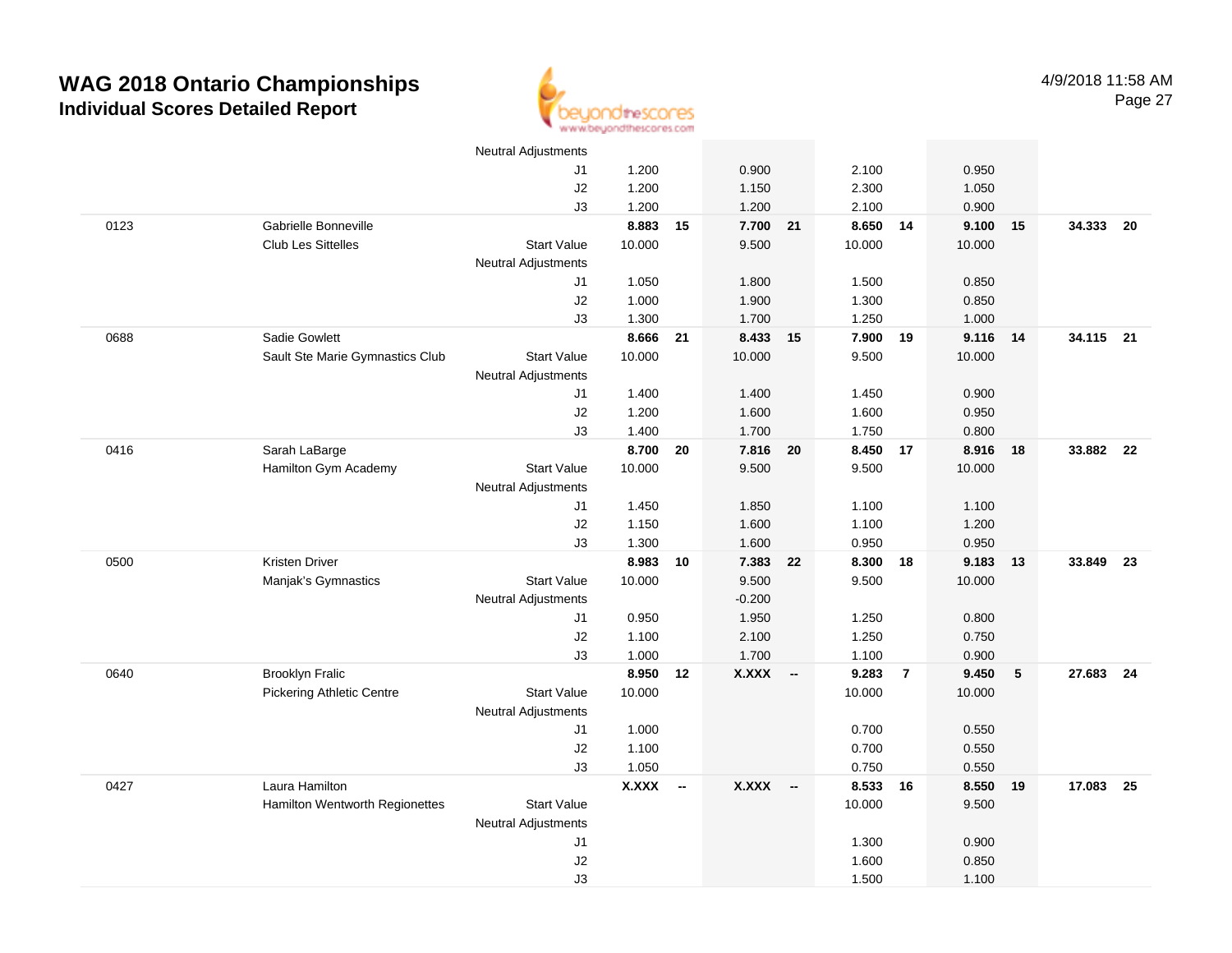

#### **Gymnastics Ontario Level 7**

#### **ID League ID Name VT # UB # BB # FX # AA #** 0348 Hanano Campanella **9.116 <sup>12</sup> 9.533 <sup>1</sup> 9.616 <sup>1</sup> 9.533 <sup>2</sup> 37.798 <sup>1</sup>** Gym Magic Start Valuee 10.000 10.000 10.000 10.000 Neutral Adjustments J1 0.950 0.450 0.400 0.500 J2 0.800 0.450 0.300 0.400 J3 0.900 0.500 0.450 0.500 0620 Grace Gorman **9.166 <sup>10</sup> 9.366 <sup>6</sup> 9.533 <sup>4</sup> 9.416 <sup>5</sup> 37.481 <sup>2</sup>** Ottawa Gymnastics Centre Start Value 10.000 10.000 10.000 10.000 Neutral Adjustments J1 0.900 0.700 0.550 0.650 J2 0.850 0.600 0.450 0.650 J3 0.750 0.600 0.400 0.450 0805 Samantha Kunst-Pacheco **9.550 <sup>2</sup> 8.666 <sup>18</sup> 9.550 <sup>3</sup> 9.566 <sup>1</sup> 37.332 <sup>3</sup>** Twisters Gymnastics Club Start Value 10.000 9.500 10.000 10.000 Neutral Adjustments J1 0.500 0.750 0.550 0.450 J2 0.450 0.750 0.450 0.350 J3 0.400 1.000 0.350 0.500 0627 Erika Meyerovich **9.200 <sup>9</sup> 9.500 <sup>3</sup> 9.233 <sup>10</sup> 9.383 <sup>7</sup> 37.316 <sup>4</sup>** Ottawa Gymnastics Centre Start Value 10.000 10.000 10.000 10.000 Neutral Adjustments J1 0.700 0.500 0.800 0.750 J2 1.000 0.500 0.700 0.550 J3 0.700 0.500 0.800 0.550 0702 Chiara Diberto **9.016 <sup>14</sup> 9.133 <sup>10</sup> 9.600 <sup>2</sup> 9.333 <sup>9</sup> 37.082 <sup>5</sup>** Shenderey Gymnastics Institute Start Value 10.000 10.000 10.000 10.000 Neutral Adjustments J1 1.150 1.000 0.400 0.700 J2 0.950 0.900 0.400 0.600 J3 0.850 0.700 0.400 0.700 0140 Amelia Arciszewski **9.133 <sup>11</sup> 9.033 <sup>12</sup> 9.533 <sup>4</sup> 9.350 <sup>8</sup> 37.049 <sup>6</sup>** Dancemakers Gymnastics Start Valuee 10.000 10.000 10.000 10.000 Neutral Adjustments J10.750 1.200 0.450 0.750

J2

0.850 0.800 0.500 0.550

#### **All Around - Age 16+**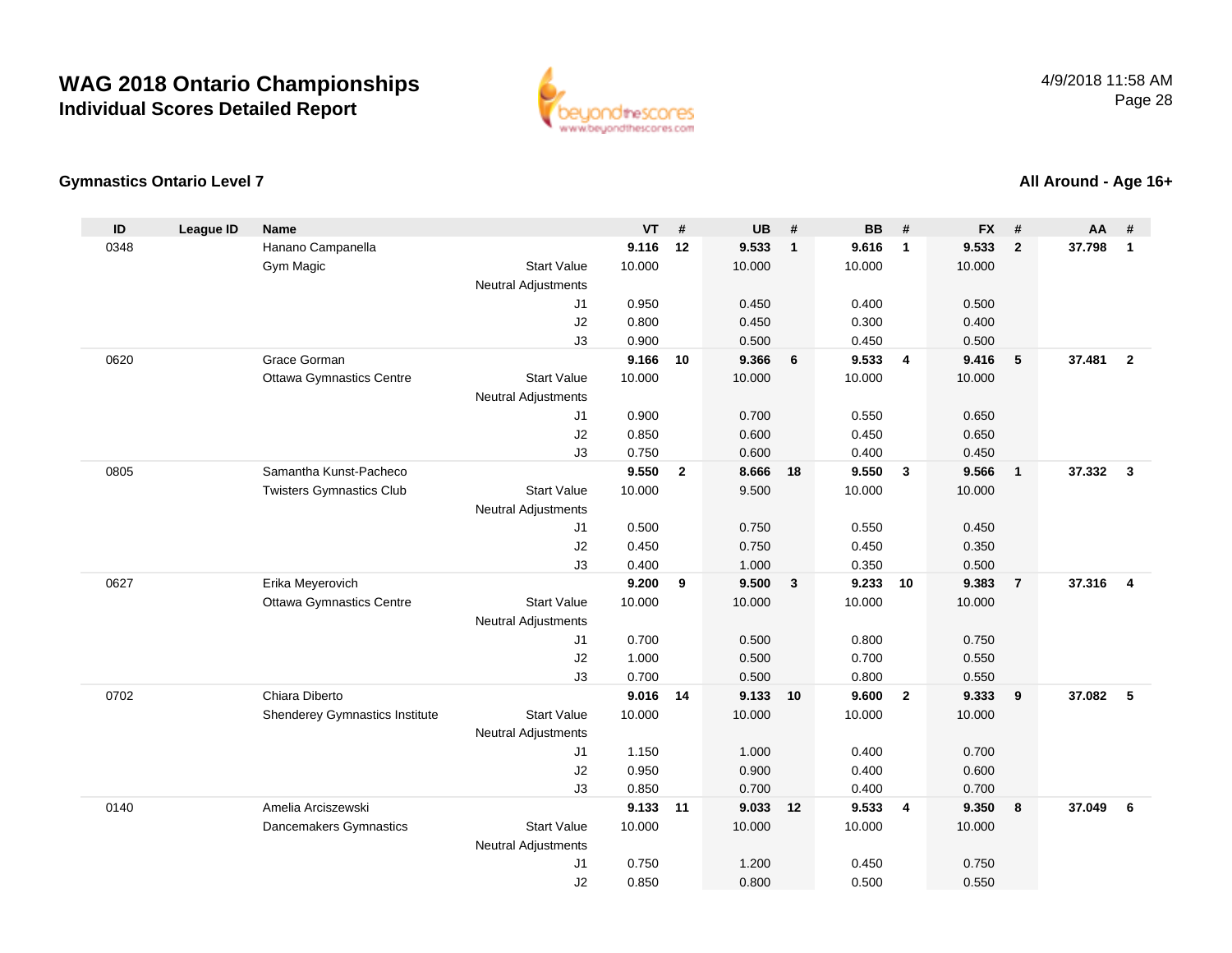

|      |                                       | J3                         | 1.000    |              | 0.900    |                 | 0.450    |                          | 0.650  |                |           |                |
|------|---------------------------------------|----------------------------|----------|--------------|----------|-----------------|----------|--------------------------|--------|----------------|-----------|----------------|
| 0858 | Portia Rain Schatz                    |                            | 9.266    | 6            | 9.333    | $\overline{7}$  | 9.266    | 9                        | 9.166  | 16             | 37.031    | $\overline{7}$ |
|      | <b>Winstars Gymnastics</b>            | <b>Start Value</b>         | 10.000   |              | 10.000   |                 | 10.000   |                          | 10.000 |                |           |                |
|      |                                       | <b>Neutral Adjustments</b> |          |              |          |                 |          |                          |        |                |           |                |
|      |                                       | J1                         | 0.750    |              | 0.800    |                 | 0.700    |                          | 0.850  |                |           |                |
|      |                                       | J2                         | 0.650    |              | 0.550    |                 | 0.850    |                          | 0.750  |                |           |                |
|      |                                       | J3                         | 0.800    |              | 0.650    |                 | 0.650    |                          | 0.900  |                |           |                |
| 0831 | Vanessa Liu                           |                            | 9.216    | 8            | 9.450    | 4               | 8.900    | 20                       | 9.450  | $\mathbf{3}$   | 37.016    | 8              |
|      | University of Toronto                 | <b>Start Value</b>         | 10.000   |              | 10.000   |                 | 9.500    |                          | 10.000 |                |           |                |
|      |                                       | Neutral Adjustments        |          |              |          |                 |          |                          |        |                |           |                |
|      |                                       | J1                         | 0.750    |              | 0.600    |                 | 0.550    |                          | 0.550  |                |           |                |
|      |                                       | J2                         | 0.650    |              | 0.500    |                 | 0.600    |                          | 0.600  |                |           |                |
|      |                                       | J3                         | 0.950    |              | 0.550    |                 | 0.650    |                          | 0.500  |                |           |                |
| 0366 | Jia Di Renzo-Baty                     |                            | 8.933    | 16           | 9.416    | $5\phantom{.0}$ | 9.116 13 |                          | 9.533  | $\overline{2}$ | 36.998    | 9              |
|      | <b>Gymnastics Energy</b>              | <b>Start Value</b>         | 10.000   |              | 10.000   |                 | 10.000   |                          | 10.000 |                |           |                |
|      |                                       | <b>Neutral Adjustments</b> |          |              |          |                 |          |                          |        |                |           |                |
|      |                                       | J1                         | 1.100    |              | 0.650    |                 | 0.850    |                          | 0.400  |                |           |                |
|      |                                       | J2                         | 0.900    |              | 0.600    |                 | 1.000    |                          | 0.600  |                |           |                |
|      |                                       | J3                         | 1.200    |              | 0.500    |                 | 0.800    |                          | 0.400  |                |           |                |
| 0409 | Jordan Battaglia                      |                            | 9.316    | $\sqrt{5}$   | 9.116 11 |                 | 9.150 12 |                          | 9.316  | 10             | 36.898    | 10             |
|      | <b>Gyros Gymnastics</b>               | <b>Start Value</b>         | 10.000   |              | 10.000   |                 | 10.000   |                          | 10.000 |                |           |                |
|      |                                       | Neutral Adjustments        |          |              |          |                 |          |                          |        |                |           |                |
|      |                                       | J1                         | 0.650    |              | 0.850    |                 | 0.800    |                          | 0.650  |                |           |                |
|      |                                       | J2                         | 0.600    |              | 1.000    |                 | 0.750    |                          | 0.750  |                |           |                |
|      |                                       | J3                         | 0.800    |              | 0.800    |                 | 1.000    |                          | 0.650  |                |           |                |
| 0802 | Jessica Giles                         |                            | 9.333    | 4            | 8.666    | 18              | 9.400    | 6                        | 9.400  | 6              | 36.799    | 11             |
|      | <b>Twisters Gymnastics Club</b>       | Start Value                | 10.000   |              | 10.000   |                 | 10.000   |                          | 10.000 |                |           |                |
|      |                                       | Neutral Adjustments        |          |              |          |                 |          |                          |        |                |           |                |
|      |                                       | J1                         | 0.650    |              | 1.350    |                 | 0.700    |                          | 0.700  |                |           |                |
|      |                                       | J2                         | 0.650    |              | 1.350    |                 | 0.600    |                          | 0.600  |                |           |                |
|      |                                       | J3                         | 0.700    |              | 1.300    |                 | 0.500    |                          | 0.500  |                |           |                |
| 0704 | Gwyneth Jones                         |                            | 9.116 12 |              | 8.883    | 16              | 9.416    | $\overline{\phantom{0}}$ | 9.350  | 8              | 36.765 12 |                |
|      | <b>Shenderey Gymnastics Institute</b> | <b>Start Value</b>         | 10.000   |              | 10.000   |                 | 10.000   |                          | 10.000 |                |           |                |
|      |                                       | Neutral Adjustments        |          |              |          |                 |          |                          |        |                |           |                |
|      |                                       | J1                         | 0.700    |              | 1.250    |                 | 0.550    |                          | 0.750  |                |           |                |
|      |                                       | J2                         | 0.950    |              | 1.100    |                 | 0.700    |                          | 0.550  |                |           |                |
|      |                                       | J3                         | 1.000    |              | 1.000    |                 | 0.500    |                          | 0.650  |                |           |                |
| 0410 | Alexa Giannini                        |                            | 9.583    | $\mathbf{1}$ | 9.166    | 9               | 8.583    | 24                       | 9.383  | $\overline{7}$ | 36.715    | 13             |
|      | <b>Gyros Gymnastics</b>               | <b>Start Value</b>         | 10.000   |              | 10.000   |                 | 9.500    |                          | 10.000 |                |           |                |
|      |                                       | <b>Neutral Adjustments</b> |          |              |          |                 |          |                          |        |                |           |                |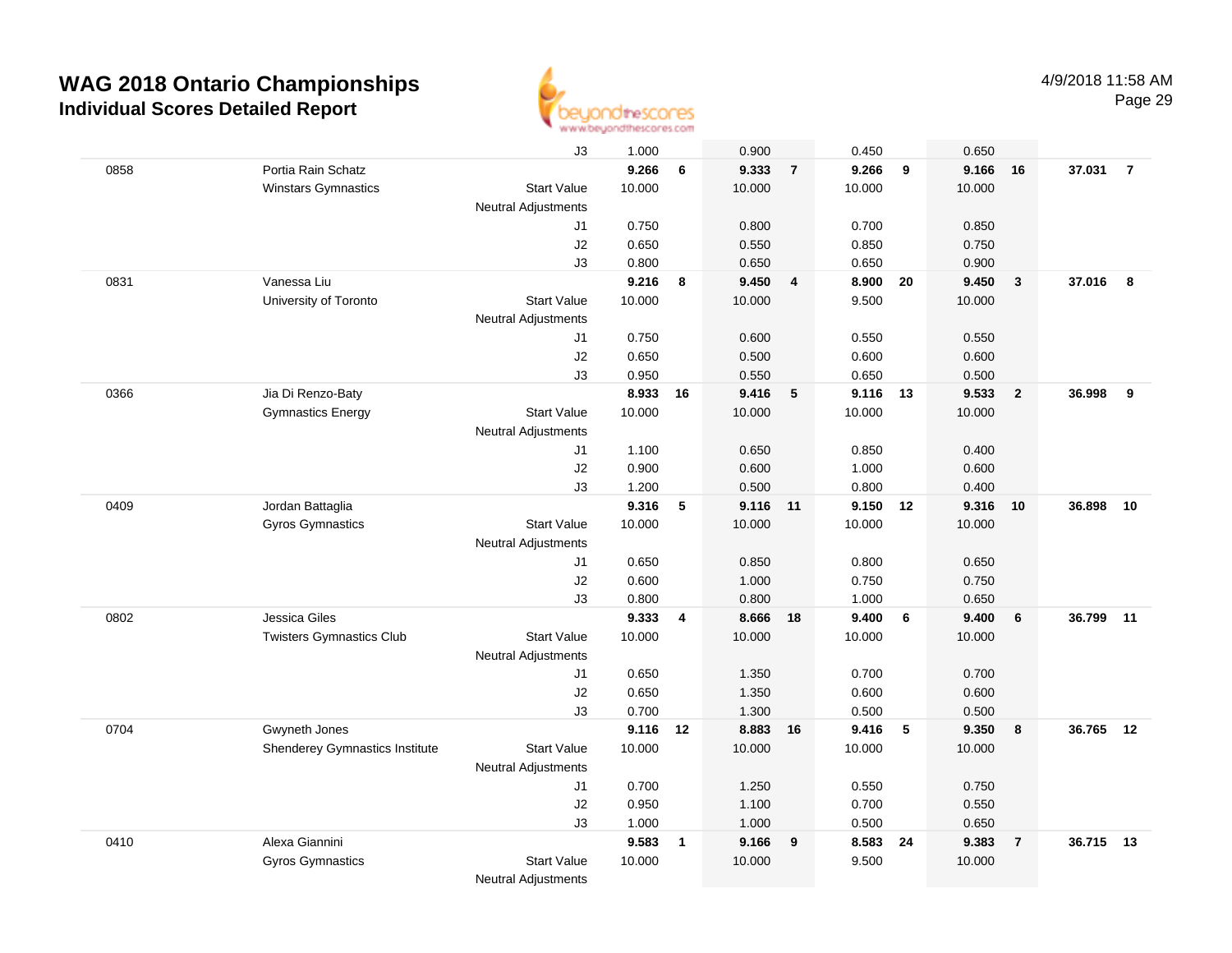

|      |                          | J1                         | 0.450          |                | 0.850    |                | 0.900          |                | 0.550  |                |           |    |
|------|--------------------------|----------------------------|----------------|----------------|----------|----------------|----------------|----------------|--------|----------------|-----------|----|
|      |                          | J2                         | 0.400          |                | 0.750    |                | 0.900          |                | 0.600  |                |           |    |
|      |                          | J3                         | 0.400          |                | 0.900    |                | 0.950          |                | 0.700  |                |           |    |
| 0275 | Jessica Reid             |                            | 9.233          | $\overline{7}$ | 9.133 10 |                | 8.933 18       |                | 9.350  | 8              | 36.649 14 |    |
|      | Gemini Gymnastics        | <b>Start Value</b>         | 10.000         |                | 10.000   |                | 9.500          |                | 10.000 |                |           |    |
|      |                          | <b>Neutral Adjustments</b> |                |                |          |                |                |                |        |                |           |    |
|      |                          | J1                         | 0.900          |                | 0.800    |                | 0.550          |                | 0.650  |                |           |    |
|      |                          | J2                         | 0.700          |                | 1.000    |                | 0.600          |                | 0.700  |                |           |    |
|      |                          | J3                         | 0.700          |                | 0.800    |                | 0.550          |                | 0.600  |                |           |    |
| 0128 | Victoria Simard          |                            | 8.883          | 17             | 9.233    | 8              | 8.683 21       |                | 9.383  | $\overline{7}$ | 36.182 15 |    |
|      | Cornwall Gymnastics club | <b>Start Value</b>         | 10.000         |                | 10.000   |                | 10.000         |                | 10.000 |                |           |    |
|      |                          | <b>Neutral Adjustments</b> |                |                |          |                |                |                |        |                |           |    |
|      |                          | J1                         | 1.100          |                | 0.800    |                | 1.250          |                | 0.650  |                |           |    |
|      |                          | J2                         | 1.000          |                | 0.800    |                | 1.400          |                | 0.600  |                |           |    |
|      |                          | J3                         | 1.250          |                | 0.700    |                | 1.300          |                | 0.600  |                |           |    |
| 0369 | <b>Emilie Hamilton</b>   |                            | 9.450          | $\mathbf{3}$   | 9.516    | $\overline{2}$ | 9.116 13       |                | 8.100  | 22             | 36.182    | 15 |
|      | <b>Gymnastics Energy</b> | <b>Start Value</b>         | 10.000         |                | 10.000   |                | 10.000         |                | 9.500  |                |           |    |
|      |                          | <b>Neutral Adjustments</b> |                |                |          |                |                |                |        |                |           |    |
|      |                          | J1                         | 0.450          |                | 0.450    |                | 1.050          |                | 1.500  |                |           |    |
|      |                          | J2                         | 0.600          |                | 0.600    |                | 0.900          |                | 1.300  |                |           |    |
|      |                          | J3                         | 0.600          |                | 0.400    |                | 0.700          |                | 1.400  |                |           |    |
| 0839 | Lia Holdsworth           |                            | 8.800          | 19             | 8.666 18 |                | 9.350          | $\overline{7}$ | 9.283  | 12             | 36.099    | 16 |
|      | <b>Whitby Gymnastics</b> | <b>Start Value</b>         | 10.000         |                | 10.000   |                | 10.000         |                | 10.000 |                |           |    |
|      |                          | <b>Neutral Adjustments</b> |                |                |          |                |                |                |        |                |           |    |
|      |                          | J1                         | 1.100          |                | 1.400    |                | 0.750          |                | 0.750  |                |           |    |
|      |                          | J2                         | 1.200          |                | 1.500    |                | 0.700          |                | 0.650  |                |           |    |
|      |                          | J3                         | 1.300          |                | 1.100    |                | 0.500          |                | 0.750  |                |           |    |
| 0860 | Lucero Paltin            |                            | 9.233          | $\overline{7}$ | 9.033    | 12             | 8.600          | 23             | 9.216  | - 13           | 36.082    | 17 |
|      | Woodbridge Academy of    | <b>Start Value</b>         | 10.000         |                | 10.000   |                | 10.000         |                | 10.000 |                |           |    |
|      | Gymnastics               |                            |                |                |          |                |                |                |        |                |           |    |
|      |                          | <b>Neutral Adjustments</b> |                |                |          |                |                |                |        |                |           |    |
|      |                          | J1                         | 0.900          |                | 0.900    |                | 1.400          |                | 0.750  |                |           |    |
|      |                          | J2                         | 0.700<br>0.700 |                | 1.100    |                | 1.300<br>1.500 |                | 0.750  |                |           |    |
|      |                          | J3                         |                |                | 0.900    |                |                |                | 0.850  |                |           | 18 |
| 0337 | Esmé Higgon              |                            | 8.866          | 18             | 9.016 13 |                | 8.950 17       |                | 9.183  | 15             | 36.015    |    |
|      | <b>GW Elites</b>         | <b>Start Value</b>         | 10.000         |                | 10.000   |                | 10.000         |                | 10.000 |                |           |    |
|      |                          | <b>Neutral Adjustments</b> |                |                |          |                |                |                |        |                |           |    |
|      |                          | J1                         | 1.200          |                | 0.950    |                | 1.050          |                | 0.900  |                |           |    |
|      |                          | J2                         | 1.100          |                | 0.900    |                | 1.000          |                | 0.750  |                |           |    |
|      |                          | J3                         | 1.100          |                | 1.100    |                | 1.100          |                | 0.800  |                |           |    |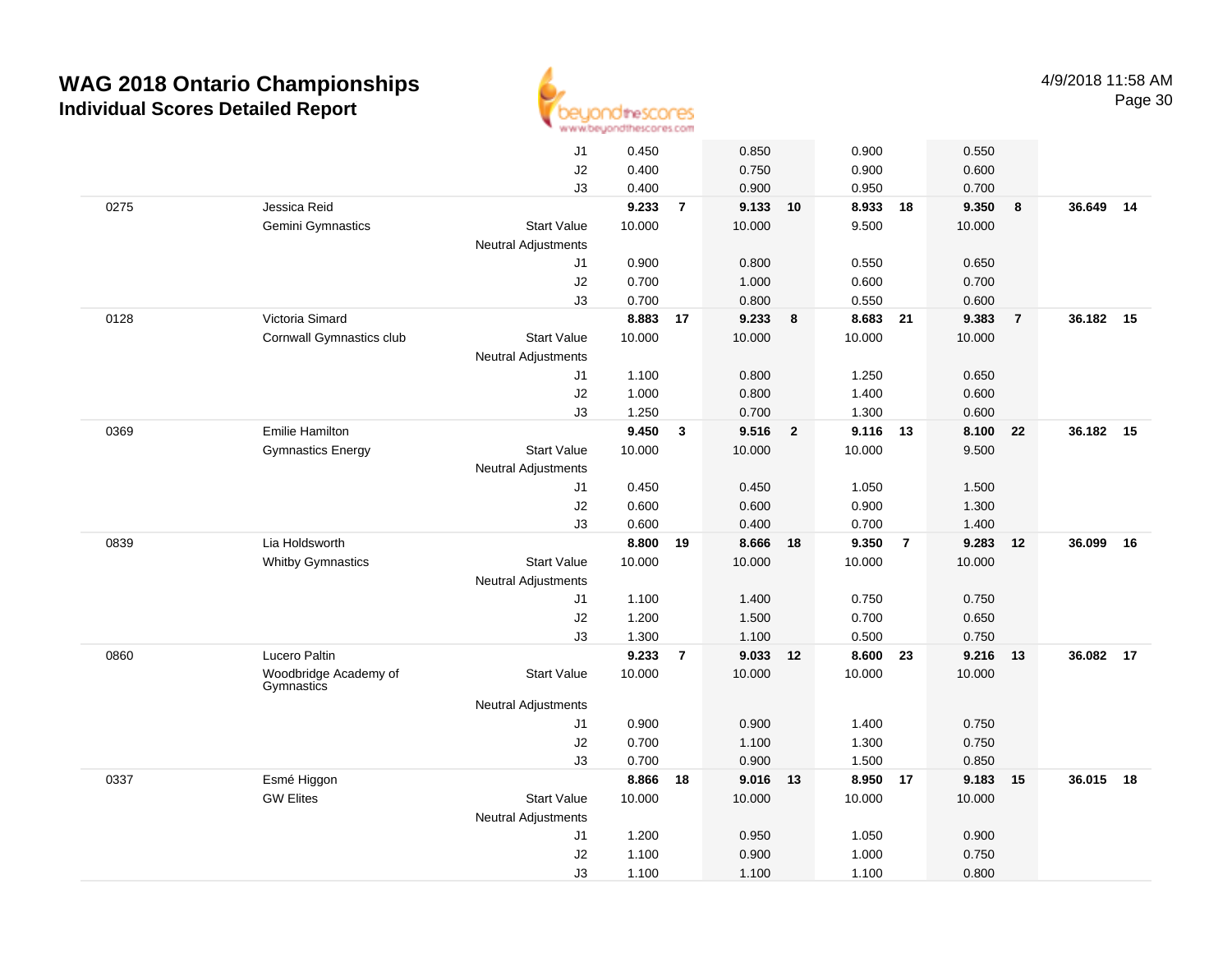

Page 31

| 0656 | <b>Teagan Caulfield</b>         |                            | 9.216          | 8            | 8.333          | 21 | 9.016          | 16               | 9.433          | $\overline{4}$ | 35.998    | - 19 |
|------|---------------------------------|----------------------------|----------------|--------------|----------------|----|----------------|------------------|----------------|----------------|-----------|------|
|      | Quinte Bay                      | <b>Start Value</b>         | 10.000         |              | 9.400          |    | 10.000         |                  | 10.000         |                |           |      |
|      |                                 | <b>Neutral Adjustments</b> |                |              |                |    |                |                  |                |                |           |      |
|      |                                 | J1                         | 0.750          |              | 1.100          |    | 0.850          |                  | 0.550          |                |           |      |
|      |                                 | J2                         | 0.850          |              | 1.200          |    | 1.000          |                  | 0.450          |                |           |      |
|      |                                 | J3                         | 0.750          |              | 0.900          |    | 1.100          |                  | 0.700          |                |           |      |
| 0383 | Rachel Genovese                 |                            | 8.783          | 20           | 8.600          | 20 | 9.100          | 14               | 9.200          | 14             | 35.683    | 20   |
|      | Gymnastics Mississauga          | <b>Start Value</b>         | 10.000         |              | 9.500          |    | 10.000         |                  | 10.000         |                |           |      |
|      |                                 | Neutral Adjustments        |                |              |                |    |                |                  |                |                |           |      |
|      |                                 | J1                         | 1.050          |              | 0.950          |    | 0.750          |                  | 0.800          |                |           |      |
|      |                                 | J2                         | 1.100          |              | 0.950          |    | 0.900          |                  | 0.700          |                |           |      |
|      |                                 | J3                         | 1.500          |              | 0.800          |    | 1.050          |                  | 0.900          |                |           |      |
| 0372 | Paige Norton                    |                            | 9.000          | 15           | 9.000          | 14 | 8.600          | 23               | 9.066          | 18             | 35.666    | 21   |
|      | <b>Gymnastics Energy</b>        | <b>Start Value</b>         | 10.000         |              | 10.000         |    | 10.000         |                  | 10.000         |                |           |      |
|      |                                 | <b>Neutral Adjustments</b> |                |              |                |    |                |                  |                |                |           |      |
|      |                                 | J1                         | 0.950          |              | 1.200          |    | 1.350          |                  | 0.900          |                |           |      |
|      |                                 | J2                         | 0.950          |              | 0.800          |    | 1.500          |                  | 0.900          |                |           |      |
|      |                                 | J3                         | 1.100          |              | 1.000          |    | 1.350          |                  | 1.000          |                |           |      |
| 0542 | Mia Levstik                     |                            | 8.883          | 17           | 8.133          | 23 | 9.333          | $\boldsymbol{8}$ | 9.316          | 10             | 35.665    | 22   |
|      | <b>Milton Springers</b>         | <b>Start Value</b>         | 10.000         |              | 9.500          |    | 10.000         |                  | 10.000         |                |           |      |
|      |                                 | <b>Neutral Adjustments</b> |                |              |                |    |                |                  |                |                |           |      |
|      |                                 | J1                         | 1.150<br>1.100 |              | 1.450<br>1.350 |    | 0.750<br>0.600 |                  | 0.700<br>0.700 |                |           |      |
|      |                                 | J2<br>J3                   | 1.100          |              | 1.300          |    | 0.650          |                  | 0.650          |                |           |      |
| 0826 | Lauren Fong- Hollohan           |                            | 9.000          | 15           | 8.950          | 15 | 9.233          | 10               | 8.333          | 21             | 35.516    | 23   |
|      | University of Toronto           | <b>Start Value</b>         | 10.000         |              | 10.000         |    | 10.000         |                  | 9.300          |                |           |      |
|      |                                 | <b>Neutral Adjustments</b> |                |              |                |    |                |                  |                |                |           |      |
|      |                                 | J1                         | 0.900          |              | 0.900          |    | 0.800          |                  | 0.950          |                |           |      |
|      |                                 | $\sf J2$                   | 1.100          |              | 1.150          |    | 0.850          |                  | 0.950          |                |           |      |
|      |                                 | J3                         | 1.000          |              | 1.100          |    | 0.650          |                  | 1.000          |                |           |      |
| 0029 | <b>Cassidy Metcalf</b>          |                            | 9.450          | $\mathbf{3}$ | 7.866          | 26 | 8.916 19       |                  | 9.283          | 12             | 35.515 24 |      |
|      | <b>Alliston Gymnastics Club</b> | <b>Start Value</b>         | 10.000         |              | 10.000         |    | 9.500          |                  | 10.000         |                |           |      |
|      |                                 | <b>Neutral Adjustments</b> |                |              |                |    |                |                  |                |                |           |      |
|      |                                 | J1                         | 0.550          |              | 2.200          |    | 0.550          |                  | 0.700          |                |           |      |
|      |                                 | J2                         | 0.500          |              | 2.100          |    | 0.500          |                  | 0.650          |                |           |      |
|      |                                 | J3                         | 0.600          |              | 2.100          |    | 0.700          |                  | 0.800          |                |           |      |
| 0692 | Caitlynn Panourgias             |                            | 9.100          | 13           | 8.650          | 19 | 8.616          | 22               | 9.100          | 17             | 35.466    | 25   |
|      | Scarborough Gym Elites          | <b>Start Value</b>         | 10.000         |              | 10.000         |    | 9.500          |                  | 10.000         |                |           |      |
|      |                                 | Neutral Adjustments        |                |              |                |    |                |                  |                |                |           |      |
|      |                                 | J1                         | 0.850          |              | 1.450          |    | 0.950          |                  | 0.950          |                |           |      |
|      |                                 |                            |                |              |                |    |                |                  |                |                |           |      |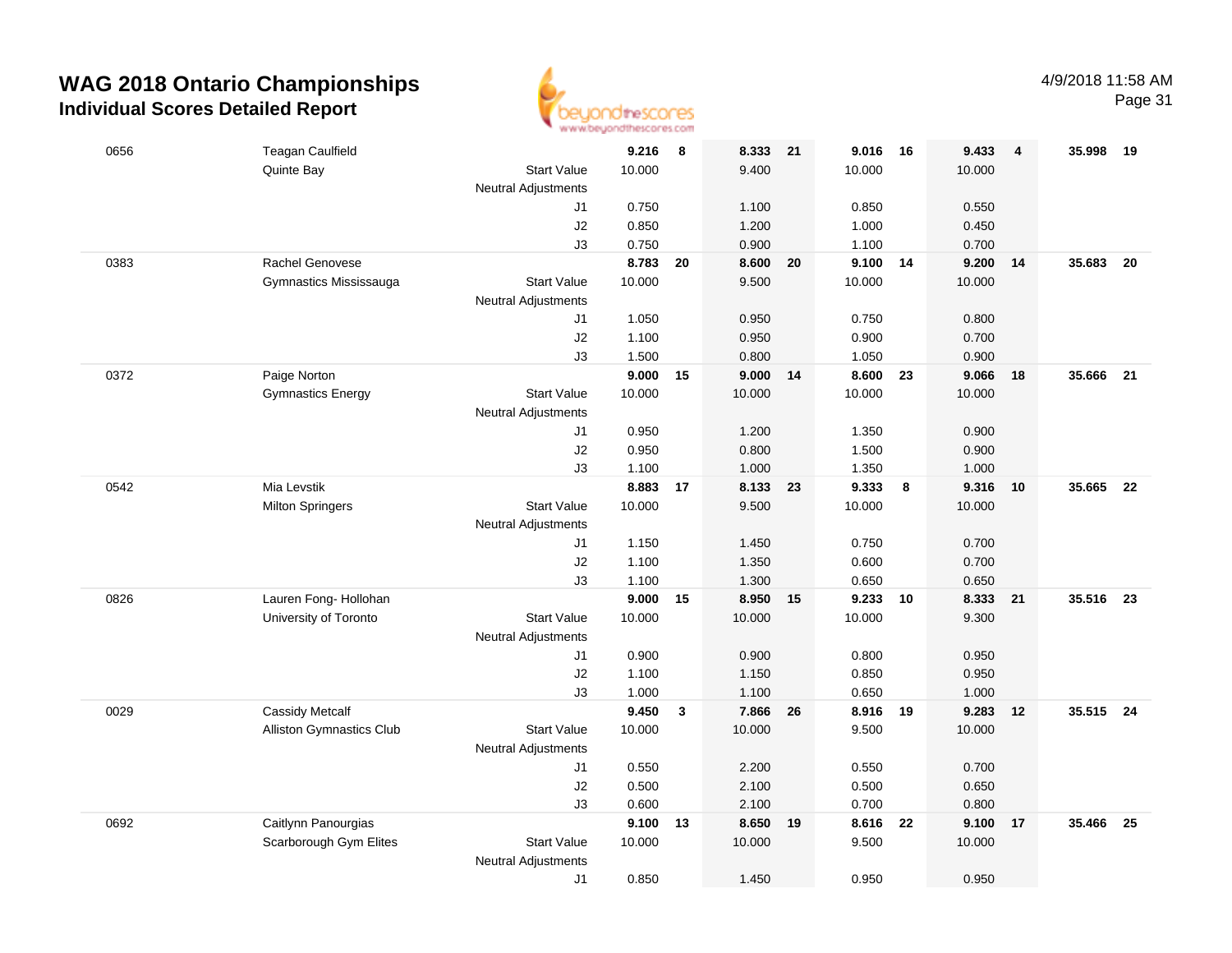

|      |                                | J2                         | 0.850  |    | 1.400    |    | 0.800    |    | 0.850  |                 |           |    |
|------|--------------------------------|----------------------------|--------|----|----------|----|----------|----|--------|-----------------|-----------|----|
|      |                                | J3                         | 1.000  |    | 1.200    |    | 0.900    |    | 0.900  |                 |           |    |
| 0495 | Rowan Picard                   |                            | 8.533  | 23 | 8.866 17 |    | 8.300 27 |    | 9.416  | $5\phantom{.0}$ | 35.115 26 |    |
|      | Loyalist Gymnastics Club       | <b>Start Value</b>         | 10.000 |    | 10.000   |    | 10.000   |    | 10.000 |                 |           |    |
|      |                                | <b>Neutral Adjustments</b> |        |    |          |    |          |    |        |                 |           |    |
|      |                                | J1                         | 1.450  |    | 1.100    |    | 1.800    |    | 0.550  |                 |           |    |
|      |                                | J2                         | 1.450  |    | 1.200    |    | 1.700    |    | 0.500  |                 |           |    |
|      |                                | J3                         | 1.500  |    | 1.100    |    | 1.600    |    | 0.700  |                 |           |    |
| 0888 | Reese Bottos                   |                            | 8.716  | 22 | 8.233 22 |    | 9.183    | 11 | 8.833  | 20              | 34.965 27 |    |
|      | Hamilton Wentworth Regionettes | <b>Start Value</b>         | 10.000 |    | 9.400    |    | 10.000   |    | 10.000 |                 |           |    |
|      |                                | Neutral Adjustments        |        |    |          |    |          |    |        |                 |           |    |
|      |                                | J1                         | 1.200  |    | 1.300    |    | 0.750    |    | 1.250  |                 |           |    |
|      |                                | J2                         | 1.350  |    | 1.000    |    | 0.800    |    | 1.150  |                 |           |    |
|      |                                | J3                         | 1.300  |    | 1.200    |    | 0.900    |    | 1.100  |                 |           |    |
| 0674 | Kira Nishidera                 |                            | 8.866  | 18 | 7.600 27 |    | 9.183 11 |    | 9.300  | 11              | 34.949    | 28 |
|      | Richmond Hill Gymnastics Club  | <b>Start Value</b>         | 10.000 |    | 9.500    |    | 10.000   |    | 10.000 |                 |           |    |
|      |                                | <b>Neutral Adjustments</b> |        |    |          |    |          |    |        |                 |           |    |
|      |                                | J1                         | 1.300  |    | 1.850    |    | 0.800    |    | 0.750  |                 |           |    |
|      |                                | J2                         | 1.100  |    | 1.950    |    | 0.900    |    | 0.650  |                 |           |    |
|      |                                | J3                         | 1.000  |    | 1.900    |    | 0.750    |    | 0.700  |                 |           |    |
| 0398 | Renee Blais                    |                            | 8.883  | 17 | 8.133    | 23 | 8.550    | 25 | 9.166  | 16              | 34.732 29 |    |
|      | <b>Sudbury Laurels</b>         | <b>Start Value</b>         | 10.000 |    | 9.500    |    | 9.500    |    | 10.000 |                 |           |    |
|      |                                | <b>Neutral Adjustments</b> |        |    |          |    |          |    |        |                 |           |    |
|      |                                | J1                         | 0.900  |    | 1.400    |    | 0.950    |    | 0.800  |                 |           |    |
|      |                                | J2                         | 1.350  |    | 1.300    |    | 1.000    |    | 0.900  |                 |           |    |
|      |                                | J3                         | 1.100  |    | 1.400    |    | 0.900    |    | 0.800  |                 |           |    |
| 0719 | Carsyn Cassidy                 |                            | 8.750  | 21 | 7.950    | 24 | 9.033    | 15 | 8.883  | 19              | 34.616    | 30 |
|      | Swing Spring Flip              | <b>Start Value</b>         | 10.000 |    | 10.000   |    | 10.000   |    | 10.000 |                 |           |    |
|      |                                | <b>Neutral Adjustments</b> |        |    |          |    |          |    |        |                 |           |    |
|      |                                | J1                         | 1.200  |    | 2.200    |    | 1.000    |    | 1.250  |                 |           |    |
|      |                                | J2                         | 1.050  |    | 2.150    |    | 1.100    |    | 0.900  |                 |           |    |
|      |                                | J3                         | 1.500  |    | 1.800    |    | 0.800    |    | 1.200  |                 |           |    |
| 0875 | Morgan Aulenbach               |                            | 8.866  | 18 | 7.900    | 25 | 8.400    | 26 | 9.216  | 13              | 34.382 31 |    |
|      | Xperience                      | <b>Start Value</b>         | 10.000 |    | 10.000   |    | 10.000   |    | 10.000 |                 |           |    |
|      |                                | Neutral Adjustments        |        |    |          |    |          |    |        |                 |           |    |
|      |                                | J1                         | 1.100  |    | 2.150    |    | 1.600    |    | 0.800  |                 |           |    |
|      |                                | J2                         | 1.100  |    | 2.250    |    | 1.700    |    | 0.700  |                 |           |    |
|      |                                | J3                         | 1.200  |    | 1.900    |    | 1.500    |    | 0.850  |                 |           |    |